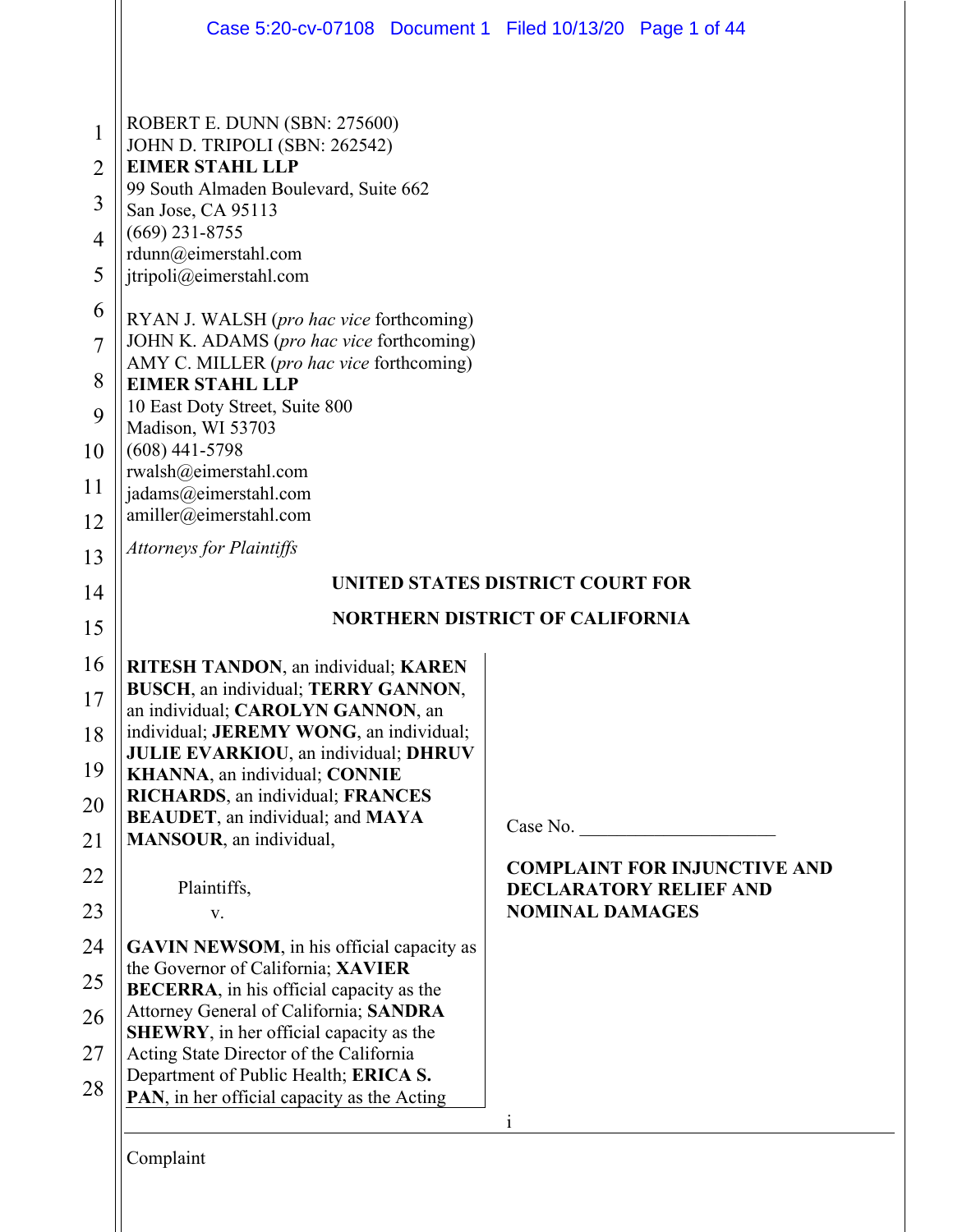|                                | Case 5:20-cv-07108 Document 1 Filed 10/13/20 Page 2 of 44                                                                             |
|--------------------------------|---------------------------------------------------------------------------------------------------------------------------------------|
| $\mathbf{1}$<br>$\overline{2}$ | State Public Health Officer of the California<br>Department of Public Health; JEFFREY V.<br>SMITH, in his official capacity as County |
| $\overline{3}$                 | Executive of Santa Clara County; and SARA                                                                                             |
| $\overline{4}$                 | H. CODY, in her official capacity as the<br>Health Officer and Public Health Director of                                              |
| 5                              | Santa Clara County,                                                                                                                   |
| 6                              | Defendants.                                                                                                                           |
| $\overline{7}$                 |                                                                                                                                       |
| 8                              |                                                                                                                                       |
| 9                              |                                                                                                                                       |
| 10                             |                                                                                                                                       |
| 11                             |                                                                                                                                       |
| 12                             |                                                                                                                                       |
| 13                             |                                                                                                                                       |
| 14                             |                                                                                                                                       |
| 15                             |                                                                                                                                       |
| 16                             |                                                                                                                                       |
| 17                             |                                                                                                                                       |
| 18                             |                                                                                                                                       |
| 19                             |                                                                                                                                       |
| 20                             |                                                                                                                                       |
| 21<br>22                       |                                                                                                                                       |
| 23                             |                                                                                                                                       |
| 24                             |                                                                                                                                       |
| 25                             |                                                                                                                                       |
| 26                             |                                                                                                                                       |
| 27                             |                                                                                                                                       |
| 28                             |                                                                                                                                       |
|                                | $\rm ii$                                                                                                                              |
|                                | Complaint                                                                                                                             |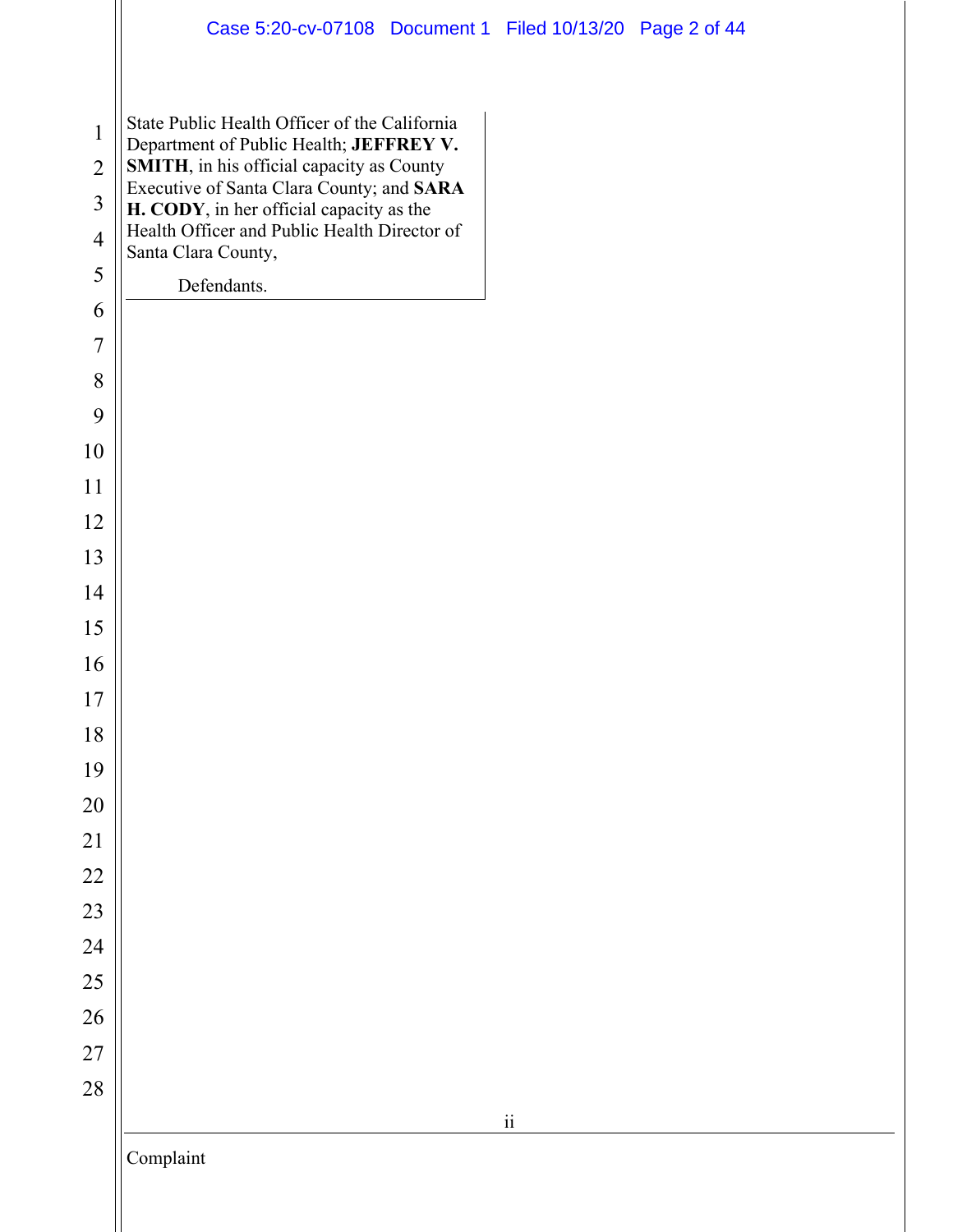# **TABLE OF CONTENTS**

| $\overline{2}$ |                                                                                              |  |  |
|----------------|----------------------------------------------------------------------------------------------|--|--|
| 3              |                                                                                              |  |  |
| 4<br>5         |                                                                                              |  |  |
| 6              |                                                                                              |  |  |
| 7              | Defendants Issue Emergency Orders Limiting Plaintiffs' Ability to Gather for Religious<br>I. |  |  |
| 8              |                                                                                              |  |  |
| 9              | A.                                                                                           |  |  |
| 10             | Santa Clara County Imposes Additional Restrictions on Public Gatherings and<br><b>B.</b>     |  |  |
| 11             |                                                                                              |  |  |
| 12<br>13       | A.                                                                                           |  |  |
| 14             | <b>B.</b>                                                                                    |  |  |
| 15             | $\mathcal{C}$ .                                                                              |  |  |
| 16             |                                                                                              |  |  |
| 17             | A.                                                                                           |  |  |
| 18             | The State's Reliance on the Single Metric of Positive Test Results is<br><b>B.</b>           |  |  |
| 19             |                                                                                              |  |  |
| 20             | C.<br>The State's Restrictions on Various Activities Are Arbitrary and Irrational 32         |  |  |
| 21             |                                                                                              |  |  |
| 22             | COUNT ONE: Violation of the First Amendment - Right to Free Speech and Assembly              |  |  |
| 23             |                                                                                              |  |  |
| 24             | COUNT TWO: Violation of the First Amendment – Right to Free Exercise and Assembly            |  |  |
| 25             |                                                                                              |  |  |
| 26             | COUNT THREE: Violation of the Fourteenth Amendment -Substantive Due Process Right to         |  |  |
| 27             | COUNT FOUR: Violation of the Fourteenth Amendment – Equal Protection (42 U.S.C. § 1983) 37   |  |  |
| 28             |                                                                                              |  |  |
|                | iii                                                                                          |  |  |

Complaint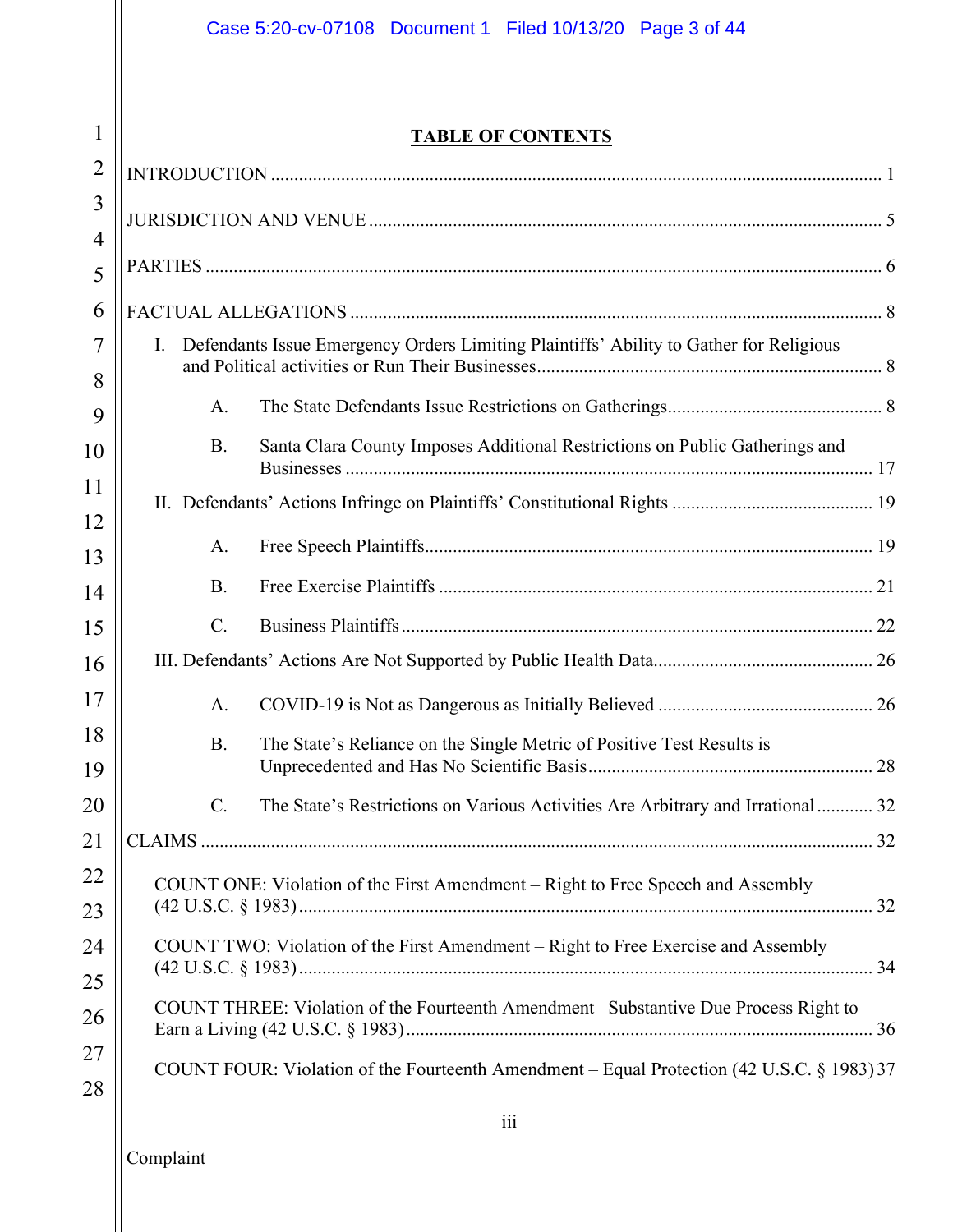|                | Case 5:20-cv-07108 Document 1 Filed 10/13/20 Page 4 of 44                             |
|----------------|---------------------------------------------------------------------------------------|
| $\mathbf{1}$   | COUNT FIVE: Violation of the Fourteenth Amendment of the U.S. Constitution - Void for |
| $\overline{2}$ |                                                                                       |
| $\overline{3}$ |                                                                                       |
| $\overline{4}$ |                                                                                       |
| 5              |                                                                                       |
| 6              |                                                                                       |
| 7              |                                                                                       |
| 8              |                                                                                       |
| 9              |                                                                                       |
| 10             |                                                                                       |
| 11             |                                                                                       |
| 12             |                                                                                       |
| 13             |                                                                                       |
| 14             |                                                                                       |
| 15             |                                                                                       |
| 16             |                                                                                       |
| $17\,$         |                                                                                       |
| $18\,$<br>19   |                                                                                       |
| 20             |                                                                                       |
| 21             |                                                                                       |
| 22             |                                                                                       |
| 23             |                                                                                       |
| 24             |                                                                                       |
| 25             |                                                                                       |
| 26             |                                                                                       |
| 27             |                                                                                       |
| 28             |                                                                                       |
|                | $\mathrm{i} \mathrm{v}$                                                               |
|                | Complaint                                                                             |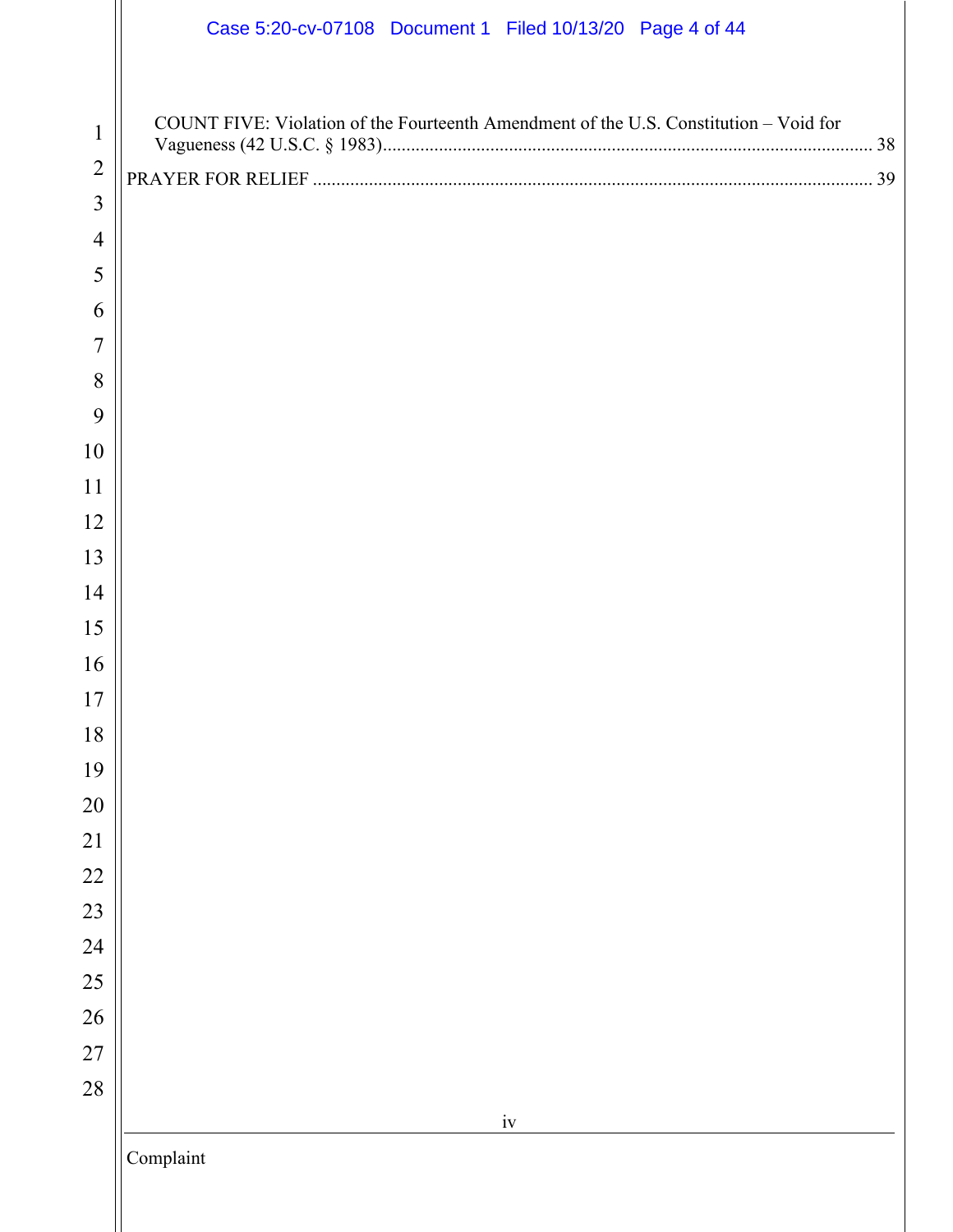#### Case 5:20-cv-07108 Document 1 Filed 10/13/20 Page 5 of 44

#### **INTRODUCTION**

2 3 4 5 6 7 8 9 10 11 12 13 14 15 16 17 18 19 20 21 22 23 24 1. California has now been in a state of emergency for seven months, with no end in sight. During this time, the basic religious, political, and economic freedoms guaranteed by the United States Constitution have been effectively abrogated for nearly 40 million people. In the name of stopping the spread of COVID-19, state and local officials have closed churches and businesses; banned political events; and even prohibited individuals from hosting small gatherings in their homes. In normal times, federal courts would not hesitate to strike down such blatantly unconstitutional restrictions on civil liberties. Until recently, however, courts have largely suspended judicial review of pandemic-related executive actions, incorrectly citing *Jacobson v. Massachusetts*, 197 U.S. 11 (1905), for the proposition that executives enjoy unfettered discretion to respond to public health emergencies. This judicial passivity in the face of executive overreach is reminiscent of the Supreme Court's disastrous decision in *Korematsu*, in which the Supreme Court erroneously sustained a gross violation of civil rights because it was unwilling to look behind the government's purported claims of exigency. As Justice Jackson correctly observed in his dissent, there was no justification for what was "one of the most sweeping and complete deprivations of constitutional rights in the history of this nation in the absence of martial law." *Id.* at 235 (Jackson, J., dissenting). The same is true here. COVID-19 is a serious disease—just as the threat of sabotage was a serious threat during World War II—but Defendants' unprecedented infringement on civil liberties bears no rational relationship to the realities of the public health situation in California. It is far past time to end the *Korematsu*-like deference that state and local officials have enjoyed since early March. *See* Lindsay F. Wiley and Stephen I. Vladeck, *Coronavirus, Civil Liberties, and the Courts: the Case Against "Suspending" Judicial Review*, 133 HARV. L. REV. F. 179 (2020). Defendants must be required to defend their executive actions under normal constitutional standards. Because those actions cannot survive heightened scrutiny, they should be enjoined.

25 26 27 28 2. Plaintiffs in this case are individuals who seek to exercise their First and Fourteenth Amendment rights to exercise their religion, engage in political speech, and earn a living. Yet because of the emergency orders issued by the Governor, the California Department of Public Health, and Santa Clara County officials, they cannot do so. This is because the State's so-called "Blueprint for a

Complaint

<span id="page-4-0"></span>1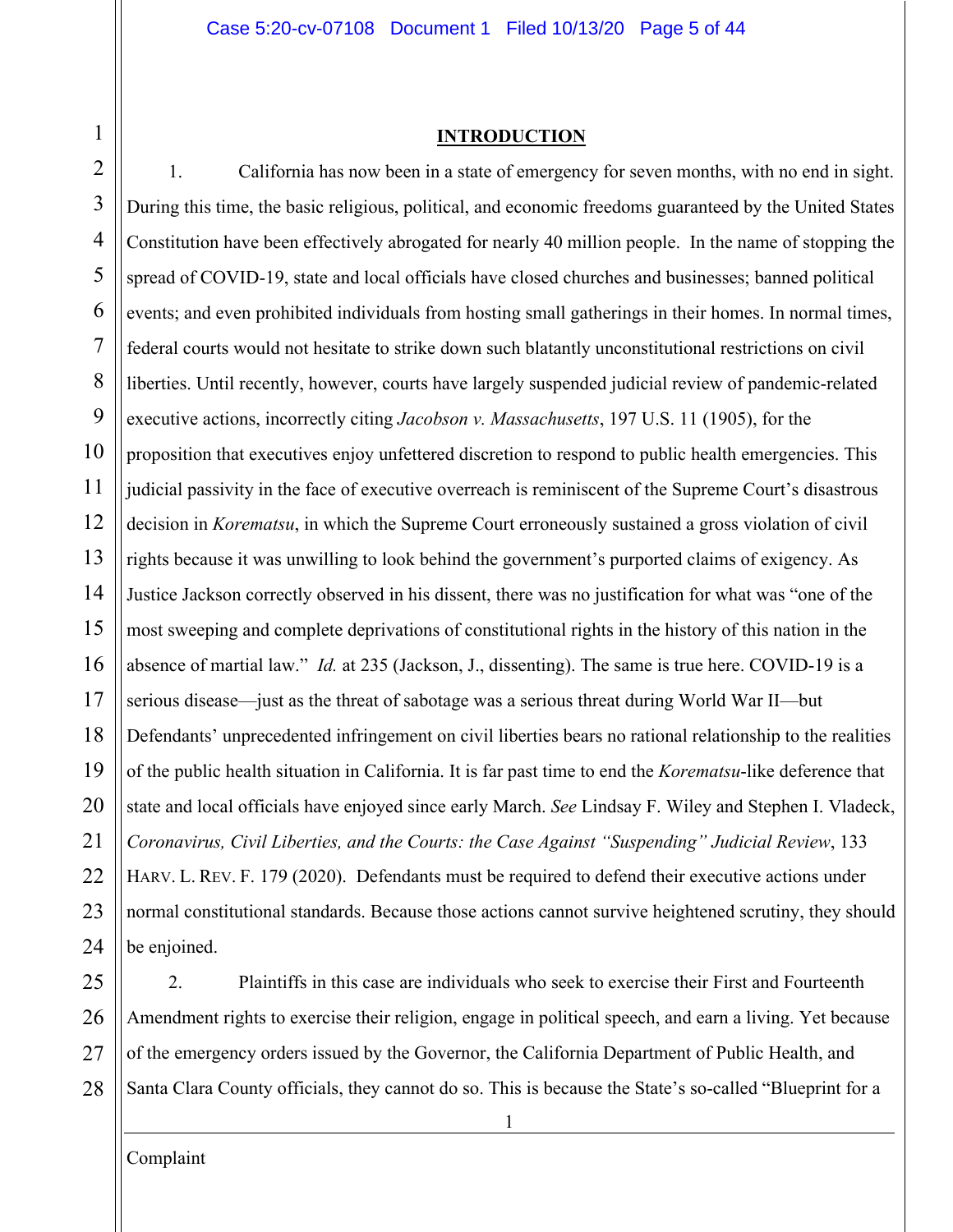1 2 3 4 5 6 Safer Economy"—along with various guidance documents and Q&As—entirely prohibit most gatherings, put onerous restrictions on other types of gatherings, and prohibit Plaintiffs from operating their businesses or providing certain services. Santa Clara County has imposed additional restrictions that prevent any gatherings from occurring indoors at all, even where they would otherwise be allowed under the State's orders, and limit permissible outdoor gatherings to 60 people, even if the venue could safely accommodate many more.

7 8  $\mathbf Q$ 10 11 12 13 14 15 16 17 3. None of these restrictions on Plaintiffs' liberties can survive review under the appropriate legal standard. The limitations on religious and political gatherings infringe on core First Amendment-protected activities. They are also content based because Defendants explicitly exempt protests, cultural gatherings, and religious ceremonies from their restrictions, and thus disfavor the religious and political gatherings Plaintiffs seek to hold. Defendants' Orders are thus subject to heightened scrutiny. But whether the Orders are reviewed under strict or intermediate scrutiny, they are unconstitutional because Defendants have not even attempted to narrowly tailor their restrictions to their asserted interest. Given the current understanding of the virus, Defendants could target their mitigation efforts at vulnerable populations to ensure that individuals in nursing homes and long-term care facilities are not put at risk. Defendants have instead implemented a blunderbuss approach that imposes across-the-board restrictions on all citizens.

18 19 20 21  $22$ 23 24 25 26 27 4. Indeed, the Orders' restrictions on Plaintiffs' economic activities are not even rationally related to the government's asserted interest because they are based on metrics that have little correlation with public health. Public health officials in California and elsewhere have historically looked at the rates of hospitalizations and deaths to determine whether an infectious disease constitutes a public health emergency. These metrics are important because they allow public officials to act if it appears that a disease may overwhelm a community's healthcare infrastructure. As the Governor noted in his declaration of a state of emergency on March 4, 2020, if COVID-19 continued to spread at "a rate comparable to the rate of spread in other countries, the number of persons requiring medical care may exceed locally available resources," and it would "likely [ ] require the combined forces of a mutual aid region or regions to appropriately respond" to COVID-[1](#page-5-0)9.<sup>1</sup> As it turned out, however,

<span id="page-5-0"></span>28

<sup>1</sup> [https://www.gov.ca.gov/wp-content/uploads/2020/03/3.4.20-Coronavirus-SOE-Proclamation.pdf.](https://www.gov.ca.gov/wp-content/uploads/2020/03/3.4.20-Coronavirus-SOE-Proclamation.pdf)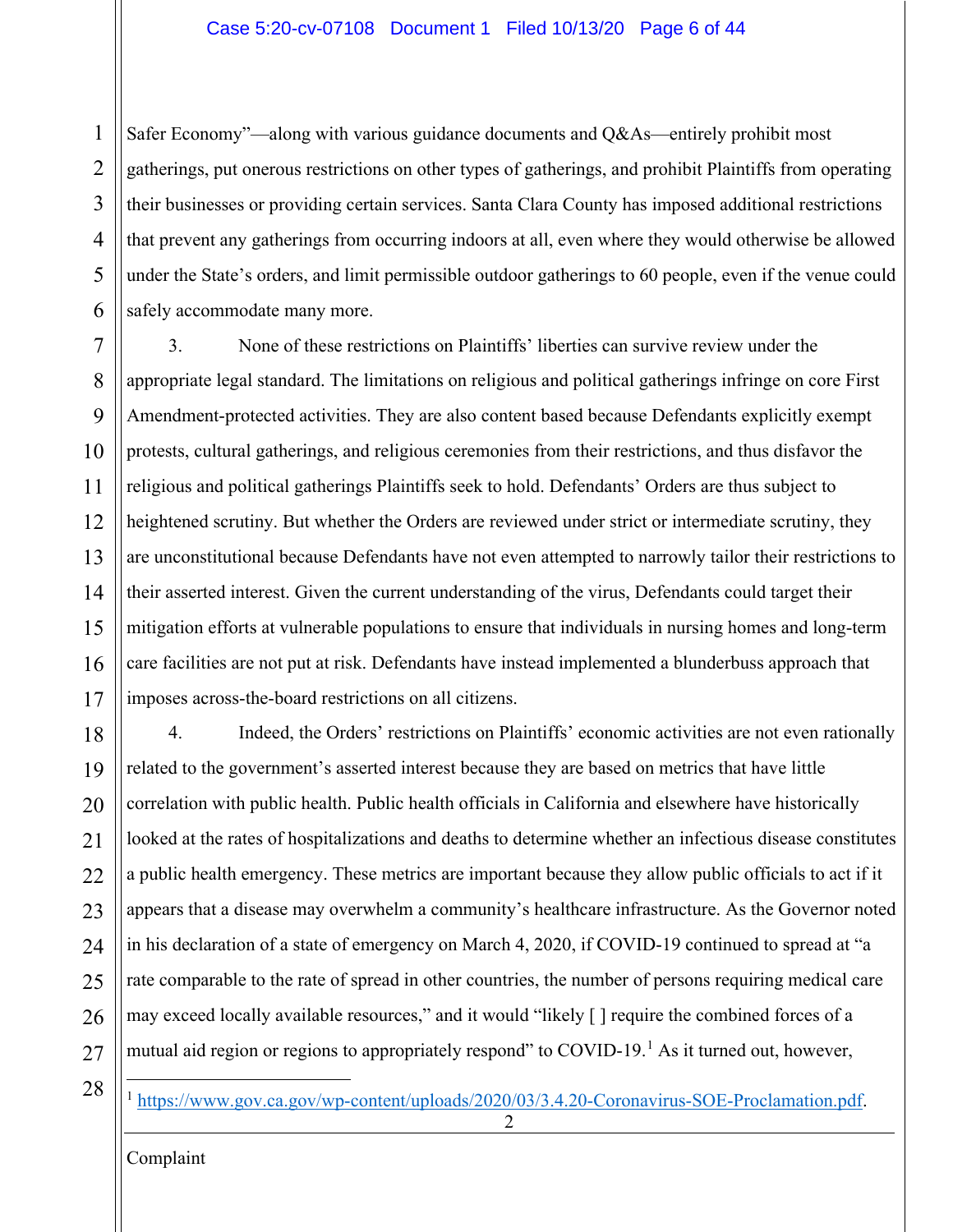1 2 3 4 5 6 COVID-19 has not spread at anything approaching the feared rate, and the disease is far less deadly than initially estimated. As a result, hospitalizations in the state resulting from COVID-19 have never exceeded 10% of total capacity, and no mutual aid region has ever been established. Moreover, hospitalization rates have plummeted to roughly one third of their peak in late July.<sup>[2](#page-6-0)</sup> According to the metrics historically used to measure the severity of an epidemic, there is no ongoing state of emergency in California.

7 8  $\mathbf Q$ 10 11 12 13 14 15 16 17 18 19 5. Defendants justify their continuing restrictions by focusing myopically on the number of "cases" in the state—i.e., the number of people who test positive using the PCR test. But there is no rational basis for using case counts as a basis for infringing on constitutionally protected liberties. Because a majority of individuals who test positive experience no symptoms, case counts are not a useful proxy for hospitalizations or deaths. Nor are case counts a useful proxy for infectiousness because, as recent studies have confirmed, the PCR test can yield a positive result *weeks* after an infected person has ceased to be infectious. This is because although infected individuals are typically contagious from days 3 to 14 days after infection, the PCR test can detect traces of the virus up to 80 days after the initial infection. Some studies have estimated that up to 90% of positive results involve people who are no longer infectious. Whatever the precise number, it is now clear that a large number of the "cases" used to justify Defendants' Orders have absolutely no relevance to the public health situation. It is irrational to make public policy based on this data, yet that is precisely what Defendants are currently doing under the State's "Blueprint."

20 21 22 23 24 25 6. Worse, Defendants have indicated that they have no intention of *ever* relinquishing their extraordinary emergency powers. According to the State's Blueprint, even if a county has reported *zero* positive cases for over three weeks—and thus is in the "yellow" tier—churches, gyms, and movie theaters are limited to 50% capacity, and nearly every activity is subjected to "modifications."<sup>[3](#page-6-1)</sup> There is no "green" tier in which all restrictions are eliminated. In other words, Defendants' regulations will extend indefinitely even after COVID-19 has disappeared from a county.

- 26
- [https://public.tableau.com/views/COVID-](https://public.tableau.com/views/COVID-19HospitalsDashboard/Hospitals?:embed=y&:showVizHome=no)

<span id="page-6-0"></span>27 [19HospitalsDashboard/Hospitals?:embed=y&:showVizHome=no.](https://public.tableau.com/views/COVID-19HospitalsDashboard/Hospitals?:embed=y&:showVizHome=no) 3

- [https://www.cdph.ca.gov/Programs/CID/DCDC/CDPH%20Document%20Library/COVID-](https://www.cdph.ca.gov/Programs/CID/DCDC/CDPH%20Document%20Library/COVID-19/Dimmer-Framework-September_2020.pdf)
- <span id="page-6-1"></span>3 28 [19/Dimmer-Framework-September\\_2020.pdf.](https://www.cdph.ca.gov/Programs/CID/DCDC/CDPH%20Document%20Library/COVID-19/Dimmer-Framework-September_2020.pdf)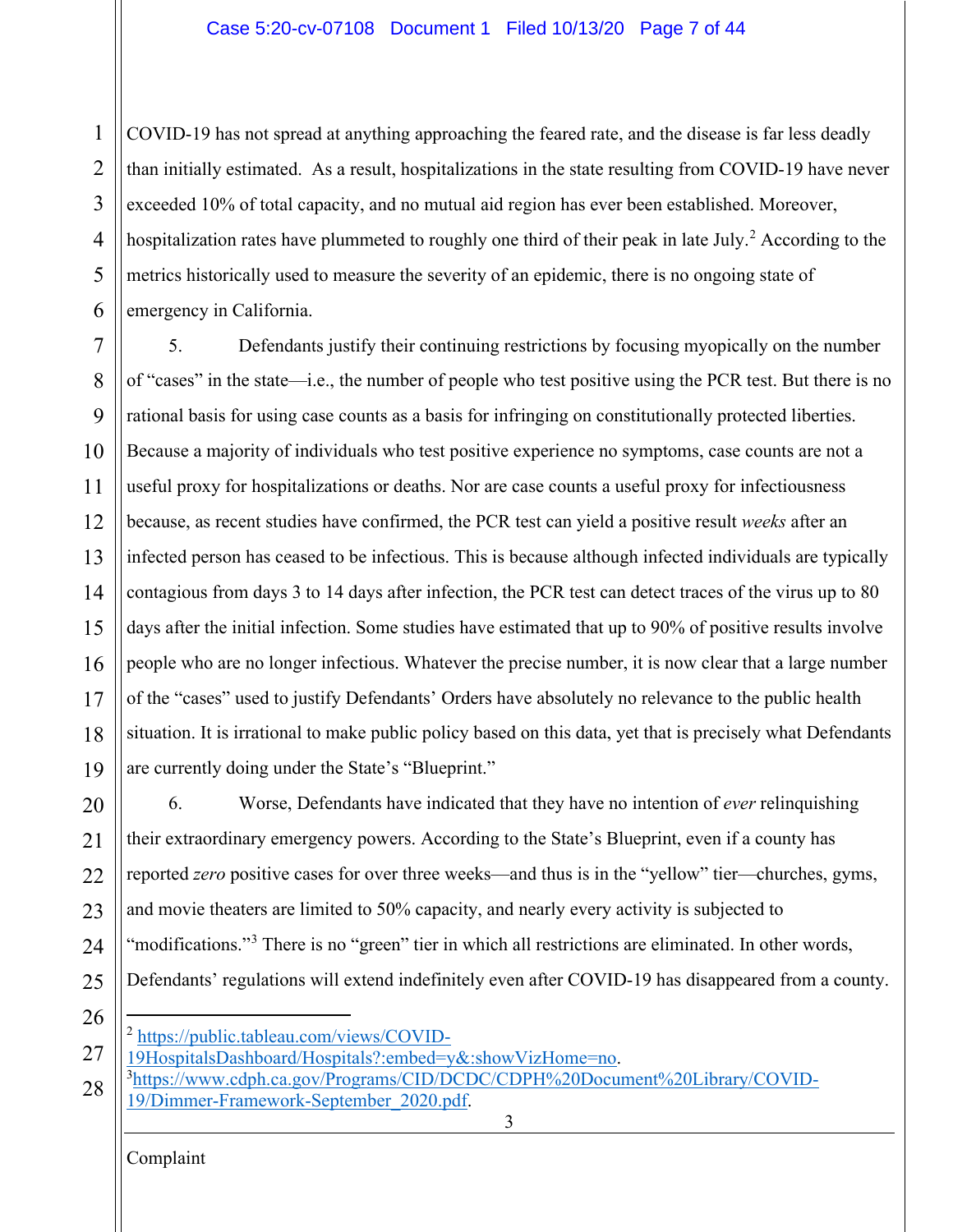#### Case 5:20-cv-07108 Document 1 Filed 10/13/20 Page 8 of 44

1 2 3 4 5 6 7 8  $\mathbf Q$ 10 11 12 13 14 15 16 17 7. Defendants will no doubt contend here, as they have elsewhere, that the Court should defer to their judgment because the Orders are designed to address a public health emergency. Any such pleas should be rejected. Although federal courts may decide to defer to a state or local executive's emergency actions during the initial days and weeks of a public health crisis—when the severity of the disease, the rate of spread, and the ability of the public healthcare system to address it are uncertain—such deference must end as soon as there is publicly available data courts can use to judge the reasonableness of the State's response. Otherwise courts run the risk of repeating the error in *Korematsu*, which the Supreme Court has squarely renounced. *See Trump v. Hawaii*, 138 S. Ct. 2392, 2423 (2018) ("*Korematsu* was gravely wrong the day it was decided, has been overruled in the court of history, and—to be clear—'has no place in law under the Constitution.'") (quoting *Korematsu*, 323 U.S. at 248 (Jackson, J., dissenting)). In *Korematsu*, the majority followed the precedent it had established one year earlier in *Hirabayashi v. United States*, 320 U.S. 81 (1943), which upheld an executive order that imposed a curfew on people of Japanese ancestry in certain areas. The *Korematsu* court recognized that confinement in an internment camp was a "far greater deprivation" than a curfew, but nevertheless held that the "principles" announced in *Hirabayashi* compelled the Court to uphold the internment order. 323 U.S. at 218. As Justice Jackson recognized in dissent:

[O]nce a judicial opinion rationalizes such an order to show that it conforms to the Constitution, or rather rationalizes the Constitution to show that the Constitution sanctions such an order, the Court for all time has validated the principle of racial discrimination in criminal procedure and of transplanting American citizens. The principle then lies about like a loaded weapon ready for the hand of any authority that can bring forward a plausible claim of an urgent need. Every repetition imbeds that principle more deeply in our law and thinking and expands it to new purposes." *Id.* at 246 (Jackson, J., dissenting)

18

19

20

21

22

23

24

25

26

27

28

8. Federal courts should not recapitulate the error in *Korematsu* by blindly following and thereby expanding—the supposed "principle" in *Jacobson* that actions taken to address threats to public health are effectively unreviewable. As the supposed principle in that case has taken root, courts have become increasingly paralyzed in the face of proclaimed public health emergencies. Taken to the extreme, state officials could declare a public health emergency every winter during peak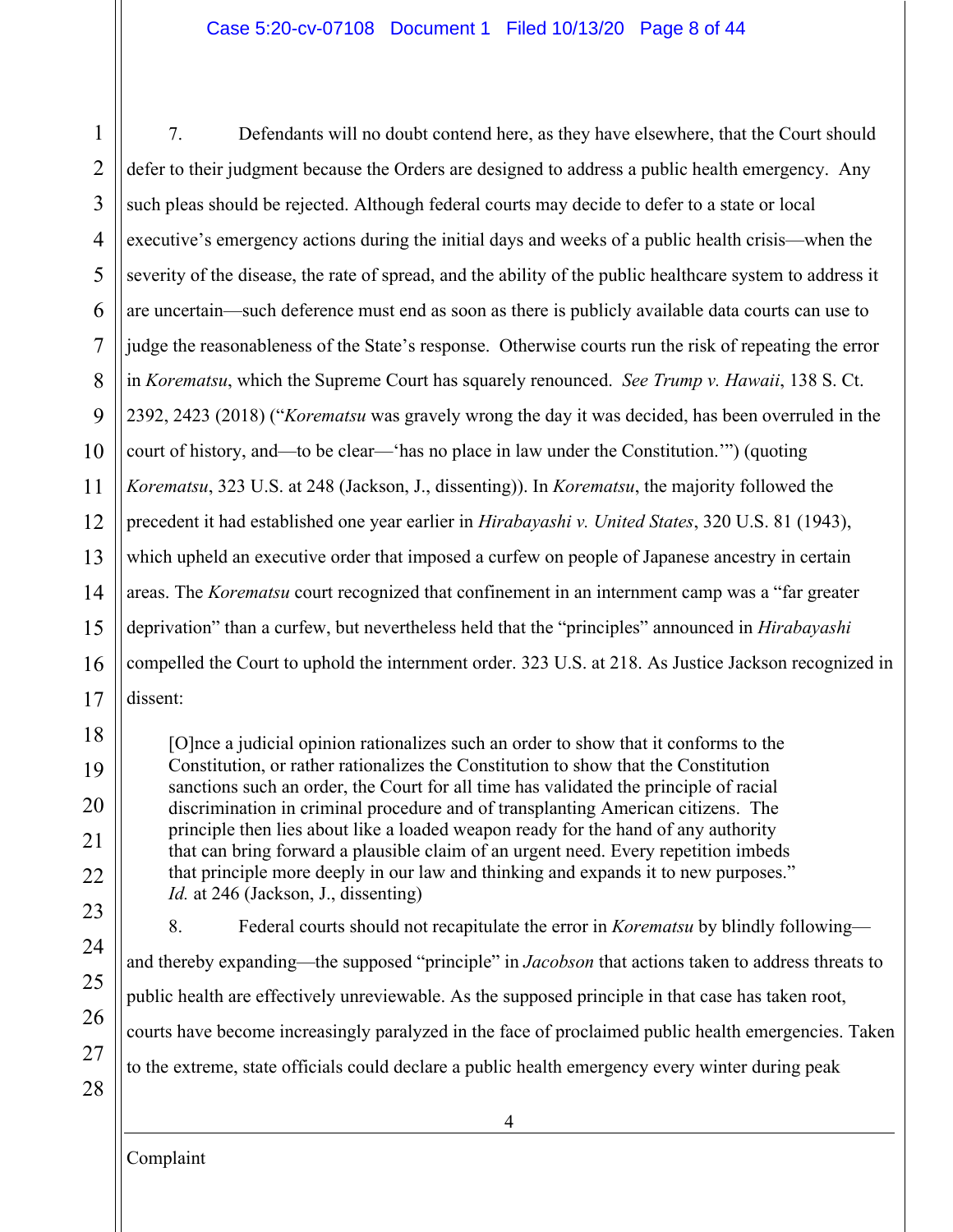1 2 influenza season and justify substantial infringements on civil liberties without any judicial interference.<sup>[4](#page-8-1)</sup> Jacobson does not endorse such deference, and the Constitution forbids it.

3 4 5 6 7 9. Because Defendants' Orders infringe on Plaintiffs' constitutional rights to free exercise of religion, freedom of speech, equal protection, and the right to earn a living, and are not narrowly tailored or rationally related to the government's asserted interest, the Orders violate the First and Fourteenth Amendments. Plaintiffs thus request declaratory and injunctive relief to end these unconstitutional infringements on their liberties.

## **JURISDICTION AND VENUE**

9 10 11 12 13 14 10. This action arises under the Constitution and laws of the United States. Plaintiffs assert that Defendants' Orders violate the U.S. Constitution's First and Fourteenth Amendments' guarantees of speech, association, and free exercise. Plaintiffs further assert that the Orders violate the Fourteenth Amendment's guarantees of due process and equal protection. This Court therefore has jurisdiction under Article III of the U.S. Constitution, 28 U.S.C. § 1331, and 42 U.S.C. § 1983. This Court also has authority to award attorneys' fees and costs under 42 U.S.C. § 1988 and other applicable law.

15 16 17 11. Plaintiffs' claims for declaratory and injunctive relief are authorized by 28 U.S.C. §§ 2201 and 2202, by Rules 57 and 65 of the Federal Rules of Civil Procedure, by *Ex Parte Young*, 209 U.S. 123 (1908), and by the general and equitable powers of this Court.

18 19 20 21 12. The Northern District of California is the appropriate venue for this action pursuant to 28 U.S.C. § 1391(b)(1)–(2) because Defendants maintain offices, exercise their authority in their official capacities, and will enforce the State and County Orders in this District; and because it is the District in which substantially all of the events giving rise to the claims occurred.

- <span id="page-8-1"></span>26 27 <sup>4</sup> Indeed, the Governor has already explained that the CDPH's current orders are, in part, a response to the upcoming flu season. *See Gov. Newsom Outlines California's New Simplified, 4-Tier COVID-19 Reopening Guidelines*, CBS SF BayArea (August 28, 2020), *available at* [https://sanfrancisco.cbslocal.com/2020/08/28/gov-newsom-californias-new-simplified-color-coded-](https://sanfrancisco.cbslocal.com/2020/08/28/gov-newsom-californias-new-simplified-color-coded-covid-reopening-guidelines/)
- 5 28 [covid-reopening-guidelines/.](https://sanfrancisco.cbslocal.com/2020/08/28/gov-newsom-californias-new-simplified-color-coded-covid-reopening-guidelines/)

Complaint

<span id="page-8-0"></span>8

22

23

24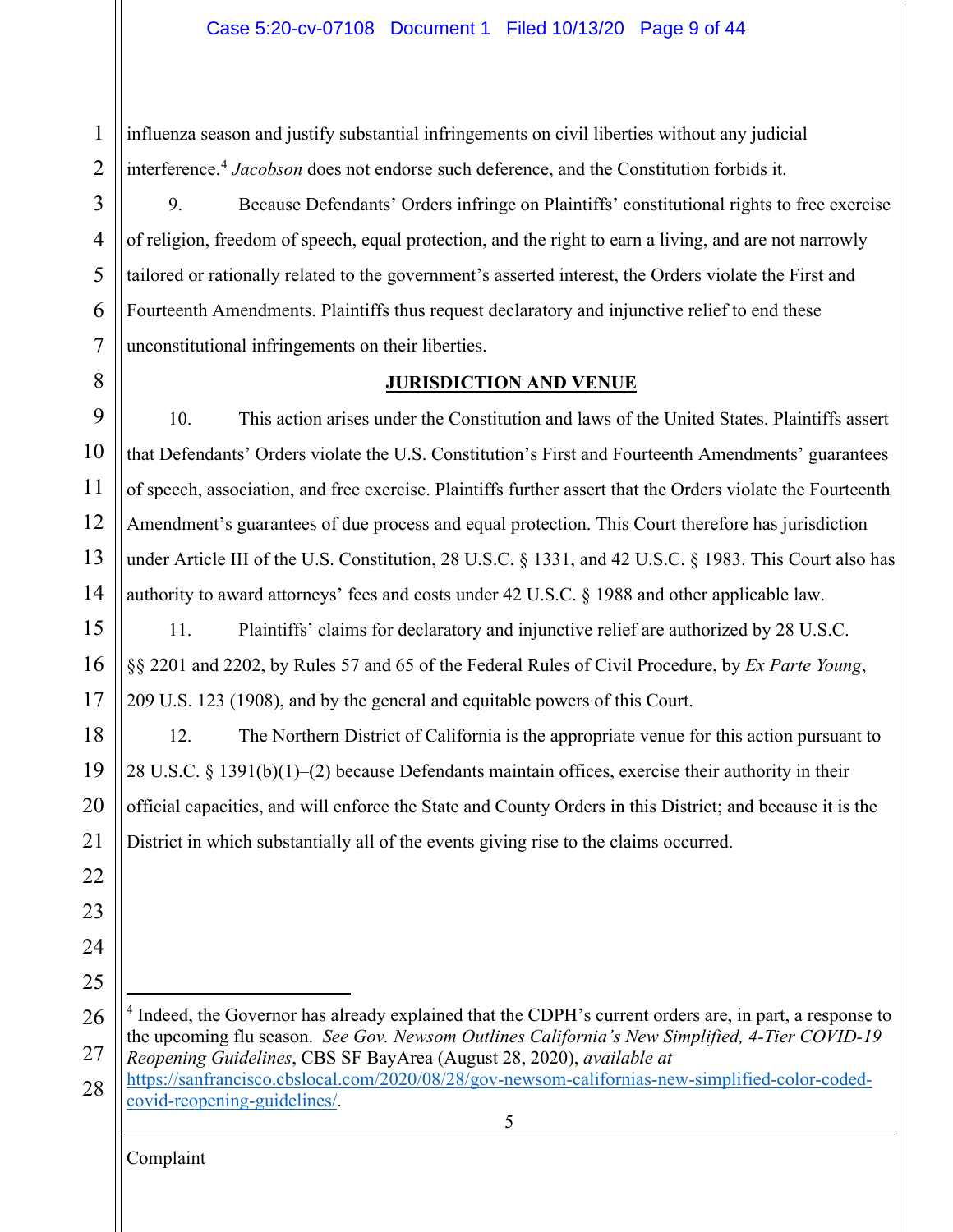## **PARTIES**

# **Plaintiffs**

<span id="page-9-0"></span>1

2

3

4

5

6

7

13. Plaintiff Ritesh Tandon ("Tandon") is a resident of Santa Clara County and a candidate for the U.S. Congress in California's 17th Congressional District, which covers portions of Santa Clara and Alameda Counties. Tandon is campaigning for elected office against an incumbent officeholder. Defendants' Orders prevent him from gathering in person with constituents and donors to discuss public issues and raise funds.

8 9 10 11 14. Plaintiff Pastor Jeremy Wong ("Wong") is a resident of Santa Clara County. Before the Orders, Pastor Wong would meet with members of his congregation about once a week for communal worship, including Biblical studies, theological discussions, collective prayer, and musical praise. Since the Orders, Pastor Wong has been unable to host these sessions.

12 13 14 15 15. Plaintiff Karen Busch ("Busch") is a resident of Santa Clara County. Busch is a member of a Bible study group that, before the Orders, held bi-weekly Bible study sessions in their homes on a rotating basis. Busch regularly hosted these Bible studies, but because of Defendants' Orders she has been unable to host any sessions since March.

16 17 18 19 20 21 16. Plaintiffs Terry Gannon and Carolyn Gannon ("Gannons") are residents of San Mateo County. Before Defendants issued their shutdown Orders, the Gannons regularly hosted in-person gatherings in their home to debate state and national policies. These forums provided a medium for the Gannons to share their beliefs and convictions with others and raise awareness for their causes. Because of Defendants' Orders, the Gannons have not been able to host any such gatherings for nearly seven months.

22 23 24 25 17. Plaintiff Connie Richards ("Richards") owns and operates Better Life Fitness Academy ("BLFA") located in Nevada County. The Orders have made it impossible to continue operations because Richards can no longer provide the services included in clients' memberships or offer group classes.

26 27 18. Plaintiff Julie Evarkiou ("Evarkiou") is the co-owner of Wavelength salon located in Santa Clara County. Wavelength leases space to stylists and hosts events that attract clients.

28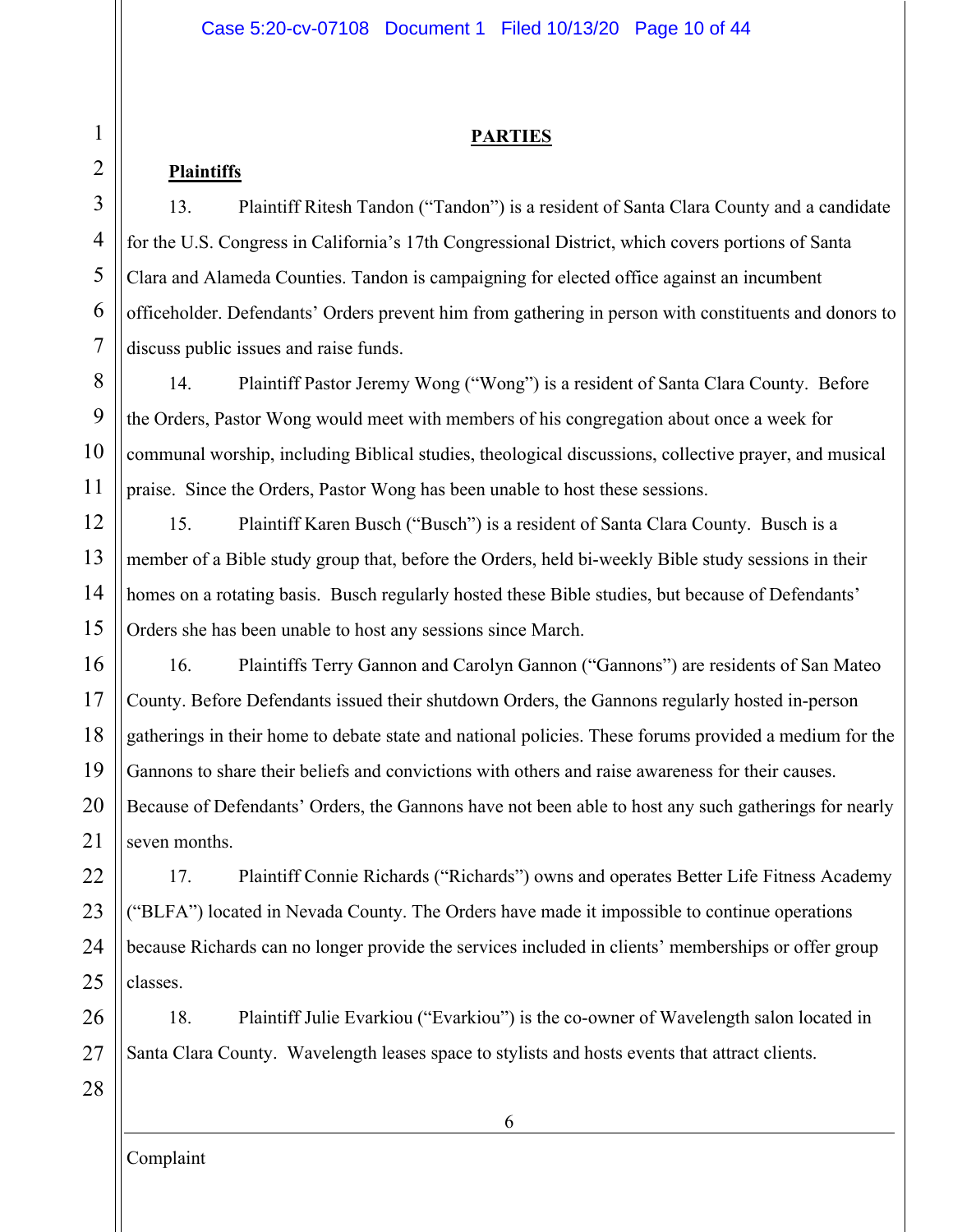1 2 Defendants' Orders have prohibited Wavelength from hosting wine tastings, botox parties, and other gatherings that are an important part of its business.

3 4 5 6 19. Plaintiff Dhruv Khanna ("Khanna") owns Miranda Wines, LLC (doing business as Kirigin Cellars) in Santa Clara County. Kirigin Cellars produces small batch wines made with grapes from its vineyards, but a large component of its business is hosting events. Because of the limitations imposed by the state and county on gatherings, Kirigin Cellars' events business has been devastated.

7 8 9 10 11 20. Plaintiff Frances Beaudet ("Beaudet") is the co-owner of Old City Hall Restaurant in Santa Clara County. Under the County's Order, Old City Hall Restaurant may not utilize any of its indoor dining space and has therefore suffered a significant decrease in revenue. Even under the State's less stringent Order, Old City Hall Restaurant would be allowed to utilize only 25% of its indoor dining space.

12 13 14 15 21. Plaintiff Maya Mansour ("Mansour") is the owner of a salon, The Original Facial Bar, in Santa Clara County. Before the Orders forced her business to close, her salon offered facials and other skincare treatments to a devoted client base. Santa Clara County's Orders have prevented her from reopening her business.

#### **Defendants**

17 18 19 20 22. Defendant Gavin Newsom ("Newsom") is made a party to this Action in his official capacity as the Governor of California. The California Constitution vests the "supreme executive power of the State" in the Governor, who "shall see that the law is faithfully executed." Cal. Const. Art. V, § 1.

21 22 23 23. Defendant Xavier Becerra ("Becerra") is made a party to this Action in his official capacity as the Attorney General of California. Under California law, Becerra is the chief law enforcement officer in the State. Cal. Const. Art. V, § 13.

24 25 26 27 24. Defendant Sandra Shewry, MPH, MSW ("Shewry") is made a party to this Action in her official capacity as the Acting Director of the California Department of Public Health ("CDPH"). Shewry was selected to replace Sonia Angell, the former State Public Health Officer and Department of Public Health Director, after Angell's abrupt resignation in August 2020.

28

16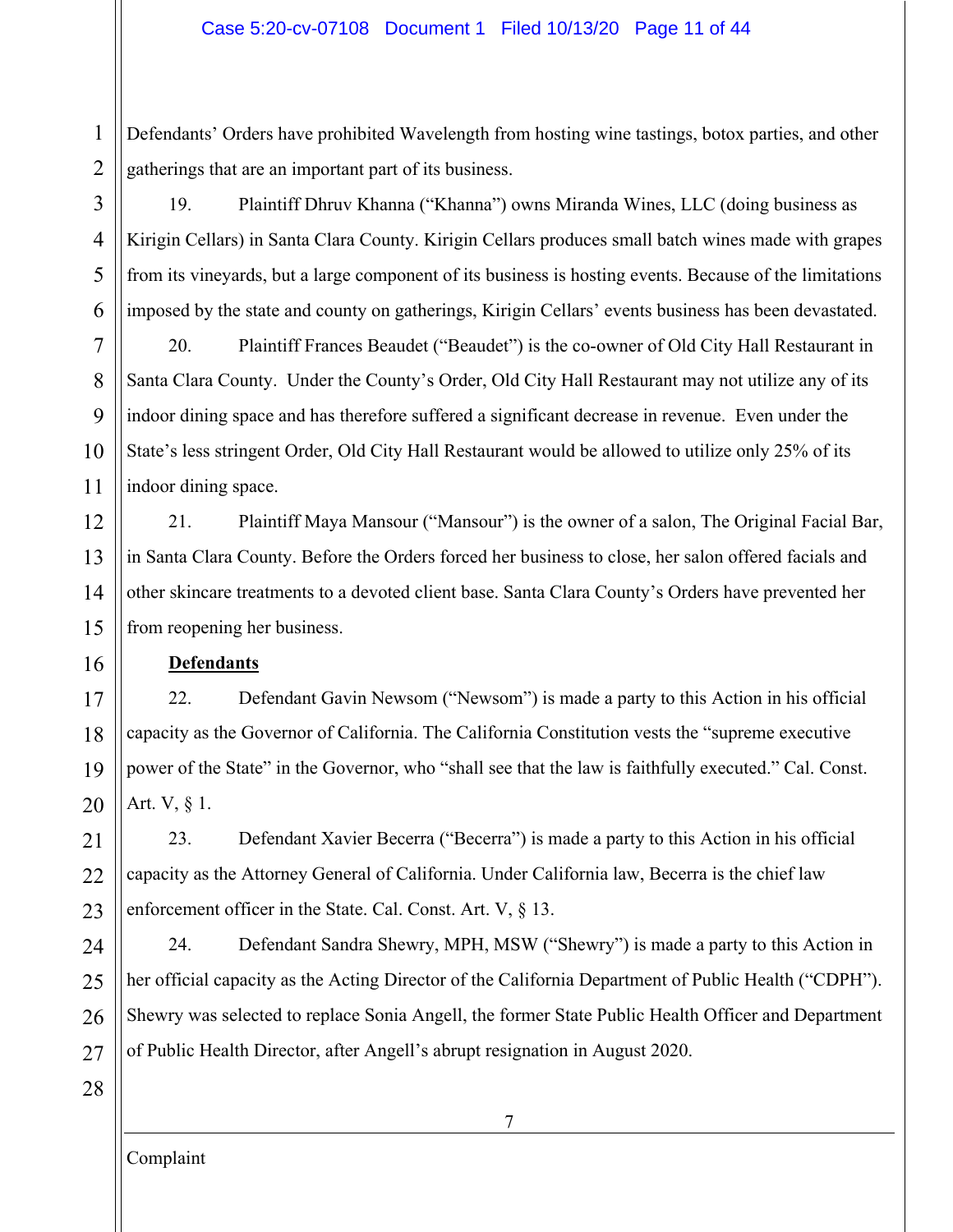<span id="page-11-1"></span><span id="page-11-0"></span>1 2 3 4 5 6 7 8 9 28 25. Defendant Erica S. Pan, MD, MPH ("Dr. Pan") is made a party to this Action in her official capacity as the Acting State Public Health Officer of the California Department of Public Health. Pan was selected to replace Sonia Angell, the former State Public Health Officer and Department of Public Health Director, after Angell's abrupt resignation in August 2020. 26. Defendant Jeffrey V. Smith, MD, JD ("Dr. Smith") is made a party to this Action in his official capacity as the County Executive Officer of Santa Clara County. 27. Defendant Sara H. Cody, MD ("Dr. Cody") is made a party to this Action in her official capacity as the Health Officer and Public Health Director of Santa Clara County. **FACTUAL ALLEGATIONS I. DEFENDANTS ISSUE EMERGENCY ORDERS LIMITING PLAINTIFFS' ABILITY TO GATHER FOR RELIGIOUS AND POLITICAL ACTIVITIES OR RUN THEIR BUSINESSES** 28. On March 4, 2020, Governor Newsom proclaimed a state of emergency to exist in California attributable to an outbreak of COVID-19.<sup>[5](#page-11-3)</sup> 29. Among other mandates, Governor Newsom's proclamation waived California Government Code § 8630 indefinitely, conferring perpetual powers on local governments to address the COVID-19 outbreak: "The 60-day time period in Government Code section 8630, within which local government authorities must renew a local emergency, is hereby waived for the duration of this statewide emergency. Any local emergency proclaimed will remain in effect until each local governing authority terminates its respective local emergency." **A. The State Defendants Issue Restrictions on Gatherings** 30. On March 16, 2020, CDPH issued a "guidance" memorandum prohibiting all indoor and outdoor gatherings "across the state of California."<sup>[6](#page-11-4)</sup> The guidance defines a gathering as "any event or convening that brings together people in a single room or single space at the same time, such as an auditorium, stadium, arena, large conference room, meeting hall, cafeteria, or any other indoor or <sup>5</sup> [https://www.gov.ca.gov/wp-content/uploads/2020/03/3.4.20-Coronavirus-SOE-Proclamation.pdf.](https://www.gov.ca.gov/wp-content/uploads/2020/03/3.4.20-Coronavirus-SOE-Proclamation.pdf) <sup>6</sup> [https://www.cdph.ca.gov/Programs/CID/DCDC/CDPH%20Document%20Library/COVID-19/cdph-](https://www.cdph.ca.gov/Programs/CID/DCDC/CDPH%20Document%20Library/COVID-19/cdph-guidance-gatherings-covid19-transmission-prevention-03-16-2020.pdf)

<span id="page-11-4"></span><span id="page-11-3"></span><span id="page-11-2"></span>[guidance-gatherings-covid19-transmission-prevention-03-16-2020.pdf.](https://www.cdph.ca.gov/Programs/CID/DCDC/CDPH%20Document%20Library/COVID-19/cdph-guidance-gatherings-covid19-transmission-prevention-03-16-2020.pdf)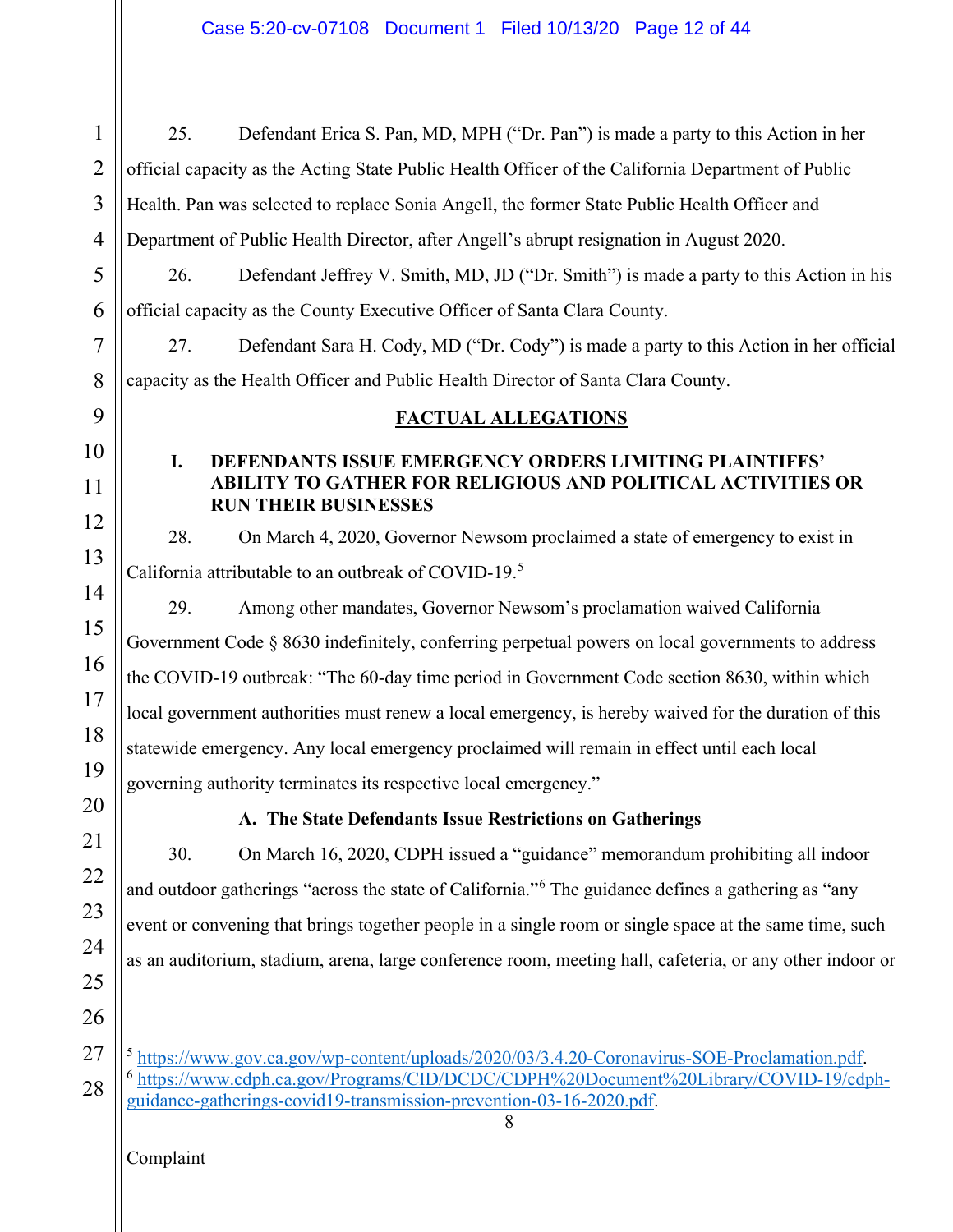1 2 outdoor space." The guidance further states that the prohibition on indoor and outdoor gatherings "will remain in place until further guidance is released by the [CDPH]."

- 3 4 5 6 7 8 9 10 11 12 13 14 31. On March 19, 2020, Governor Newsom issued Executive Order N-33-20 ("EO N-33- 20"), which imposed two pertinent mandates. First, it directed all California residents "to immediately heed the State public health directives from the Department of Public Health." Second, it "order[ed] all individuals living in the State of California to stay home or at their place of residence except as needed" to maintain continuity of operations of "Essential Critical Infrastructure" sectors and additional sectors as the State Public Health Officer may designate. The order also clarified its purported aim: "Our goal is simple, we want to bend the curve, and disrupt the spread of the virus." EO-N-33-20 has no end date and invokes California Government Code § 8665, which provides: "Any person who ... who refuses or willfully neglects to obey any lawful order or regulation promulgated or issued as provided in this chapter, shall be guilty of a misdemeanor and, upon conviction thereof, shall be punishable by a fine of not to exceed one thousand dollars (\$1,000) or by imprisonment for not to exceed six months or by both such fine and imprisonment."
- 15 16 17 18 19 32. On May 4, 2020, Governor Newsom issued Executive Order N-60-20 ("EO N-60-20"), directing all California residents "to continue to obey State public health directives, as made available [online] and elsewhere as the State Public Health Officer may provide."<sup>[7](#page-12-0)</sup> EO-N-60-20 also directs the State Public Health Officer "to establish criteria and procedures … to determine whether and how [local health officers] may implement public health measures" less restrictive than those of the State.

20 21 22 23 33. The online resource referenced in EO N-60-20 is titled "Stay home Q&A" and addresses CDHP's health directives, including restrictions placed upon political and religious gatherings.<sup>[8](#page-12-1)</sup> This webpage claims that its contents "have the same force and effect as other State Public Health Officer directives."

24 25 26 34. While State agencies like CDPH ordinarily must follow rulemaking procedures under California's Administrative Procedure Act when issuing guidance, including comprehensive notice and comment requirements, Governor Newsom suspended these requirements because he concluded

9

27

<span id="page-12-1"></span><span id="page-12-0"></span><sup>28</sup>  $^{7}$  [https://www.gov.ca.gov/wp-content/uploads/2020/05/5.4.20-EO-N-60-20.pdf.](https://www.gov.ca.gov/wp-content/uploads/2020/05/5.4.20-EO-N-60-20.pdf) 8 [https://covid19.ca.gov/stay-home-except-for-essential-needs/.](https://covid19.ca.gov/stay-home-except-for-essential-needs/)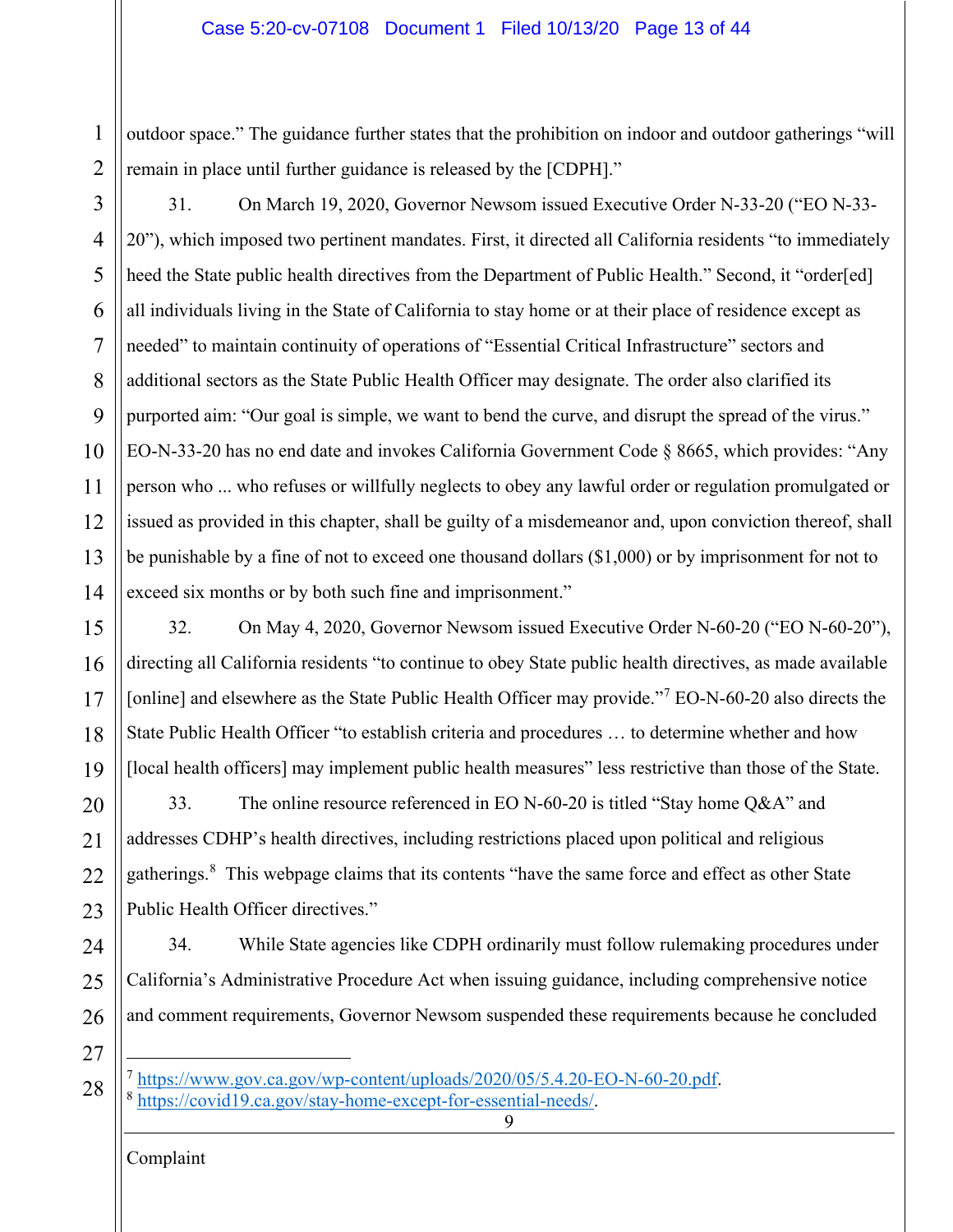1 2 3 that they would "prevent, hinder, or delay" CDPH actions and the enforcement of EO-N-60-20. As a result, Plaintiffs lack any recourse to challenge CDPH's orders, guidance, or directives under California's Administrative Procedure Act (Government Code § 11340 *et seq*.).

4 5 6 7 8 9 10 35. EO N-60-20 therefore purports to vest unchecked executive power in the State Public Health Officer to regulate all public, private, and commercial affairs in California: "Nothing … shall limit the authority of the State Public Health Officer to take any action she deems necessary to protect public health in the face of the threat posed by COVID-19." Like EO-N-33-20, EO-N-60-20 also invokes California Government Code § 8665, which subjects any person "who refuses or willfully neglects to obey any lawful order or regulation promulgated or issued," to a crime punishable by a fine, six-month imprisonment, or both.

11

12

13

14

15

## **Pandemic Resilience Roadmap**

36. In late April 2020, the State Public Health Officer issued a "Pandemic Resilience Roadmap" that outlined a four-stage framework to reopening the State:

• Stage 1: Safety and preparation;

• Stage 2: Reopening of lower-risk workplaces and other spaces;

16

17

• Stage 3: Reopening of higher-risk workplaces and other spaces;

• Stage 4: Easing of final restrictions leading to the end of stay-at-home order.

18 19 20 21 22 23 24 25 37. Several weeks later, CDPH issued another public health order stating that "the statewide data now supports the gradual movement of the entire state from Stage 1 to Stage 2 of California's Pandemic Resilience Roadmap."[9](#page-13-0) The order does not specify the precise "data" supporting this transition, but states that the State Public Health Officer "will progressively designate … activities that may reopen with certain modifications, based on public health and safety needs." The order also authorized "local health jurisdiction[s]" to "implement or continue more restrictive public health measures if the jurisdiction's Local Health Officer believes conditions in that jurisdiction warrant it."

26 27

<span id="page-13-0"></span><sup>28</sup> <sup>9</sup> [https://www.cdph.ca.gov/Programs/CID/DCDC/CDPH%20Document%20Library/COVID-](https://www.cdph.ca.gov/Programs/CID/DCDC/CDPH%20Document%20Library/COVID-19/SHO%20Order%205-7-2020.pdf)[19/SHO%20Order%205-7-2020.pdf.](https://www.cdph.ca.gov/Programs/CID/DCDC/CDPH%20Document%20Library/COVID-19/SHO%20Order%205-7-2020.pdf)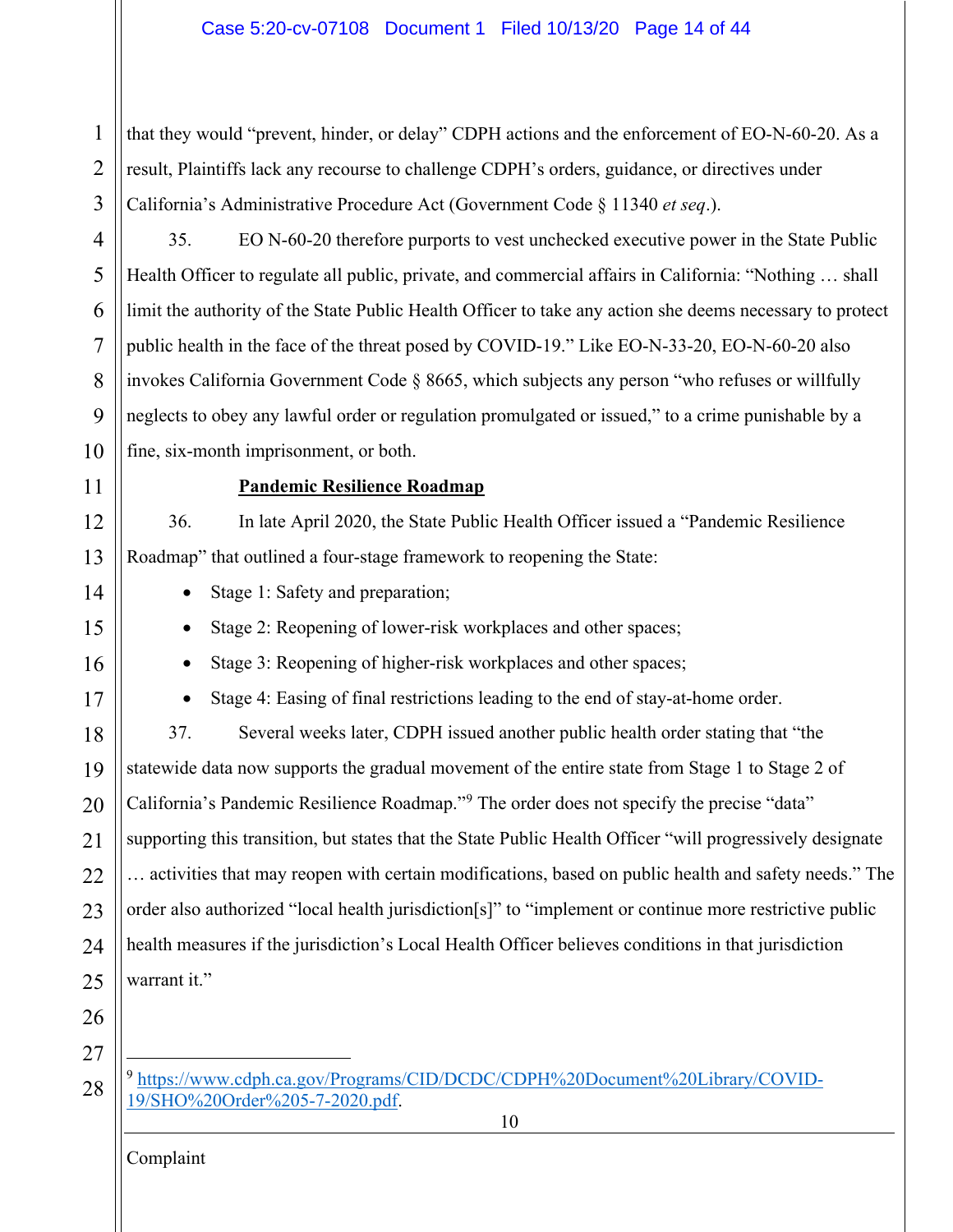1 2 3 4 38. On July 13, 2020, the CDPH reversed course and issued another public health order providing that the "statewide data [have] since demonstrated a significant increase in the spread of COVID-19, resulting in public health conditions that demand measures responsive to those conditions be put into place with haste."<sup>[10](#page-14-0)</sup>

39. Among those measures, the July 13 order commands counties that appear on CDPH's "County Monitoring List" for three consecutive days to "close all indoor operations" of several venues and events, including "Places of Worship" and "Protests." The order allows "[o]utdoor operations … under a tent, canopy, or other sun shelter but only as long as no more than one side is closed," and it states that the March 16, 2020 "guidance prohibiting gatherings continue to apply statewide, except as specifically permitted in other orders or guidance documents."

10 11

5

6

7

8

9

# **Blueprint for a Safer Economy**

12 13 14 15 16 17 40. On August 28, 2020, Defendant Erica Pan issued a third CDPH order replacing the "County Monitoring List" with a four-tiered, color-coded system called "California's Plan for Reducing COVID-19 and Adjusting Permitted Sector Activities to Keep Californians Healthy and Safe."<sup>[11](#page-14-1)</sup> Under this tiered system, more commonly known as the "Blueprint for a Safer Economy" ("Blueprint"), "all local health jurisdictions in the state may reopen specified sectors according to their respective county's Tier."

18 19 20 41. The Blueprint places strict reopening requirements on counties and emphasizes a slower reopening timeline. As Governor Newsom stated, the Blueprint is "statewide, stringent and slow."<sup>[12](#page-14-2)</sup> It specifically relies on two health metrics (both of which utilize a seven-day average):

(1) the average amount of "cases" per 100,000 residents, and

(2) the average amount of COVID-19 tests that come back "positive."

23

22

21

<span id="page-14-0"></span>24 <sup>10</sup> [https://www.cdph.ca.gov/Programs/CID/DCDC/CDPH%20Document%20Library/COVID-](https://www.cdph.ca.gov/Programs/CID/DCDC/CDPH%20Document%20Library/COVID-19/SHO%20Order%20Dimming%20Entire%20State%207-13-2020.pdf)[19/SHO%20Order%20Dimming%20Entire%20State%207-13-2020.pdf.](https://www.cdph.ca.gov/Programs/CID/DCDC/CDPH%20Document%20Library/COVID-19/SHO%20Order%20Dimming%20Entire%20State%207-13-2020.pdf)

<span id="page-14-1"></span>25 26 <sup>11</sup> [https://rivcoph.org/Portals/0/Documents/CoronaVirus/August/GovernorOrders/8-28-20\\_Order-Plan-](https://rivcoph.org/Portals/0/Documents/CoronaVirus/August/GovernorOrders/8-28-20_Order-Plan-Reducing-COVID19-Adjusting-Permitted-Sectors-Signed.pdf?ver=2020-08-31-102913-927×tamp=1598894957501)[Reducing-COVID19-Adjusting-Permitted-Sectors-Signed.pdf?ver=2020-08-31-102913-](https://rivcoph.org/Portals/0/Documents/CoronaVirus/August/GovernorOrders/8-28-20_Order-Plan-Reducing-COVID19-Adjusting-Permitted-Sectors-Signed.pdf?ver=2020-08-31-102913-927×tamp=1598894957501) [927&timestamp=1598894957501.](https://rivcoph.org/Portals/0/Documents/CoronaVirus/August/GovernorOrders/8-28-20_Order-Plan-Reducing-COVID19-Adjusting-Permitted-Sectors-Signed.pdf?ver=2020-08-31-102913-927×tamp=1598894957501)

<span id="page-14-2"></span>27 28 <sup>12</sup> Press Release, Office of Governor Gavin Newsom, Governor Newsom Unveils Blueprint for a Safer Economy, a Statewide, Stringent and Slow Plan for Living with COVID-19 (Aug. 28, 2020), [https://tinyurl.com/y5al8vo5.](https://tinyurl.com/y5al8vo5)

11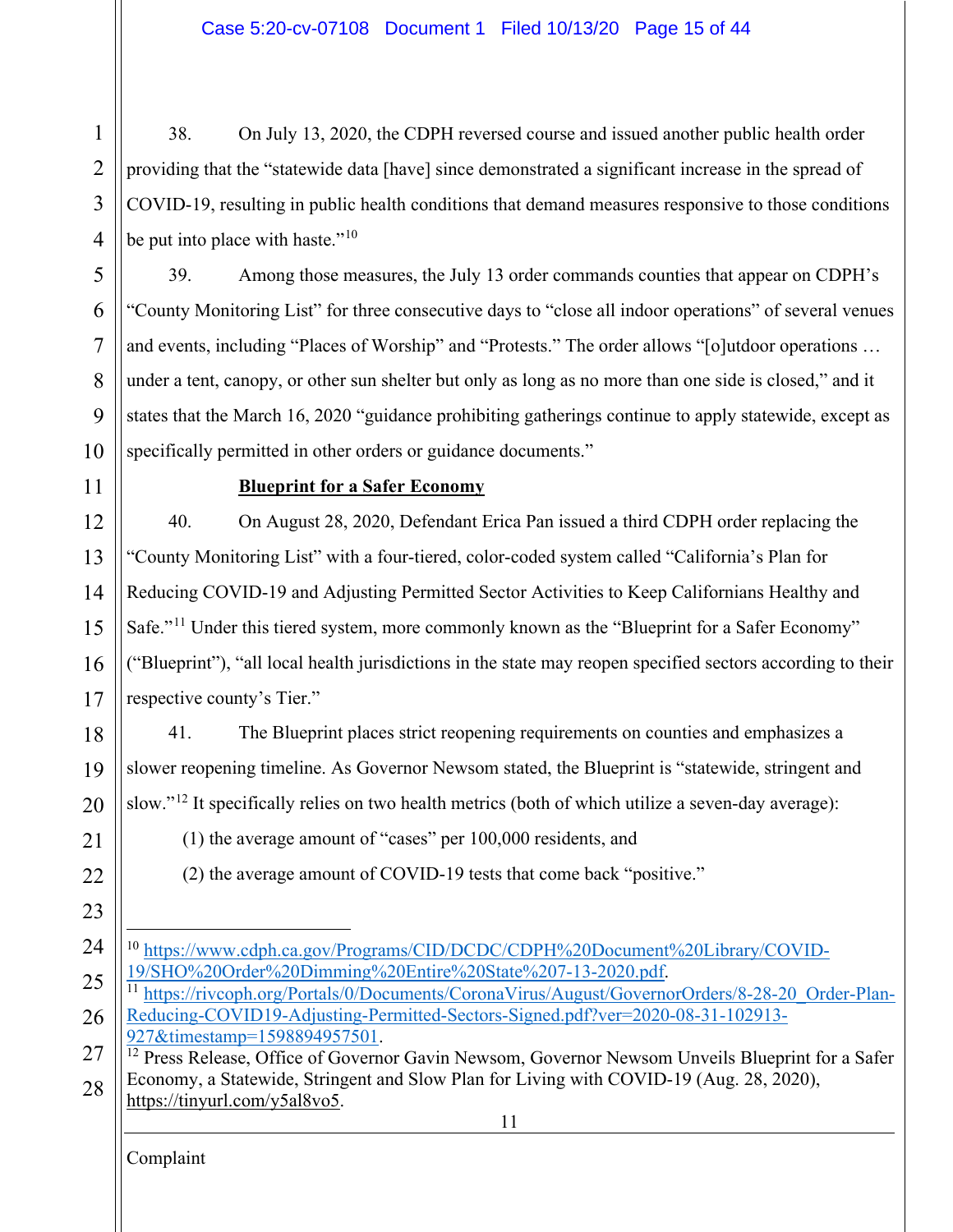1 CDPH publishes its metrics calculations on its website.<sup>[13](#page-15-0)</sup>

2 3 4 5 6 42. Under the Blueprint, a county must remain in a tier for a minimum of three weeks before it can advance to a less restrictive tier. Also, before a county can advance, it must meet the criteria for both metrics (rate of "cases" and rate of "positive" tests) of the next less-restrictive tier for two consecutive weeks immediately prior to advancement. Conversely, a county that fails to meet the metrics for their current tier for two consecutive weeks must be sent back to the more restrictive tier.

7 8  $\mathbf Q$ 10 11 12 43. On September 30, 2020, CDPH added an additional requirement for counties to advance to the next tier: the health equity metric. Under this metric, counties with a population over 106,000 are divided by census tract. These counties must identify their "most disadvantaged neighborhoods," determined as "the lowest quartile of the Healthy Places Index census tracts." <sup>[14](#page-15-1)</sup> In order to advance to the next tier, a county's lowest quartile must meet certain thresholds for case and positivity rate, in addition to the thresholds that must be met on a county-wide basis.

13 14 15 16 17 44. The California Healthy Places Index was "developed by the Public Health Alliance of Southern California in partnership with the Virginia Commonwealth University's Center on Society and Health."<sup>15</sup> The Index "combines 25 community characteristics into a single indexed HPI Score." Many of these characteristics—such as the percentage of registered voters who voted in the 2012 election—are entirely unrelated to the likelihood of COVID-19 transmission and severity.

45. The Blueprint's tiers are designated by four colors: purple (widespread), red (substantial), orange (moderate) and yellow (minimal with the lowest restrictions):

20 21 22

23

24

18

19

• Tier 1 (Purple): Widespread. More than 7 new daily cases per 100,000 residents or a positive test rate of more than 8%. Most nonessential indoor business operations must close.

<span id="page-15-0"></span>25 <sup>13</sup> Available at [https://tinyurl.com/y4bjr3np.](https://tinyurl.com/y4bjr3np) The case rate is adjusted based on testing volume per 100,000 population. *Id.*

<span id="page-15-1"></span>26 27 <sup>14</sup> CDPH, *Blueprint for a Safer Economy: Equity Focus* (September 30, 2020), *available at*  [https://www.cdph.ca.gov/Programs/CID/DCDC/Pages/COVID-](https://www.cdph.ca.gov/Programs/CID/DCDC/Pages/COVID-19/CaliforniaHealthEquityMetric.aspx)[19/CaliforniaHealthEquityMetric.aspx.](https://www.cdph.ca.gov/Programs/CID/DCDC/Pages/COVID-19/CaliforniaHealthEquityMetric.aspx)

<span id="page-15-2"></span>12 28 <sup>15</sup> About, The California Healthy Places Index,<https://healthyplacesindex.org/about/> (last visited October 5, 2020).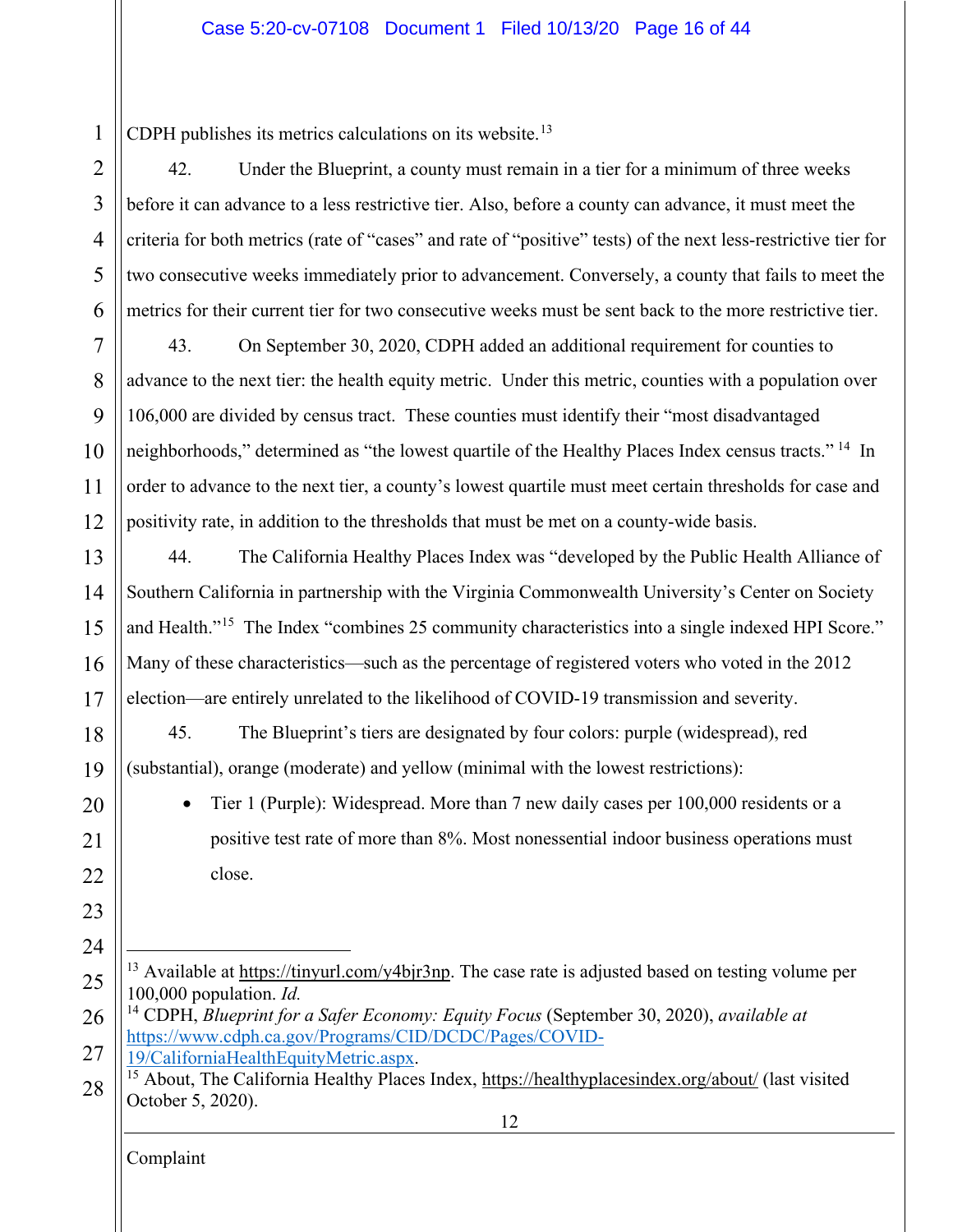<span id="page-16-2"></span><span id="page-16-1"></span><span id="page-16-0"></span>13 Complaint 1 2 3 4 5 6 7 8 9 10 11 12 13 14 15 16 17 18 19 20 21  $22$ 23 24 25 26 27 28 • Tier 2 (Red): Substantial. Between 4 and 7 new daily cases per 100,000 residents or a positive test rate between 5% and 8%. Some nonessential indoor business operations must close. • Tier 3 (Orange): Moderate. Between 1 and 3.9 new daily cases per 100,000 residents or a positive test rate between 2% and 4.9%. Some business operations are open with modifications. • Tier 4 (Yellow): Minimal. Less than 1 new case daily per 100,000 residents or less than 2% positive tests. Most business operations are open with modifications. 46. There is no "Green" tier in which a county may return to pre-pandemic operations. Nor is there any expiration date to the tier system. Californians must endure the Blueprint's restrictions indefinitely. Governor Newsom recently confirmed the open-ended nature of Blueprint when he stated at a press conference: "We don't believe that there is a green light, which says go back to the way things were or back to the pre-pandemic mindset. Quite the contrary."<sup>[16](#page-16-0)</sup> **State Restrictions on Places of Worship and Other Gatherings** 47. CDPH has also promulgated industry guidance documents that supplement the Blueprint and provide specific restrictions for various industries and activities. [17](#page-16-1) The restrictions specifically placed on "places of worship and cultural ceremonies" include • Tier 1 (Purple): Widespread. Indoor activities are prohibited. • Tier 2 (Red): Substantial. Indoor activities must be limited to 25% of capacity or 100 people, whichever is less. • Tier 3 (Orange): Moderate**.** Indoor activities must be limited to 50% of capacity or 200 people, whichever is less. • Tier 4 (Yellow): Minimal. Indoor activities must be limited to 50% of capacity.<sup>[18](#page-16-2)</sup> <sup>16</sup> Available at [https://tinyurl.com/y3xnf7ae.](https://tinyurl.com/y3xnf7ae)<br><sup>17</sup> Available at [https://covid19.ca.gov/industry-guidance.](https://covid19.ca.gov/industry-guidance)<br><sup>18</sup> The limitations applicable to counties in tiers 3 and 4 conflict with a separate guidance document CDPH issued on July 29, 2020, which limits indoor attendance to 25% of building capacity or a maximum of 100 attendees. [https://files.covid19.ca.gov/pdf/guidance-places-of-worship--en.pdf.](https://files.covid19.ca.gov/pdf/guidance-places-of-worship--en.pdf) Although this guidance document is still in force, these statewide attendance limitations presumably have been superseded by the Blueprint.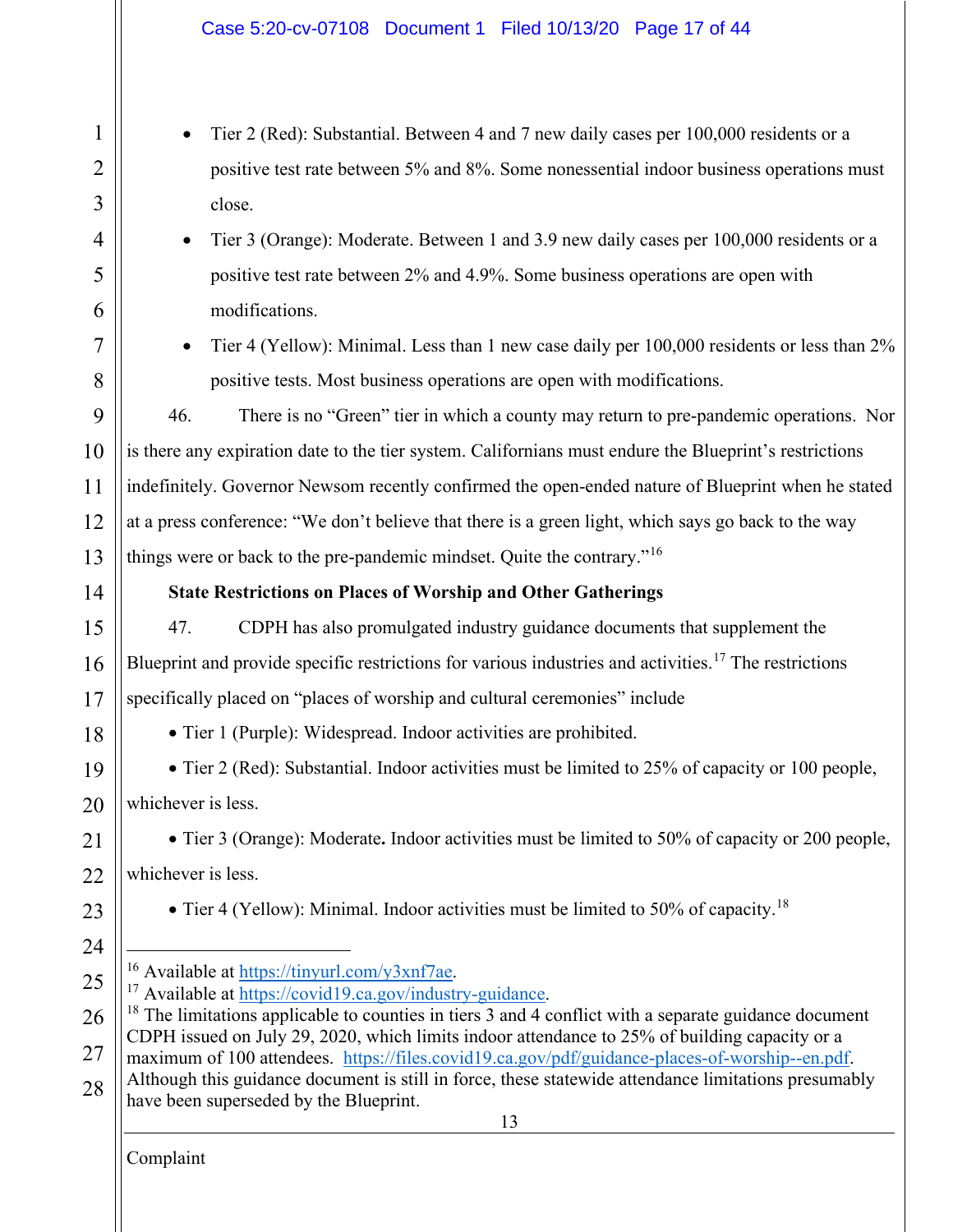4 48. In other words, even if a county has had an average of *zero* cases for more than three weeks, churches and other places of worship are not allowed to meet indoors with more than 50% of capacity. Under EO-N-60-20, the failure to comply with the Blueprint subjects an offender to a fine, six-month imprisonment, or both.

49. Under the "Stay home Q&A" webpage, faith-based services and may be held outdoor as long as "coverings are worn and people are physically distanced.<sup>[19](#page-17-0)</sup> "Places of worship may only open indoor operations when permitted by relevant local restrictions and must comply with all applicable attendance limitations and guidance requirements." It is unclear, however, where religious services may be held because CDPH does not define "place of worship." Nor is it clear what qualifies as a "religious ceremony." Someone wishing to host a Bible Study in their backyard, for example, cannot determine from the text of the Orders whether such a gathering is permissible.

12 13 14 15 16 17 50. The "Stay home Q&A" guidance allows outdoor "protests" so long as participants are socially distanced or wearing masks, but prohibits indoor "protests" in counties assigned to "Tier 1," the widespread (purple) tier.<sup>[20](#page-17-1)</sup> For all other counties, CDPH directives "do not prohibit in-person indoor protests as long as (1) attendance is limited as required by the relevant restrictions on places of worship, (2) physical distancing of 6 feet between persons or groups of persons from different households is maintained at all times, and (3) singing and chanting activities are discontinued."

18 19 20 21 51. Other than referring to citizens' "right to engage in political expression," CDPH has failed to define "protest." While a prototypical protest is clearly permissible so long as public health measures are followed, it is unclear whether gatherings for other types of political activities speeches, debates, fundraisers, etc.—are permissible under the exception for "protests."

22 23 24 52. On September 12, 2020, CDPH issued an "updated" Guidance for the Prevention of COVID-19 Transmission for Gatherings. The guidance provides that all "gatherings unless otherwise specified are not permitted across the State of California."<sup>[21](#page-17-2)</sup> Because all "materials linked" on the

25

1

2

3

5

6

7

8

9

10

11

<span id="page-17-0"></span>26

<sup>19</sup> https://covid19.ca.gov/stay-home-except-for-essential-needs/ <sup>20</sup> *Id.*

<span id="page-17-2"></span><span id="page-17-1"></span>27 28 <sup>21</sup> Cal. Dep't of Pub. Health, *CDPH Guidance for the Prevention of COVID-19 Transmission for Gatherings* (Sept. 12, 2020), [https://www.cdph.ca.gov/Programs/CID/DCDC/Pages/COVID-](https://www.cdph.ca.gov/Programs/CID/DCDC/Pages/COVID-19/Guidance-for-the-Prevention-of-COVID-19-Transmission-for-Gatherings.aspx)[19/Guidance-for-the-Prevention-of-COVID-19-Transmission-for-Gatherings.aspx.](https://www.cdph.ca.gov/Programs/CID/DCDC/Pages/COVID-19/Guidance-for-the-Prevention-of-COVID-19-Transmission-for-Gatherings.aspx)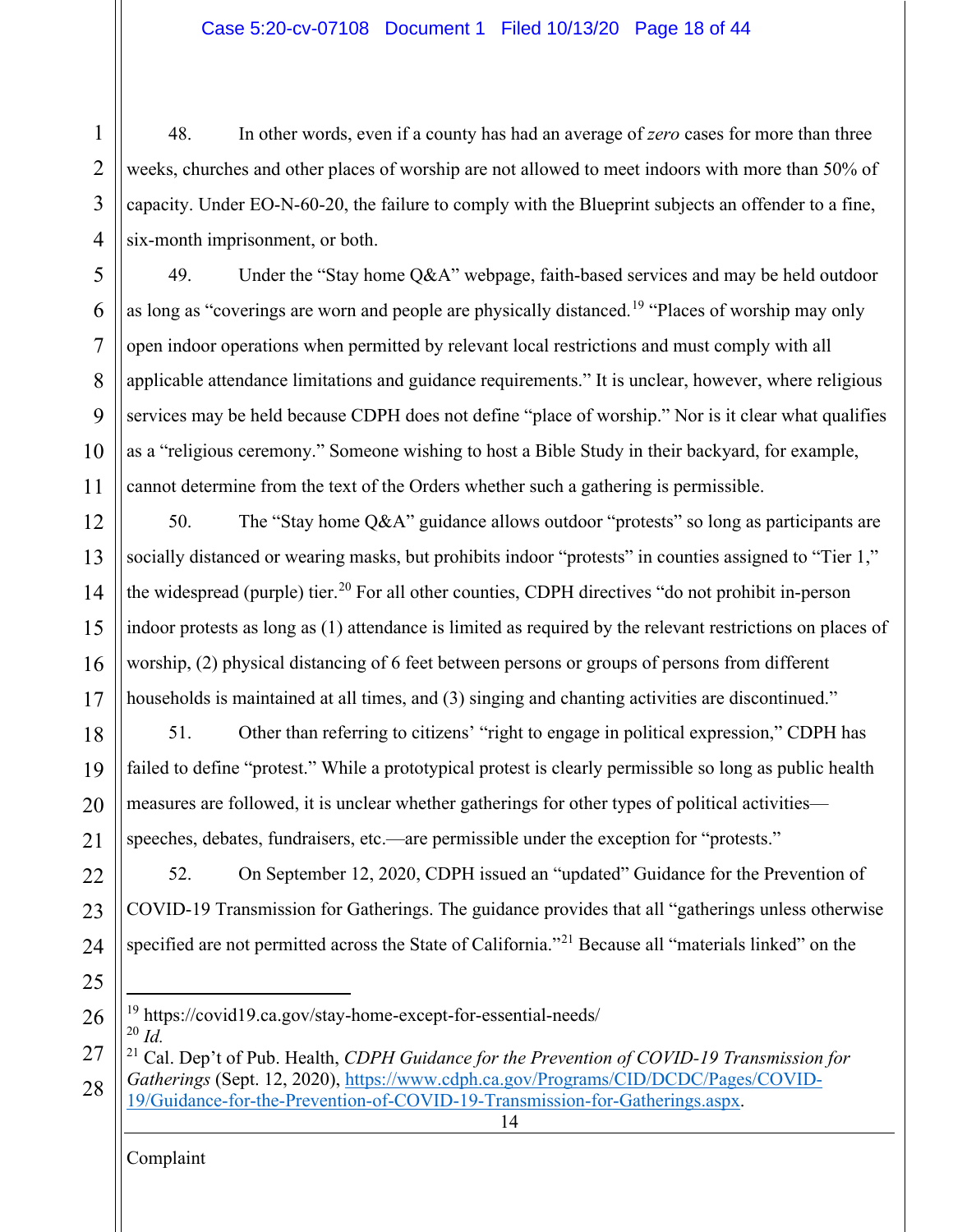1 2 CDPH's website constitute "directives of the State Public Health Officer," citizens must scour CDPH's website to determine which gatherings are permissible.<sup>[22](#page-18-0)</sup>

3 4 5 6 7 8 9 10 11 53. On October 9, 2020, CDPH "updated" its gatherings guidance yet again.<sup>[23](#page-18-1)</sup> This new guidance directs that "[a]ll gatherings must be held outside" and "[g]atherings that include more than 3 households are prohibited." The guidance also limits outdoor gatherings to a maximum of two hours and provides that the outdoor venue space must allow at least six feet "in all directions—front-to-back and side-to-side" from others "at all times." The new rule even restricts bathroom use: "Attendees may go inside to use restrooms as long as the restrooms are frequently sanitized." And to prevent citizens from circumventing this "outdoors only" rule, the guidance prohibits "multiple gatherings of three households" from being "jointly organized or coordinated to occur in the same public park or other outdoor space at the same time."

12 13 54. CDPH has directed citizens to comply with both state- and county-level orders, and the most restrictive order applies.

14

## **State Restrictions on Businesses**

15 16 55. Under CDPH's tier system, different industries are subject to different restrictions in each tier.<sup>24</sup> For "Restaurants, wineries, and bars," the restrictions are:

• Tier 1 (Purple): Widespread. Restaurants and wineries: Outdoor only with modifications. Bars, breweries, and distilleries: Closed.

19 20 21 • Tier 2 (Red): Substantial. Restaurants: Indoor with modifications, capacity must be limited to 25% or 100 people, whichever is less. Wineries: Outdoor only with modifications. Bars, breweries, and distilleries: Closed.

22

17

18

<span id="page-18-2"></span>27 28 <sup>24</sup> *See* CDPH, *Industry guidance to reduce risk*, available at [https://covid19.ca.gov/industry-guidance/;](https://covid19.ca.gov/industry-guidance/) [https://www.cdph.ca.gov/Programs/CID/DCDC/CDPH%20Document%20Library/COVID-](https://www.cdph.ca.gov/Programs/CID/DCDC/CDPH%20Document%20Library/COVID-19/Dimmer-Framework-September_2020.pdf)[19/Dimmer-Framework-September\\_2020.pdf.](https://www.cdph.ca.gov/Programs/CID/DCDC/CDPH%20Document%20Library/COVID-19/Dimmer-Framework-September_2020.pdf)

15

<span id="page-18-0"></span><sup>23</sup> 24  $22$  Cal. Dep't of Pub. Health, "What is the relationship between the stay at home order and these questions and answers?," *State Q&A*,<https://covid19.ca.gov/stay-home-except-for-essential-needs/> (last accessed Sept. 28, 2020).

<span id="page-18-1"></span><sup>25</sup> <sup>23</sup> Cal. Dep't of Pub. Health, *Guidance for Private Gatherings* (Oct. 9, 2020),

<sup>26</sup> https://www.cdph.ca.gov/Programs/CID/DCDC/Pages/COVID-19/CDPH-Guidance-for-the-Prevention-of-COVID-19-Transmission-for-Gatherings-10-09.aspx.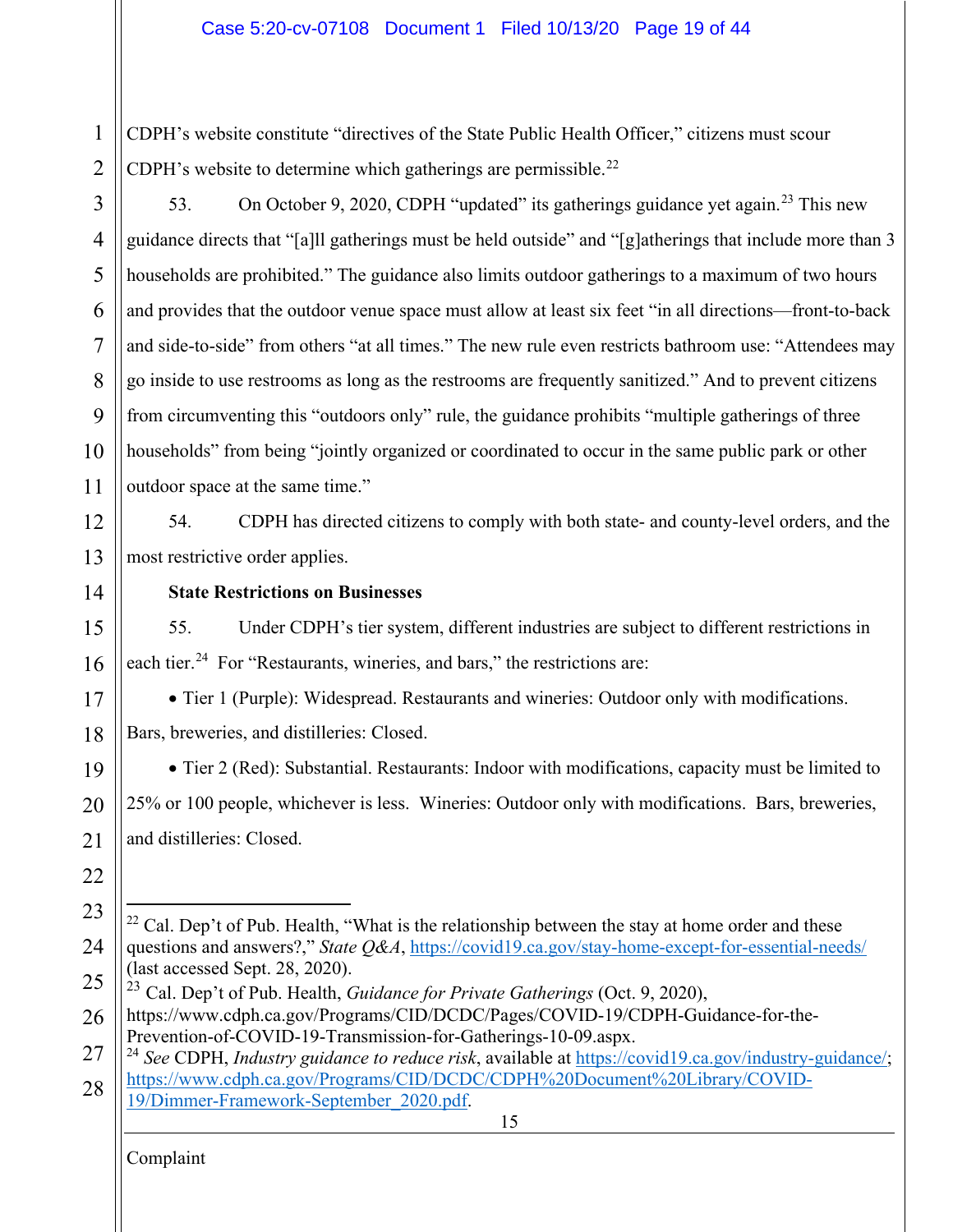• Tier 3 (Orange): Moderate. Restaurants: Indoor with modifications, capacity must be limited to 50% or 200 people, whichever is less. Wineries: Indoor with modifications, capacity must be limited to 25% or 100 people, whichever is less. Bars, breweries, and distilleries: Outdoor only with modifications.

• Tier 4 (Yellow): Minimal. Restaurants: Indoor with modifications, capacity must be limited to 50%. Wineries: Indoor with modifications, capacity must be limited to 50% or 200 people, whichever is less. Bars, breweries, and distilleries: Indoor with modifications, capacity must be limited to 50%.

8 9 56. CDPH also issued several guidance documents requiring restaurants, bars, and wineries to implement various safety and cleaning measures. $^{25}$  $^{25}$  $^{25}$ 

57. Hair salons, barbershops, and nail salons are allowed to "[o]pen indoors with modifications" in all Tiers.<sup>[26](#page-19-1)</sup> However, personal care services are more limited:<sup>[27](#page-19-2)</sup>

12 13 14 • Tier 1 (Purple): Widespread. "Tattooing, piercing, and non-medical electrolysis must close and cannot be performed outdoors." However, "[n]ail services and physician-ordered electrolysis may be performed indoors." All other personal care services are limited to outdoor services only.

15 16 • Tier 2 (Red): Substantial. All personal care services are allowed indoors with modifications.

17 18 • Tier 3 (Orange): Moderate. All personal care services are allowed indoors with modifications.

19 20 • Tier 4 (Yellow): Minimal. All personal care services are allowed indoors with modifications.

21 22 58. CDPH has also issued guidance for all personal care services, including cleaning and distancing requirements.<sup>[28](#page-19-3)</sup>

- <span id="page-19-0"></span>24 25 26 <sup>25</sup> [https://files.covid19.ca.gov/pdf/guidance-restaurants-bars.pdf;](https://files.covid19.ca.gov/pdf/guidance-restaurants-bars.pdf) [https://files.covid19.ca.gov/pdf/guidance-dine-in-restaurants.pdf;](https://files.covid19.ca.gov/pdf/guidance-dine-in-restaurants.pdf) [https://files.covid19.ca.gov/pdf/guidance-takeout-restaurants.pdf.](https://files.covid19.ca.gov/pdf/guidance-takeout-restaurants.pdf)
- <span id="page-19-1"></span><sup>26</sup> [https://www.cdph.ca.gov/Programs/CID/DCDC/CDPH%20Document%20Library/COVID-](https://www.cdph.ca.gov/Programs/CID/DCDC/CDPH%20Document%20Library/COVID-19/Dimmer-Framework-September_2020.pdf)
- 27 [19/Dimmer-Framework-September\\_2020.pdf.](https://www.cdph.ca.gov/Programs/CID/DCDC/CDPH%20Document%20Library/COVID-19/Dimmer-Framework-September_2020.pdf)<br><sup>27</sup> https://covid19.ca.gov/industry-guidance/
- <span id="page-19-3"></span><span id="page-19-2"></span>28 <sup>27</sup> [https://covid19.ca.gov/industry-guidance/.](https://covid19.ca.gov/industry-guidance/) <sup>28</sup> [https://files.covid19.ca.gov/pdf/guidance-expanded-personal-care-services--en.pdf.](https://files.covid19.ca.gov/pdf/guidance-expanded-personal-care-services--en.pdf)

Complaint

1

2

3

4

5

6

7

10

11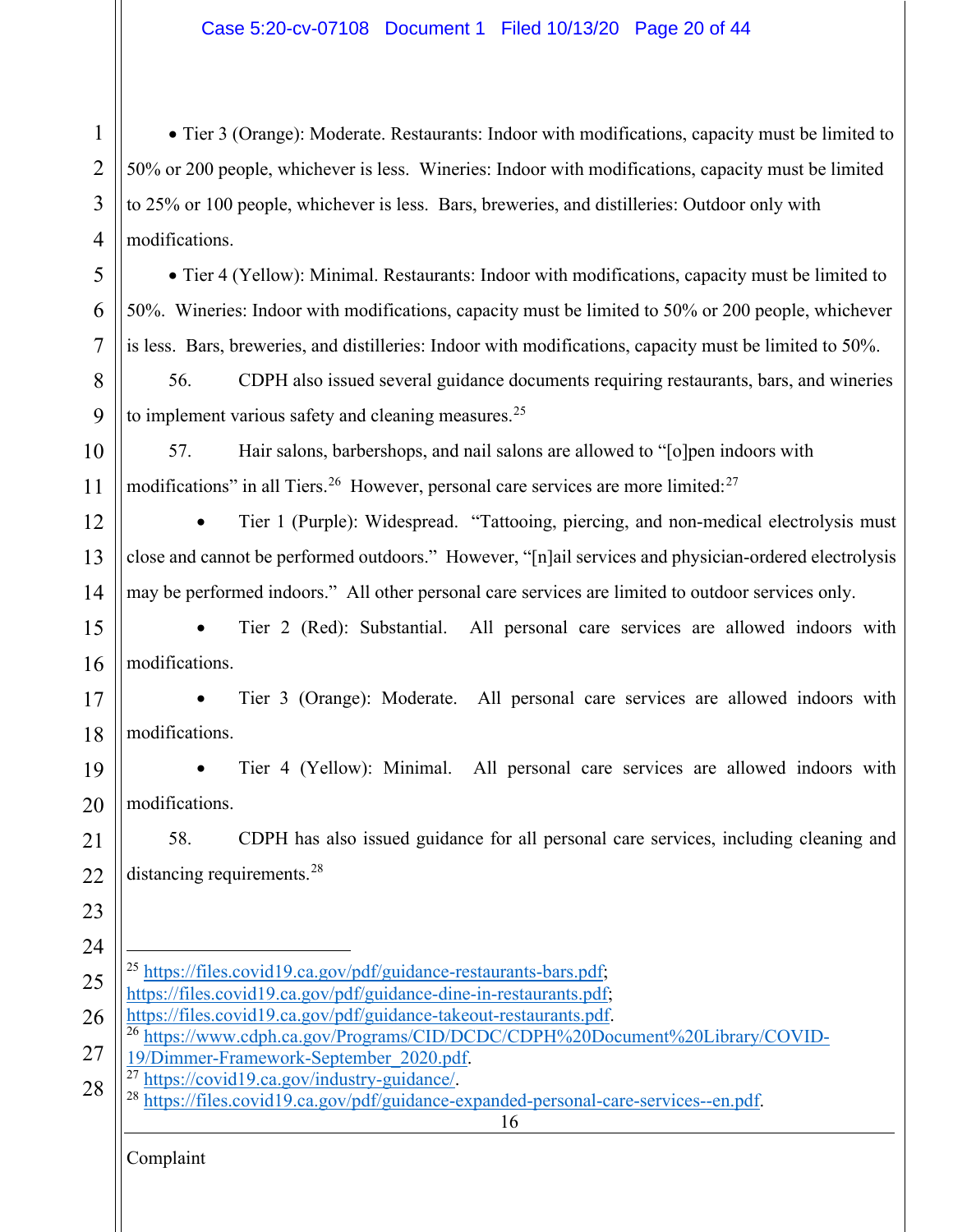<span id="page-20-0"></span>

|                | Case 5:20-cv-07108  Document 1  Filed 10/13/20  Page 21 of 44                                                                        |
|----------------|--------------------------------------------------------------------------------------------------------------------------------------|
| 1              | Gyms and fitness centers are subject to strict limits: <sup>29</sup><br>59.                                                          |
| $\overline{2}$ | Tier 1 (Purple): Widespread. Outdoor only with modifications, saunas and steam rooms                                                 |
| 3              | must close.                                                                                                                          |
| 4              | Tier 2 (Red): Substantial. Indoor with modifications, capacity must be limited to 10%.                                               |
| 5              | Tier 3 (Orange): Moderate. Indoor with modifications, capacity must be limited to 25%.                                               |
| 6              | Indoor pools can open.                                                                                                               |
| 7              | Tier 4 (Yellow): Minimal. Indoor with modifications, capacity must be limited to 50%.                                                |
| 8              | Indoor pools, saunas, spas, and steam rooms can open.                                                                                |
| 9              | CDPH has also issued guidance for gyms and fitness centers to follow, including yoga<br>60.                                          |
| 10             | and dance studios. <sup>30</sup>                                                                                                     |
| 11<br>12       | B. Santa Clara County Imposes Additional Restrictions on Public Gatherings and<br><b>Businesses</b>                                  |
| 13             | On July 2, 2020, the Santa Clara County Public Health Officer issued an Order<br>61.                                                 |
| 14             | "Establishing Mandatory Risk Reduction Measures Applicable to All Activities and Sectors to                                          |
| 15             | Address the COVID-19 Pandemic." <sup>31</sup> The Order explains that, where there is conflict between the                           |
| 16             | County and the State Orders, the stricter order controls. This Order, among other things, prohibits                                  |
| 17             | opening "[a]ny indoor facility that is used for an activity inherently necessitating the removal of a face                           |
| 18             | covering," including all indoor dining and indoor bars. The order also requires all businesses to fill                               |
| 19             | out and submit a Social Distancing Protocol to the County. Failure to comply with this directive "is a                               |
| 20             | misdemeanor punishable by fine, imprisonment, or both."                                                                              |
| 21             | 62.<br>On July 14, 2020, the Santa Clara County Health Officer issued a "Mandatory"                                                  |
| 22             | Directive for Outdoor Dining, Wineries, and Outdoor Tasting Rooms," which the Health Officer                                         |
| 23             | updated on October 4, $2020^{32}$ This order requires any outdoor seating area to have either 50% or 25%                             |
| 24             | "of its perimeter [] open to the outdoors," depending on whether the roof is open, and to "[s]eparate                                |
| 25             | all tables to ensure that at least 6 feet of distance can easily be maintained," which "will generally                               |
| 26             |                                                                                                                                      |
| 27             | <sup>29</sup> https://covid19.ca.gov/industry-guidance/.<br><sup>30</sup> https://files.covid19.ca.gov/pdf/guidance-fitness--en.pdf. |
| 28             | <sup>31</sup> https://www.sccgov.org/sites/covid19/Documents/07-02-20-Health-Officer-Order.pdf.                                      |

Complaint

<span id="page-20-4"></span><span id="page-20-3"></span><span id="page-20-2"></span><span id="page-20-1"></span><sup>28</sup> <sup>32</sup> [https://www.sccgov.org/sites/covid19/Pages/mandatory-directives-outdoor-dining.aspx.](https://www.sccgov.org/sites/covid19/Pages/mandatory-directives-outdoor-dining.aspx)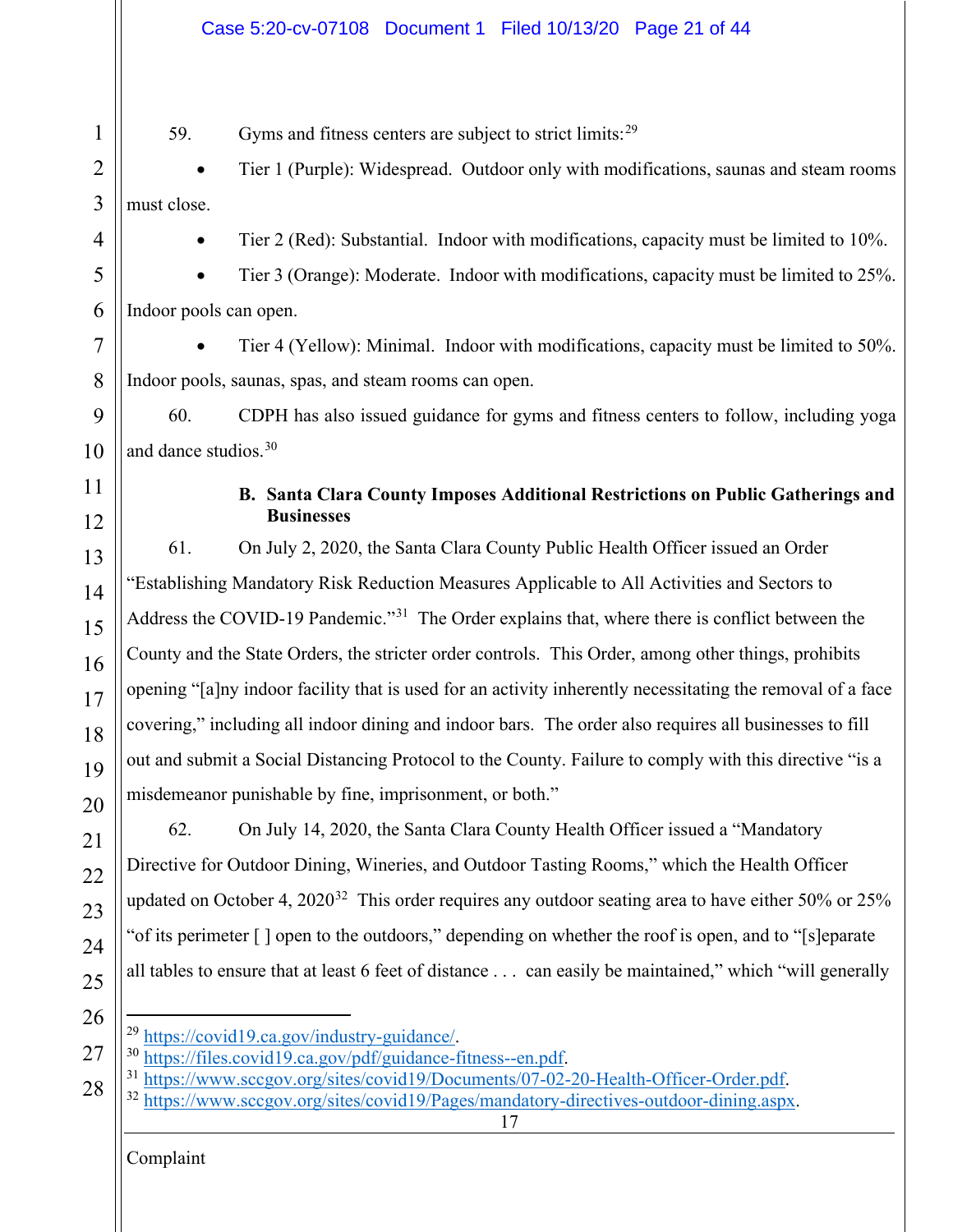1 2 require that the edge of each table be spaced at least 10 feet apart from the edge of the nearest table," and to "[a]llow no more than six people per table."

3 5 6 63. On July 14, 2020, the Santa Clara County Health Officer issued a "Mandatory Directive for Personal Care Services Businesses," which the Health officer updated on September 8, 2020 and October 4, 2020.<sup>33</sup> The Order requires, among other things, that anyone performing a service that requires the client to remove their mask wear an N95 mask.

7 8 9 10 11 12 13 64. Also on July 14, 2020, the Santa Clara County Health Officer issued a "Mandatory Directive for Gatherings," which the Officer revised on September 24, 2020.<sup>[34](#page-21-1)</sup> The Order sets out the county's limitations on in-person gatherings. Under Santa Clara's Mandatory Directive, a "gathering" is "an event, assembly, meeting, or convening that brings together multiple people from separate households in a single space, indoors or outdoors, at the same time and in a coordinated fashion—like a wedding, banquet, conference, religious service, festival, fair, party, performance, movie theater operation, barbecue, protest, or picnic."

14 15 16 17 18 19 20 65. Santa Clara's Mandatory Directive "prohibits any gatherings from occurring indoors." The directive continues: "[W]orship services, cultural ceremonies, protests, and political events may occur outdoors subject to the requirements of this Directive, but they may not occur indoors." Relying on CDPH's prohibitions, Santa Clara's Mandatory Directive also restricts familial, cultural, traditional, and historic gatherings associated with marriage ceremonies: "[T]he State has clarified that 'wedding receptions/parties/celebrations are NOT permitted at this time' under State Public Health Officer's Orders."

21 22 23 24 25 66. Even those outdoor gatherings that are "allowed" in Santa Clara County are severely restricted. Although CDPH's orders do not limit the number of people who can attend an outdoor religious service, protest, or cultural event, under Santa Clara County's guidance, "the maximum number of people allowed at an outdoor gathering of any type is 60 people (even if the space is big enough to allow proper social distancing for more than 60 people). This includes everyone present,

26 27

4

<span id="page-21-1"></span><span id="page-21-0"></span><sup>28</sup>  $\frac{33 \text{ https://www.sccgov.org/sites/covid19/Pages/mandatory-directives-personal-care.argv.}}{34 \text{ https://www.sccgov.org/sites/covid19/Pages/mandatory-directives-oatherinos asny.}}$ [https://www.sccgov.org/sites/covid19/Pages/mandatory-directives-gatherings.aspx.](https://www.sccgov.org/sites/covid19/Pages/mandatory-directives-gatherings.aspx)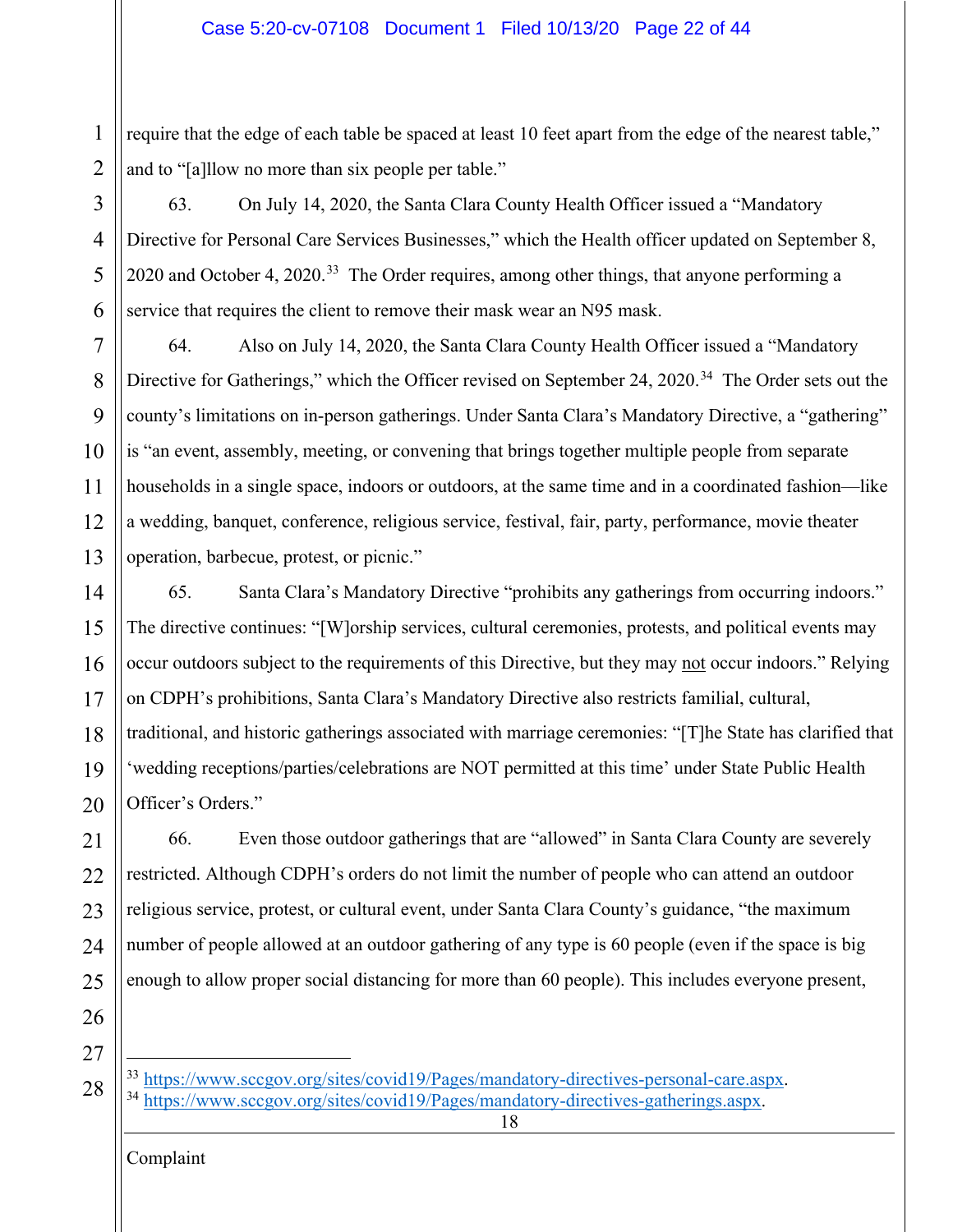2 such as hosts, workers, and guests. The space must be large enough so that everyone at a gathering can maintain at least 6-foot social distance from anyone (other than people from their own household)."

8

1

3

67. Santa Clara County's Order requires "[a]ll businesses (including nonprofits, educational entities, and any other business entity, regardless of its corporate structure) that organize or host gatherings," including "religious institutions," to submit a "social distance protocol" ensuring compliance with the directive, and to certify that protocol "under penalty of perjury."

68. Like CDPH's bans on gatherings, Santa Clara County officials can create, amend, enforce, or retract directives involving political and religious activities.

9 10 11 12 13 14 69. On October 5, 2020, the Santa Clara County Public Health Officer issued an Order "Establishing Revised Mandatory Risk Reduction Measures Applicable to All Activities and Sectors to Address the COVID-19 Pandemic." This revised directive purports to "supersede[] the July 2, 2020 Risk Reduction Order of the Health Officer."[35](#page-22-2) It also instructs: "Participants in gatherings of any size must adhere to Health Officer directives applicable to gatherings, including restrictions on the size of gatherings  $\dots$ ."

# <span id="page-22-0"></span>15 16

17

18

19

20

21

22

23

24

25

26

# **II. DEFENDANTS' ACTIONS INFRINGE ON PLAINTIFFS' CONSTITUTIONAL RIGHTS**

# **A. Free Speech Plaintiffs**

<span id="page-22-1"></span>70. Plaintiffs Tandon and the Gannons want to speak about important policy and political issues at in-person gatherings at their homes and outdoors, but the County's Orders prohibit them from holding indoor gatherings, and the State's Orders likely prohibit them from meeting outdoors because their gatherings are not "protests" or "cultural gatherings." And even if they could meet outdoors, the County's Orders would limit their assemblies to no more than 60 persons.

71. **Plaintiff Tandon**, for example, would like to host outdoor gatherings of more than 60 persons to share his message about why he is running for the U.S. Congress and his ideas for how best to represent the 17th Congressional District. Before Governor Newsom issued the first safer-at-home order, Tandon had generated significant support by way of traditional campaigning, such as fundraising events at the homes of friends, via invitations to concerts and speaker events, meet-the-

<span id="page-22-2"></span>27 28

<sup>35</sup> [https://www.sccgov.org/sites/covid19/Pages/order-health-officer-10-05-20.aspx.](https://www.sccgov.org/sites/covid19/Pages/order-health-officer-10-05-20.aspx)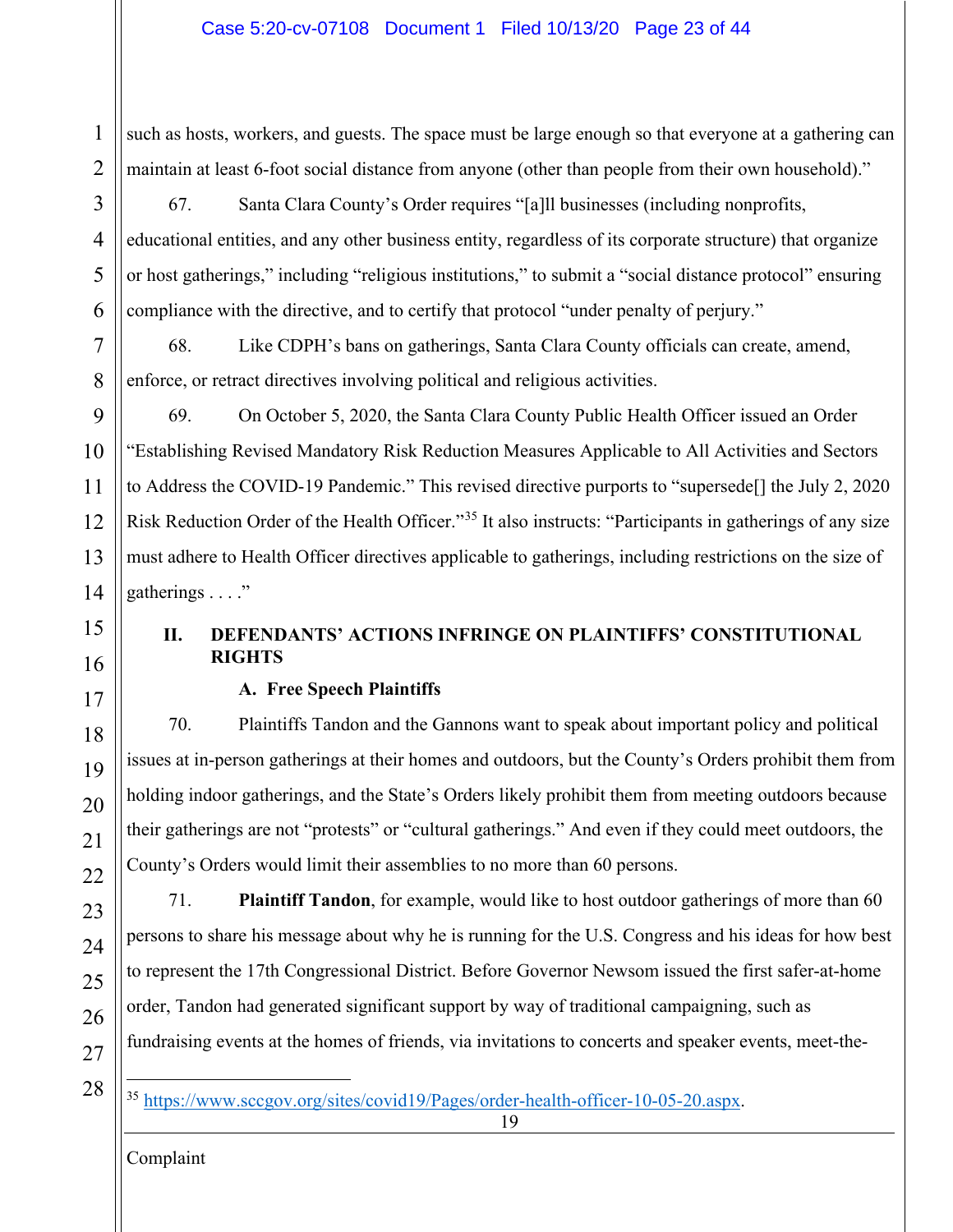### Case 5:20-cv-07108 Document 1 Filed 10/13/20 Page 24 of 44

1 2 3 4 candidate events and other gatherings, policy discussions, debates, and more. All these activities ground to a halt when the Defendants released the Orders. As a result, Tandon has been unable to express his ideas and policies during the most crucial moments of a political campaign—the weeks right before election day.

5 6 7 8 9 10 11 12 13 14 15 72. Part of Tandon's campaign strategy is to conduct fundraisers where supporters can hear his ideas and support his candidacy. The Orders' ban on gatherings curtails his ability to host fundraisers. He cannot host such gatherings indoors, and any outdoor events are limited to no more than 60 people in Santa Clara, if they are even allowed at all under the State's Orders, which authorize only "protests" and religious and cultural ceremonies. Although Tandon can reach donors through online outreach, running advertisements on social media and elsewhere costs significant amounts of money, which he cannot raise because the Orders ban in-person gatherings. The Orders have thus put Tandon in a Catch 22: He must move his campaign online, but he is prohibited from holding the type of events that would generate the necessary funds to run a successful online campaign. Regardless, online campaigning is no substitute for the person-to-person interaction necessary to truly communicate with his district's constituents and understand their concerns.

16 17 18 19 20 73. To make matters worse, social media platforms have announced that they will not host political ads during the most important time in an election—one week before the vote.<sup>[36](#page-23-0)</sup> Tandon is therefore effectively silenced while his opponent, by virtue of his incumbency, can exploit free media coverage. Indeed, the current officeholder Tandon is hoping to unseat has appeared on  $CNBC$ ,  $37$ NBC,<sup>[38](#page-23-2)</sup> and MSNBC <sup>[39](#page-23-3)</sup> to discuss his views on current affairs.

21 22 74. Similarly, **Plaintiffs Terry and Carolyn Gannon** have hosted a broad and diverse network of persons in their home for over twelve years to discuss public policy. At these in-home

<span id="page-23-0"></span><sup>24</sup> <sup>36</sup> *See, e.g.*, Steven Overly, *Facebook bans new political ads in the week before Election Day*, POLITICO (Sept. 3, 2020), available at <u>https://tinyurl.com/y4nf7o6y</u>.<br><sup>37</sup> *Rep. Ro Khanna on appointment to White House coronavirus advisory council*, CNBC (April 16,

<span id="page-23-1"></span><sup>25</sup> 26 2020), available at [https://tinyurl.com/y5x9jdtt.](https://tinyurl.com/y5x9jdtt)

<span id="page-23-2"></span><sup>27</sup> <sup>38</sup> *Rep. Ro Khanna Discusses Coronavirus Stimulus Bill*, NBC Bay Area (March 26, 2020), available at [https://tinyurl.com/yxnanspr.](https://tinyurl.com/yxnanspr)

<span id="page-23-3"></span><sup>20</sup> 28 <sup>39</sup> *Rep. Ro Khanna with Chris Hayes, MSNBC, Coronavirus,* Youtube.com (April 20, 2020), available at [https://tinyurl.com/y2hozlh5.](https://tinyurl.com/y2hozlh5)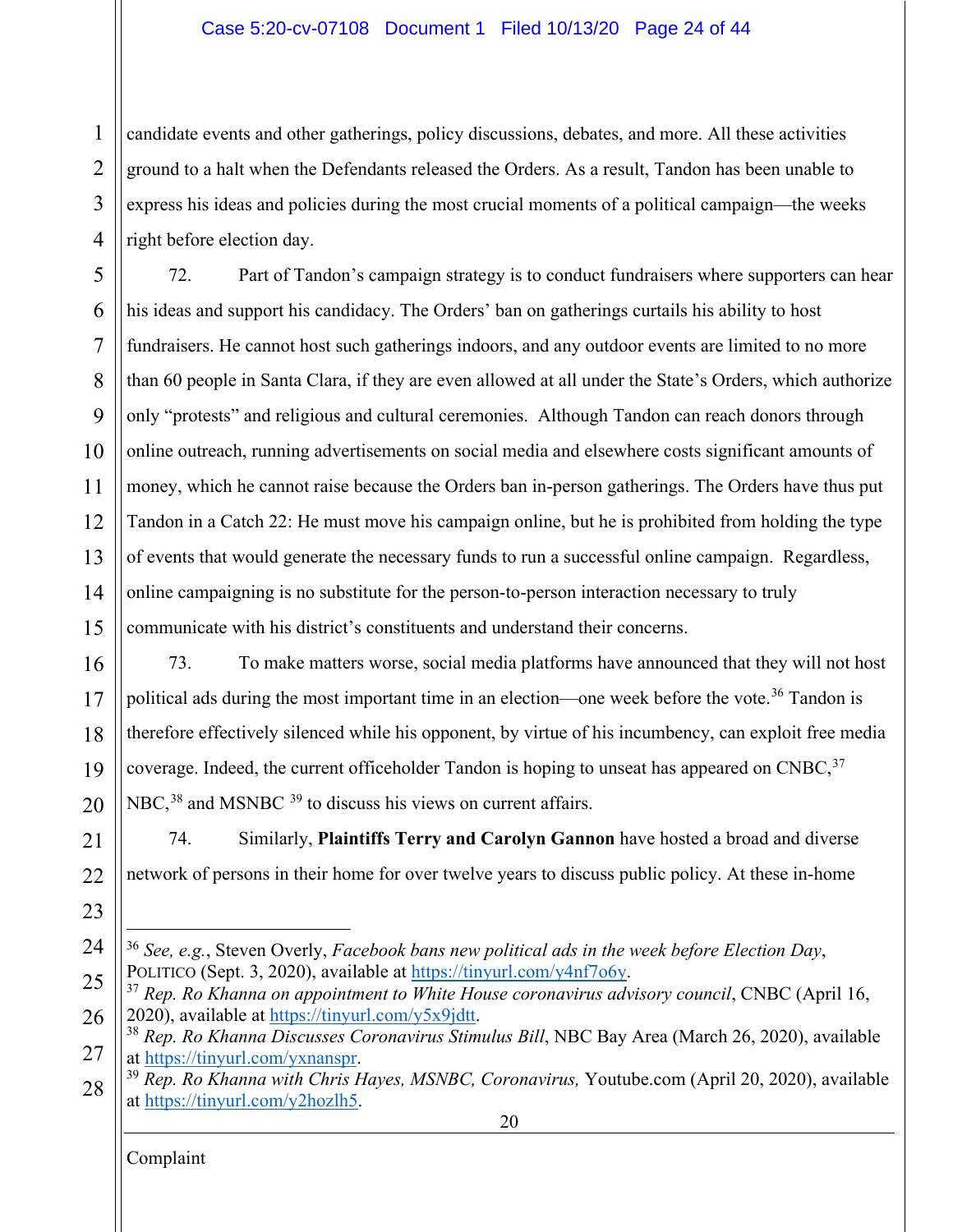#### Case 5:20-cv-07108 Document 1 Filed 10/13/20 Page 25 of 44

1 2 3 4 5 assemblies, their group would propose topics to discuss, hear each other's views on the issues, probe the evidentiary support for the ideas, debate the merits of the proposals, and then try and reach a consensus on the best solution. One recent discussion, for example, involved American policy concerning climate change. Since the Defendants banned in-person gatherings, however, the Gannons have not been able to host any in-person events.

6 7 8 9 10 11 12 75. The Free Speech Plaintiffs are eager to host in-person gatherings to discuss and support their ideas—either indoor or outdoor—and they are capable of doing so safely. Each has ample home or outdoor space to host persons with social distancing of more than six feet the entire time. People attending their assemblies would also be asked to wear masks, and the Free Speech Plaintiffs are willing to provide gloves, screens, or other devices to prevent the spread of COVID-19. To further guard against infection and contagion, they would sterilize the venue just as many businesses and schools currently do.

13 14 15 16 76. These assemblies, which would all be planned and controlled one-off events with strict social distancing procedures, present a much smaller risk of contagion than the weeks-long racialjustice protests Defendants have condoned—and even championed—despite the lack of social distancing.<sup>[40](#page-24-1)</sup>

<span id="page-24-0"></span>17

#### **B. Free Exercise Plaintiffs**

18 19 20 21 22 23 24 25 26 77. **Plaintiff Wong** wants to host a small number of his congregation in his home for communal worship, including Biblical studies, theological discussions, collective prayer, and musical praise, as he has done regularly for nearly three years. However, Defendants' Orders prohibit Wong from hosting such in-person gatherings at his house. Wong may not hold communal worship and Bible study in the privacy of his home with a few members of his congregation, even though he could employ social distancing and other mitigation measures that Defendants have deemed sufficient for other indoor activities. Indeed, under CDPH's Order, which prohibits all gatherings except for religious ceremonies, protests, and cultural gatherings, Wong likely cannot hold a Bible study in his backyard either.

27

<span id="page-24-1"></span>28 <sup>40</sup> *See* Eric Tang, *Gavin Newsom asked to reconcile support for protests with new warnings on gatherings*, SF Gate (July 2, 2020), available at [https://tinyurl.com/y5d3p4ly.](https://tinyurl.com/y5d3p4ly)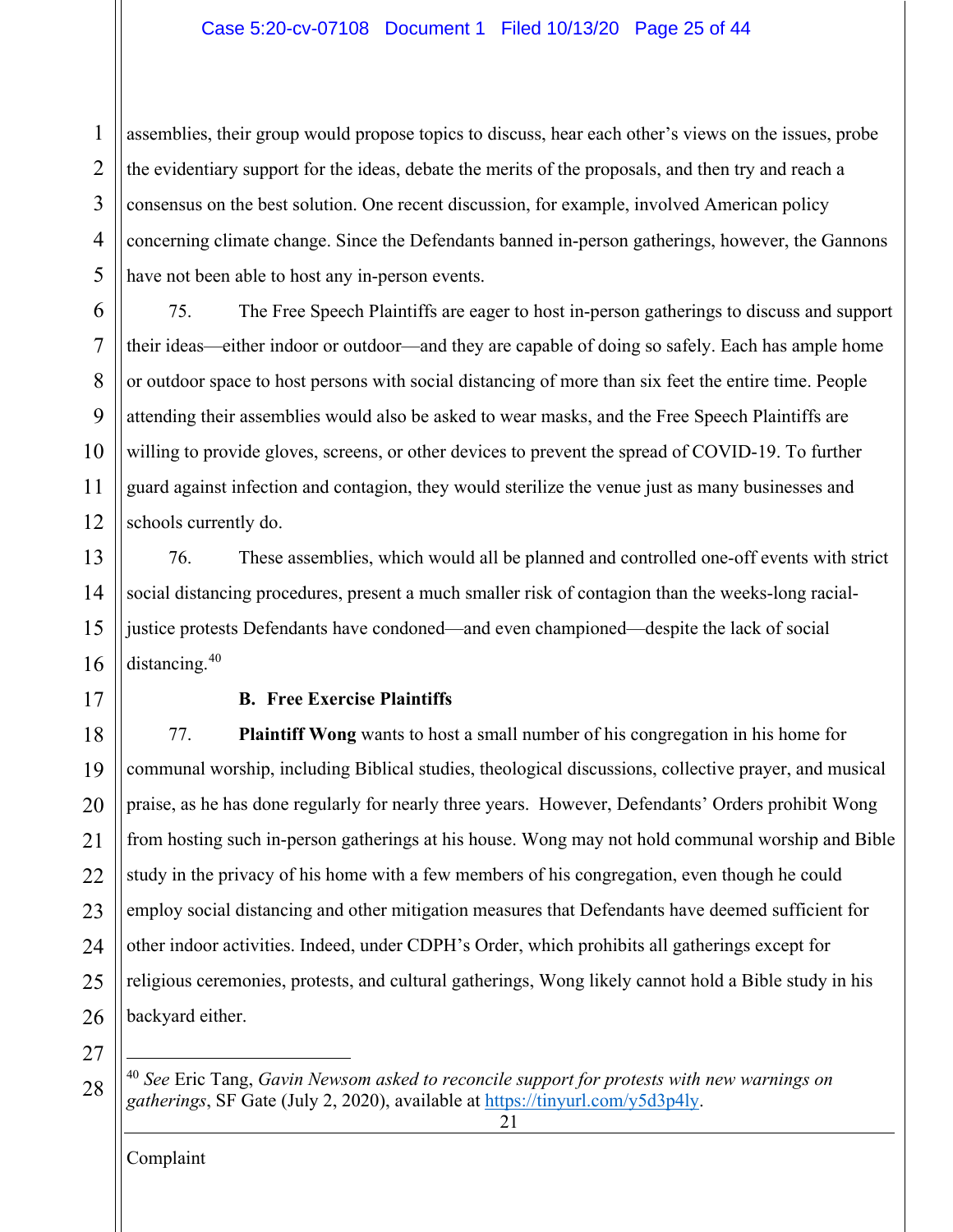#### Case 5:20-cv-07108 Document 1 Filed 10/13/20 Page 26 of 44

1 2 3 4 5 6 7 78. Virtual meetings are an inadequate substitute for Wong's gatherings. Communal worship, congregational study, and collective prayer are central tenets of Wong's faith and ministry. These types of in-person gatherings are impossible to replicate in an online format. An online or virtual sermon cannot replicate the communal aspect of an assembled church. In-person worship is indispensable. The Bible commands people to engage in certain activities together, and that means inperson gatherings are essential. Every description of the church in the New Testament is that of a physically gathered people. Thus, in-person gathering is a matter of obedience to the Word of God.

8 9 10 11 12 13 79. **Plaintiff Busch** likewise wants to host small, in-person Bible studies in her home, as she has done regularly for over two years, but Defendants' Orders prevent her from doing so. This is true even though the group could maintain social distancing and employ other mitigation techniques that Defendants have deemed sufficient for other indoor activities. And although Busch, like Wong, could host the event outdoors, CDPH's ban on gatherings likely prohibits her from holding her Bible study in her own backyard.

14 15 16 80. Although Busch and her group have attempted to host Zoom meetings, several of the group members do not have computers and are only able to phone in to the session. The online format also fails to provide the same level of engagement and fellowship as in-person gatherings.

## **C. Business Plaintiffs**

18 19 20 81. **Plaintiff Richards** opened her business, Better Life Fitness Academy ("BLFA"), four years ago. BLFA is a fitness center that offers personal training, group workouts, fitness classes, and access to their gym facilities.

21 22 23 82. After the Governor declared a state of emergency in California, BLFA remained closed for several months. During this time, Richards continued paying for basic business expenses like rent and electricity while generating no revenue.

24 25 26 27 83. After some time, BLFA was permitted to reopen in an extremely limited capacity by the State of California and Nevada County. At that point, Nevada County was in the Red Tier. Under the Blueprint and CDPH's Guidance, BLFA could only operate indoors at 10% capacity. BLFA does not have the resources or space to offer fitness services outdoors.

28

<span id="page-25-0"></span>17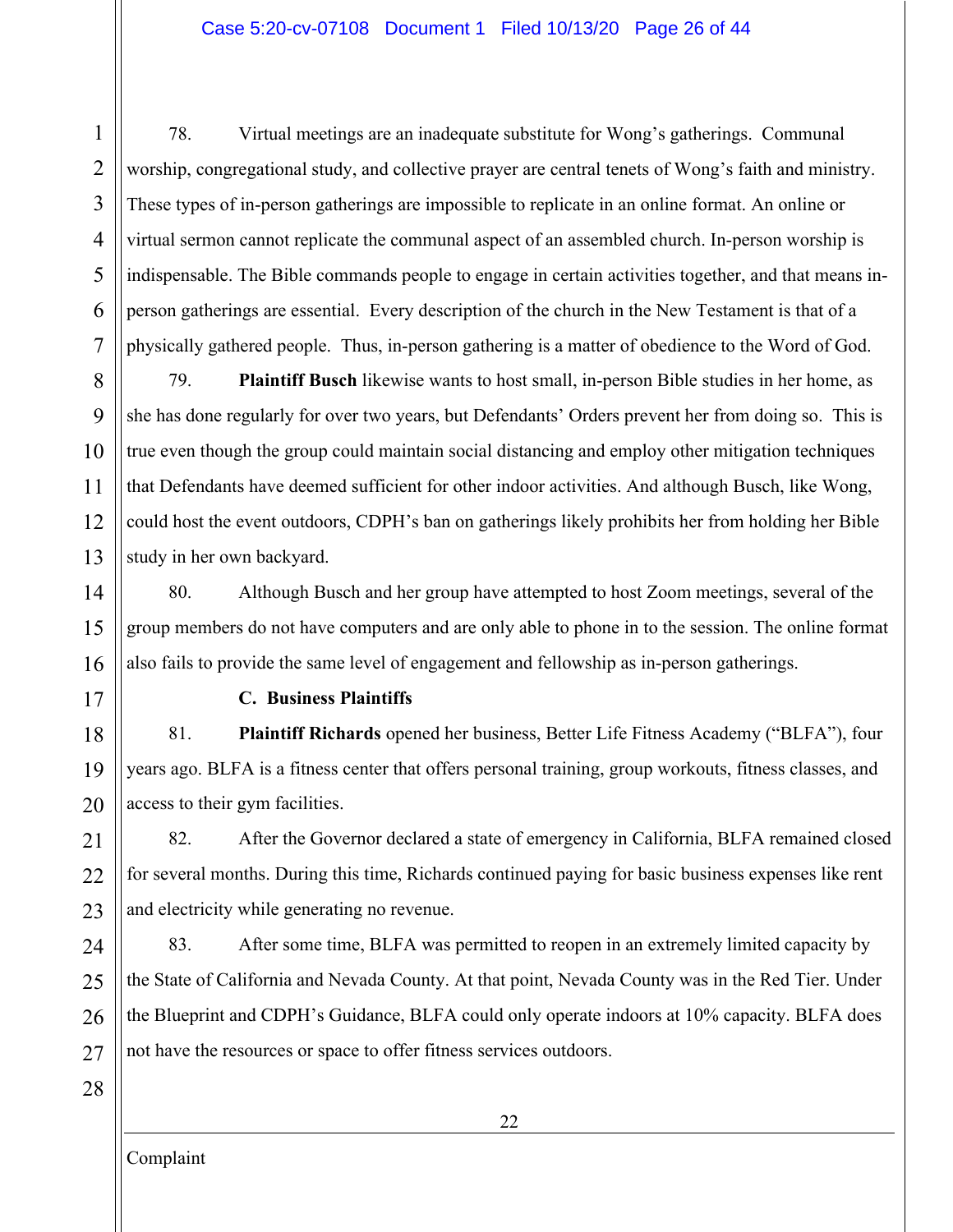1 2 3 84. Operating at 10% capacity was not sufficient to sustain Richards' business. Richards could no longer offer group classes or workout sessions. Access to gym equipment was sharply limited. As a result, Richards lost over 85% of her clients.

4 5 6 7 85. The fact that Nevada County moved to the Orange Tier on September 22, 2020, allowing gyms to operate at 25% capacity, has not been enough to save BLFA.<sup>[41](#page-26-0)</sup> Because Defendants' Orders have made her business unsustainable, Richards may be forced to close BLFA by the end of October.

8 9 10 11 12 86. **Plaintiff Evarkiou** is a small business owner who co-owns and operates a relatively new salon called Wavelength. Wavelength, like many other businesses, shut down soon after Governor Newsom issued a state of emergency in California. Although Wavelength is now allowed to operate, Defendants' Orders still prohibit Wavelength from offering its group events, which are critical marketing tools for this new business.

13 14 15 16 17 18 87. Evarkiou can operate Wavelength safely. Because the health and well-being of the stylists and community are Evarkiou's top priority, Wavelength has expanded its disinfecting practices and currently follows all safety protocols and guidelines from the State of California, Santa Clara County, the California State Board of Barbering Cosmetology, and the Centers for Disease Control. These policies help ensure a safe working environment, safer than the many other similarly situated establishments that continue to operate unencumbered by Defendants' Orders.

19 20 88. Nevertheless, Defendants' Orders prohibit Wavelength from operating at full capacity or hosting key events. As a result, Evarkiou has suffered severe financial hardship.

21 22 23 24 25 89. **Plaintiff Khanna** owns one of the oldest vineyards in California, Kirigin Cellars. At the time he bought Kirigin Cellars in 2000, it had fallen into disrepair. Khanna replanted the vineyards, built a new event space, added sports fields, and restored some of the vineyard's original buildings. Today, Kirigin Cellars has ten acres of outdoor event space and nine thousand square feet of indoor event space.

26 27

<span id="page-26-0"></span>28

<sup>41</sup> Nevada Cty. Pub. Health, *Continue to be COVID safe: Nevada County Moves into the Orange "Moderate" Tier* (Sept. 22, 2020), [https://www.mynevadacounty.com/CivicAlerts.aspx?AID=3268.](https://www.mynevadacounty.com/CivicAlerts.aspx?AID=3268)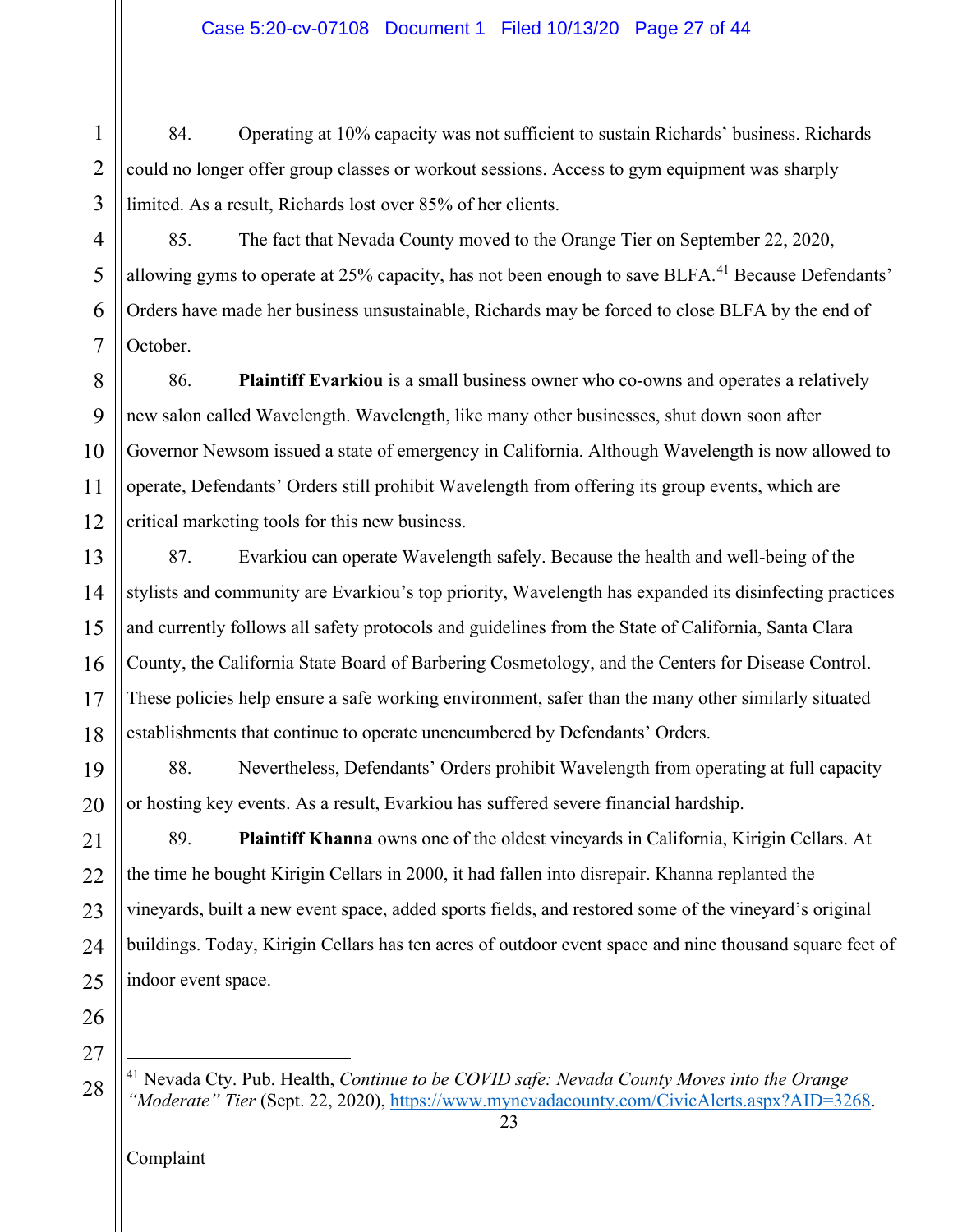#### Case 5:20-cv-07108 Document 1 Filed 10/13/20 Page 28 of 44

1 2 3 4 5 90. Today, Khanna bottles and sells small batch wine using the grapes grown on his land. The overwhelming majority of Khanna's business, however, involves renting event space. Before Defendants required Khanna's business to shut down, he hosted over 1,000 youth soccer games, which provided advertising and customers to the business. Approximately one third of Kirigin's revenues came from events such as weddings and corporate gatherings.

6 7 8 9 10 91. After the Governor declared a state of emergency, Kirigin Cellars was unable to host any events for months. Under Defendants' current Orders, all gatherings are prohibited except for weddings, religious services, cultural ceremonies, and protests.<sup>[42](#page-27-0)</sup> Even at these few events, only 60 people are permitted to attend due to Santa Clara's more restrictive provisions.<sup>[43](#page-27-1)</sup> As a result, more than 30 events have been cancelled in 2020.

11 12 13 92. Khanna is able to host more than 200 people outdoors while maintaining a six-foot distance between households. Because the Defendants' Orders have gutted its events revenue, Kirigin Cellars been forced to reduce payroll by 30 percent.

14 15 16 17 93. **Plaintiff Mansour** incorporated her business, Lash Me, Inc. d/b/a The Original Facial Bar, in 2017. Her entire livelihood depends on The Original Facial Bar's continued success. The Original Facial Bar shut down on March 17, 2020, shortly after the Governor declared a state of emergency. Mansour was forced to lay off her entire staff of nine.

18 19 20 21 94. While the Original Facial Bar could have operated under State guidance, including by providing outdoor services,<sup>[44](#page-27-2)</sup> until October 4, 2020, Santa Clara County's "Mandatory Directive for Personal Care Services" prevented Mansour from reopening her business. Under Santa Clara County's Order, "No personal care services business may offer or perform any service that requires or would

<span id="page-27-1"></span>24

<sup>42</sup> Cal. Dep't of Pub. Health, "Are gatherings permitted?," *Stay home Q&A* (Oct. 8, 2020),

<sup>22</sup> 23

<span id="page-27-0"></span>

<sup>25</sup> [https://covid19.ca.gov/stay-home-except-for-essential-needs/.](https://covid19.ca.gov/stay-home-except-for-essential-needs/) 43 Santa Clara Cty. Dep't of Pub. Health, *Mandatory Directive for Gatherings* (Sept. 24, 2020),

<span id="page-27-2"></span><sup>26</sup> 27 <sup>44</sup> The State Order permits personal care services businesses to operate outdoors in counties in the purple tier, and indoors "with modifications" in the red tier. Cal. Dep't of Pub. Health, *Blueprint Activity and Business Tiers*,

<sup>28</sup> [https://www.cdph.ca.gov/Programs/CID/DCDC/CDPH%20Document%20Library/COVID-](https://www.cdph.ca.gov/Programs/CID/DCDC/CDPH%20Document%20Library/COVID-19/Dimmer-Framework-September_2020.pdf)[19/Dimmer-Framework-September\\_2020.pdf](https://www.cdph.ca.gov/Programs/CID/DCDC/CDPH%20Document%20Library/COVID-19/Dimmer-Framework-September_2020.pdf) (last accessed Oct. 9, 2020).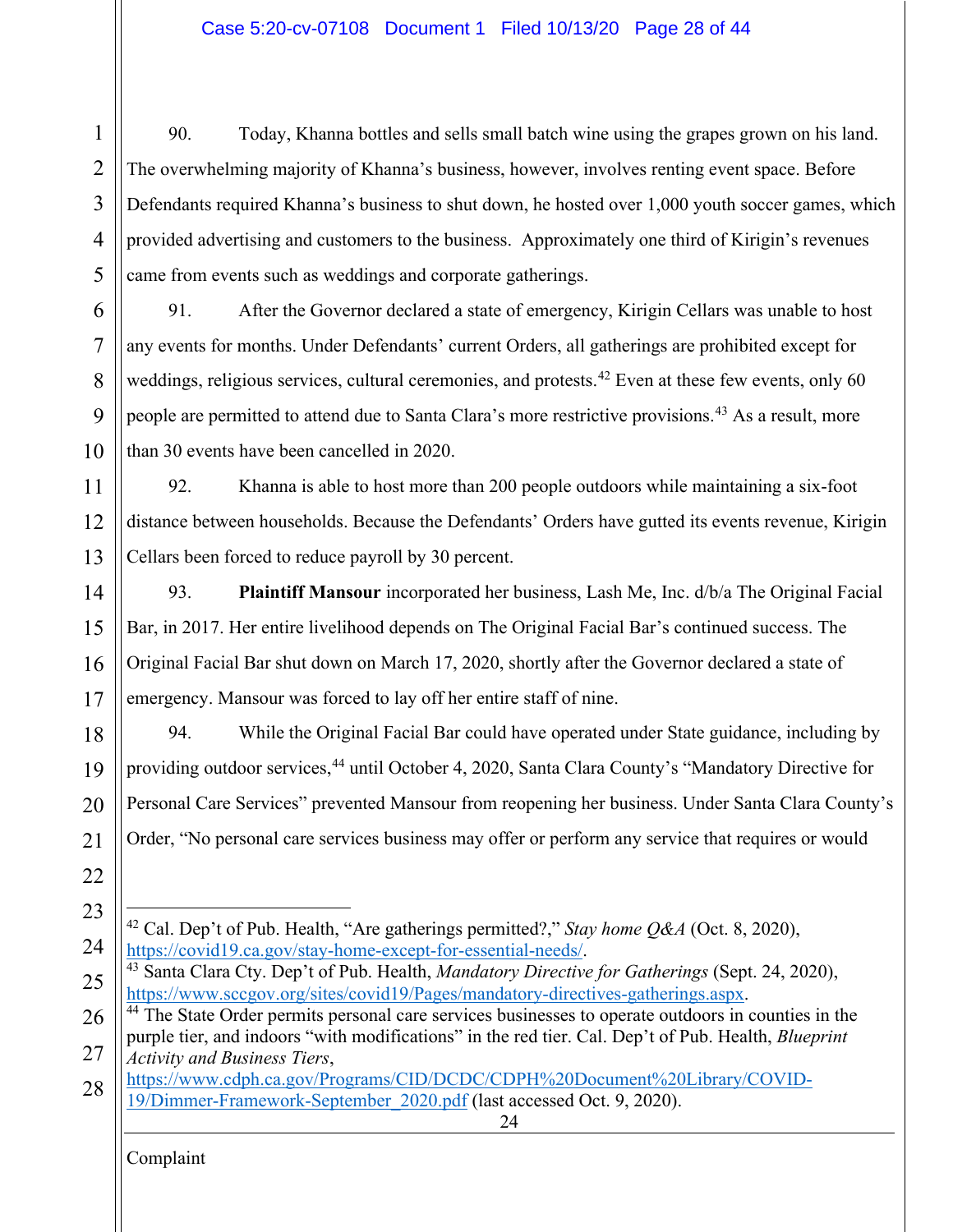1 2 likely lead the client to remove or adjust a face covering."<sup>[45](#page-28-0)</sup> Providing "facials and facial massages" was explicitly prohibited.<sup>[46](#page-28-1)</sup>

3 4 5 6 95. On October 4, 2020, Santa Clara County updated its order relating to personal care services. Under the updated Order, businesses can provide personal care services to the face and neck area, but workers performing these services must wear N95 masks and eye protection. [47](#page-28-2) However, it is virtually impossible to obtain N95 masks if you are not a healthcare worker.

96. The Original Facial Bar has been closed for almost seven months now. And while the newest guidance from Santa Clara County theoretically allows The Original Facial Bar to reopen, the salon has not yet been able to obtain sufficient staffing and supplies to reopen.

10 11 12 13 97. Meanwhile, medical facilities in Santa Clara County have been allowed to perform elective procedures like teeth whitening, botox, and facials. These elective services offered in medical facilities office require patients to remove their facial coverings. And some of the skincare treatments (i.e. facials) offered in medical facilities are similar to those offered by the Original Facial Bar.

14 15 16 17 18 19 98. Mansour's business is fully capable of adhering to public health measures to prevent the spread of infection. Her employees are prepared to wear disposable gloves and smocks and sterilize instruments and surfaces. They have also been trained to prevent the spread of infection even before the start of the pandemic. If The Original Facial Bar is permitted to remain open, it will comply with all required social distancing measures, such as requiring employees to wear masks and eye coverings, and maintaining six feet of distance between clients.

20 21

7

8

9

<span id="page-28-0"></span><sup>22</sup> 23 <sup>45</sup> Santa Clara Cty. Dep't of Pub. Health, *Mandatory Directive for Personal Care Services Businesses* (Sept. 8, 2020),

<sup>24</sup> [https://web.archive.org/web/20201001010934/https://www.sccgov.org/sites/covid19/Pages/mandatory](https://web.archive.org/web/20201001010934/https:/www.sccgov.org/sites/covid19/Pages/mandatory-directives-personal-care.aspx) [-directives-personal-care.aspx.](https://web.archive.org/web/20201001010934/https:/www.sccgov.org/sites/covid19/Pages/mandatory-directives-personal-care.aspx) 46 *Id. Compare* Cal. Dep't of Pub. Health, *Guidance for the Use of Face Coverings* (June 29, 2020),

<span id="page-28-1"></span><sup>25</sup> [https://www.cdph.ca.gov/Programs/CID/DCDC/CDPH%20Document%20Library/COVID-](https://www.cdph.ca.gov/Programs/CID/DCDC/CDPH%20Document%20Library/COVID-19/Guidance-for-Face-Coverings_06-18-2020.pdf)

<sup>26</sup> 27 [19/Guidance-for-Face-Coverings\\_06-18-2020.pdf](https://www.cdph.ca.gov/Programs/CID/DCDC/CDPH%20Document%20Library/COVID-19/Guidance-for-Face-Coverings_06-18-2020.pdf) (stating that individuals must wear face coverings except when they are "obtaining a service involving the nose or face for which temporary removal of the face covering is necessary to perform the service").

<span id="page-28-2"></span><sup>28</sup> <sup>47</sup> Santa Clara Cty. Dep't of Pub. Health, *Mandatory Directive for Personal Care Services Businesses* (Oct. 4, 2020), [https://www.sccgov.org/sites/covid19/Pages/mandatory-directives-personal-care.aspx.](https://www.sccgov.org/sites/covid19/Pages/mandatory-directives-personal-care.aspx)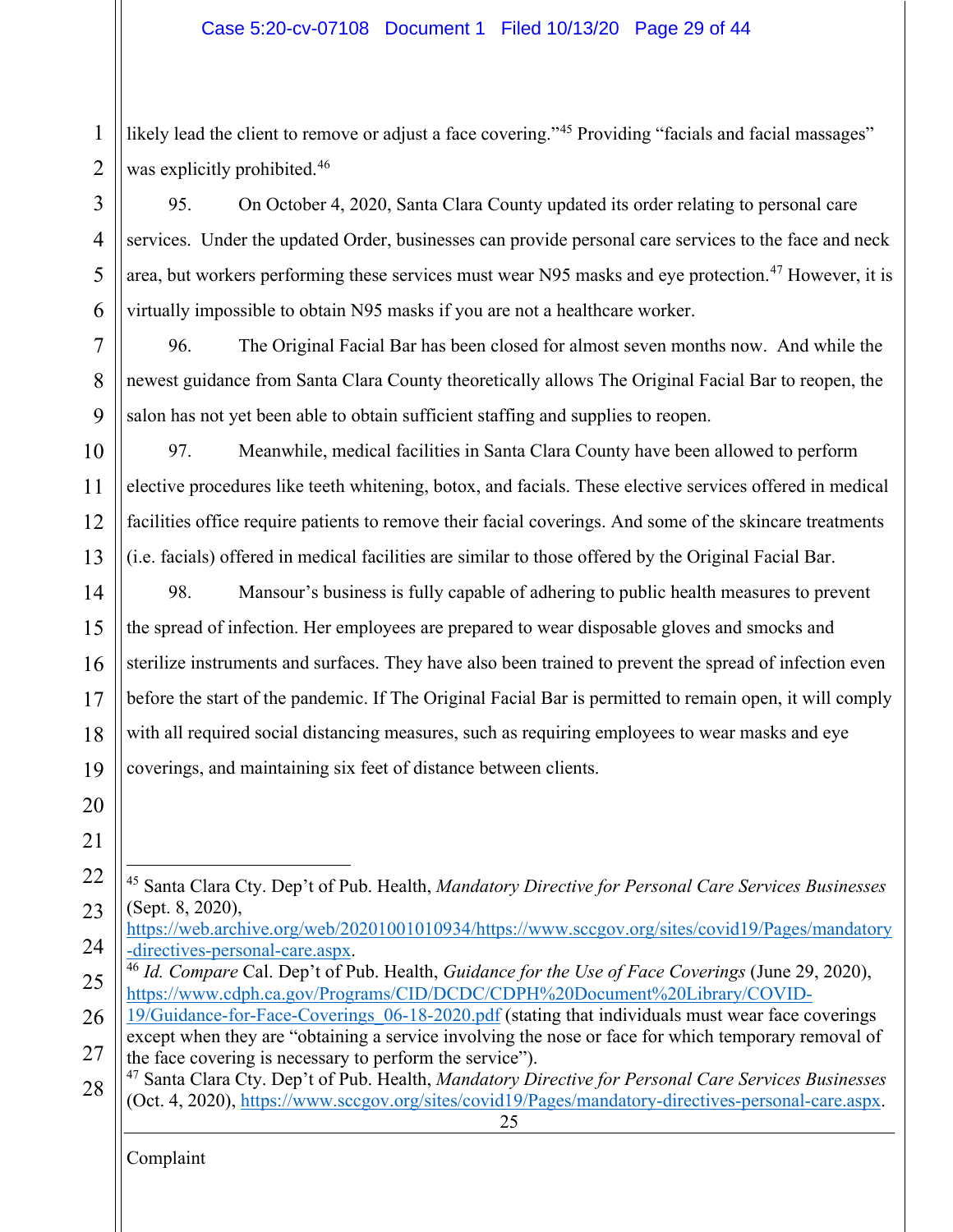1 2 3 99. **Plaintiff Frances Beaudet** is the co-owner of Old City Hall Restaurant located in Gilroy, California, in Santa Clara County. The restaurant is within historic downtown Gilroy, in the former municipal building. Beaudet has owned the restaurant since 2012.

100. Old City Hall Restaurant has approximately 25,000 square feet of indoor dining space and can seat up to 254 customers indoors. The restaurant also has an outdoor patio that can seat up to 66 customers.

7 8 9 10 11 101. Since Governor Newsom, CDPH, and Santa Clara County issued their safer-at-home orders restricting businesses, Old City Hall Restaurant has suffered significant losses. The restaurant is unable to utilize any of its indoor dining space. This has reduced the restaurant's business by 60 percent compared to last year. Beaudet is thus experiencing extreme financial hardship as a result of Defendants' Orders.

12 13

4

5

6

# <span id="page-29-1"></span><span id="page-29-0"></span>**III. DEFENDANTS' ACTIONS ARE NOT SUPPORTED BY PUBLIC HEALTH DATA A. COVID-19 is Not as Dangerous as Initially Believed**

14 15 16 17 102. When Governor Newsom first declared a state of emergency, some public health experts were predicting that 2 million people in the United States would die from COVID-19.<sup>[48](#page-29-2)</sup> The actual number has been far lower, and the infection fatality rate from COVID-19 appears to be ten to forty times lower than estimates that motivated extreme isolation.<sup>[49](#page-29-3)</sup>

18 19 20 21 22 103. It is also now well established that COVID-19 is not equally dangerous across all age groups. In fact, younger, healthier people have virtually zero risk of death from COVID-19. The CDC's current best estimates are that the infection fatality rate from COVID-19 among persons less than 19 years old is 0.003%, or 3 in 100,000; 0.02% for those between ages 20 and 49, or 2 in 10,000; 0.5% for those ages [50](#page-29-4) to 69, and 5.4% for those 70 and above.<sup>50</sup>

- 23
- <span id="page-29-2"></span>24 25 <sup>48</sup> *See* Alan Reynolds, *How One Model Simulated 2.2 Million U.S. Deaths from COVID-19*, CATO Institute (April 21, 2020), [https://www.cato.org/blog/how-one-model-simulated-22-million-us-deaths](https://www.cato.org/blog/how-one-model-simulated-22-million-us-deaths-covid-19)[covid-19.](https://www.cato.org/blog/how-one-model-simulated-22-million-us-deaths-covid-19)
- <span id="page-29-3"></span>26 <sup>49</sup> *See* John P.A. Ioannidis, *The infection fatality rate of COVID-19 inferred from seroprevalence data, MedRxiv,* BMJ Yale,
- 27 <https://www.medrxiv.org/content/10.1101/2020.05.13.20101253v2> (July 14, 2020). <sup>50</sup> Centers for Disease Control and Prevention, *COVID-19 Pandemic Planning Scenarios*,
- <span id="page-29-4"></span>26 28 <https://www.cdc.gov/coronavirus/2019-ncov/hcp/planning-scenarios.html> (last visited Sept. 24, 2020).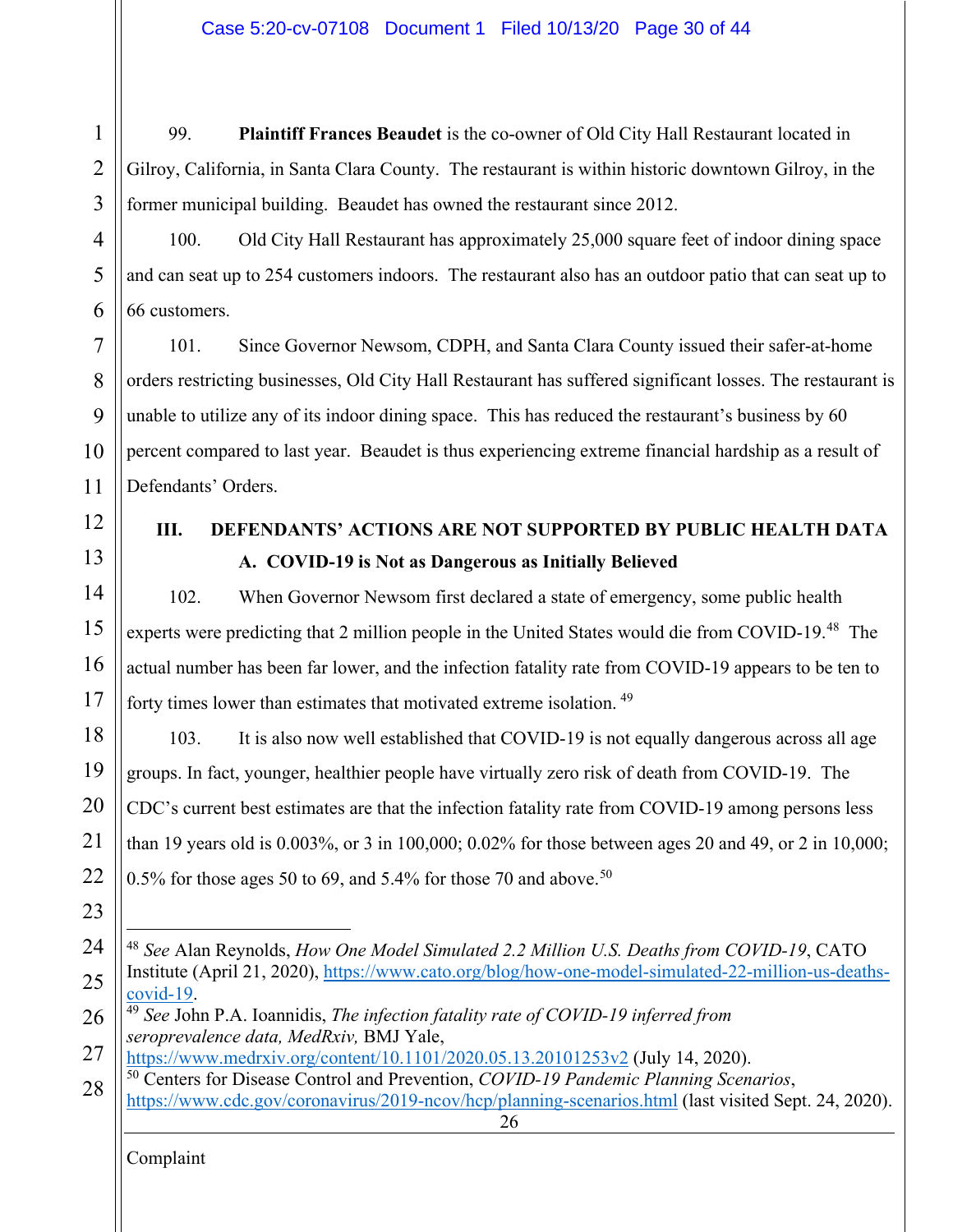1 2 3 104. According to a CDC update published on October 7, 2020, of the first 198,809 US deaths involving COVID-19, 0.2% occurred in people under 25 years of age while 79% were in people over  $65.^{51}$  $65.^{51}$  $65.^{51}$ 

4 5 6 105. Over 40% of the COVID-19 deaths in the United States have occurred in nursing homes. And 94% of all deaths associated with the COVID-19 condition involved victims with pre-existing underlying medical conditions—such as diabetes or heart disease.<sup>[52](#page-30-1)</sup>

106. The numbers in California are similar. As of October 8, 2020, 73% of deaths in the state were in those over the age of 65; 93% were in people over  $50^{5}$ .

9 10 11 12 13 14 107. The infection fatality rate from the Santa Clara County seroprevalence study conducted by Dr. Jayanta Bhattacharya is 0% among people between 0 and 19 years (there were no deaths in Santa Clara in that age range up to that date); 0.013% for people between 20 and 39 years (1.3 deaths per 10,000 infections); 0.16% for people between 40 and 69 years (1.6 deaths per 1,000 infections); and 1.3% for people above 70 years. 77.5% of all COVID-19 related deaths in the county occurred in patients 65 and older.

15 16 17 18 19 20 21 22 108. Given the disparate risks COVID-19 presents for various populations, Defendants could target their public health interventions at the most vulnerable. Nursing home patients and those in long-term care facilities are most at risk, and there are numerous precautions the state could take to protect that population without burdening other people's ability to work and gather together. For example, employees at these facilities could be tested regularly—perhaps even daily—to ensure that they are not spreading infection to the elderly. People working in nursing homes could also be required to wear the same PPE employed in hospitals to prevent infection. Those in nursing homes could also undergo more regular testing to ensure that needed interventions are provided as soon as

23

7

8

- <span id="page-30-0"></span>24 <sup>51</sup> Centers for Disease Control and Prevention, *Weekly Updates by Select Demographic and Geographic Characteristics,*
- 25 [https://www.cdc.gov/nchs/nvss/vsrr/covid\\_weekly/index.htm](https://www.cdc.gov/nchs/nvss/vsrr/covid_weekly/index.htm) (October 9, 2020).  $\overline{52}$   $\overline{Id}$ .

<span id="page-30-1"></span>26

27 28 [https://www.cdph.ca.gov/Programs/CID/DCDC/Pages/COVID-19/COVID-19-Cases-by-Age-](https://www.cdph.ca.gov/Programs/CID/DCDC/Pages/COVID-19/COVID-19-Cases-by-Age-Group.aspx)[Group.aspx.](https://www.cdph.ca.gov/Programs/CID/DCDC/Pages/COVID-19/COVID-19-Cases-by-Age-Group.aspx)

<span id="page-30-2"></span><sup>27</sup> <sup>53</sup> California Dep't of Pub. Health, *Cases and Deaths Associated with COVID-19 by Age Group in California*, (last visited October 8, 2020)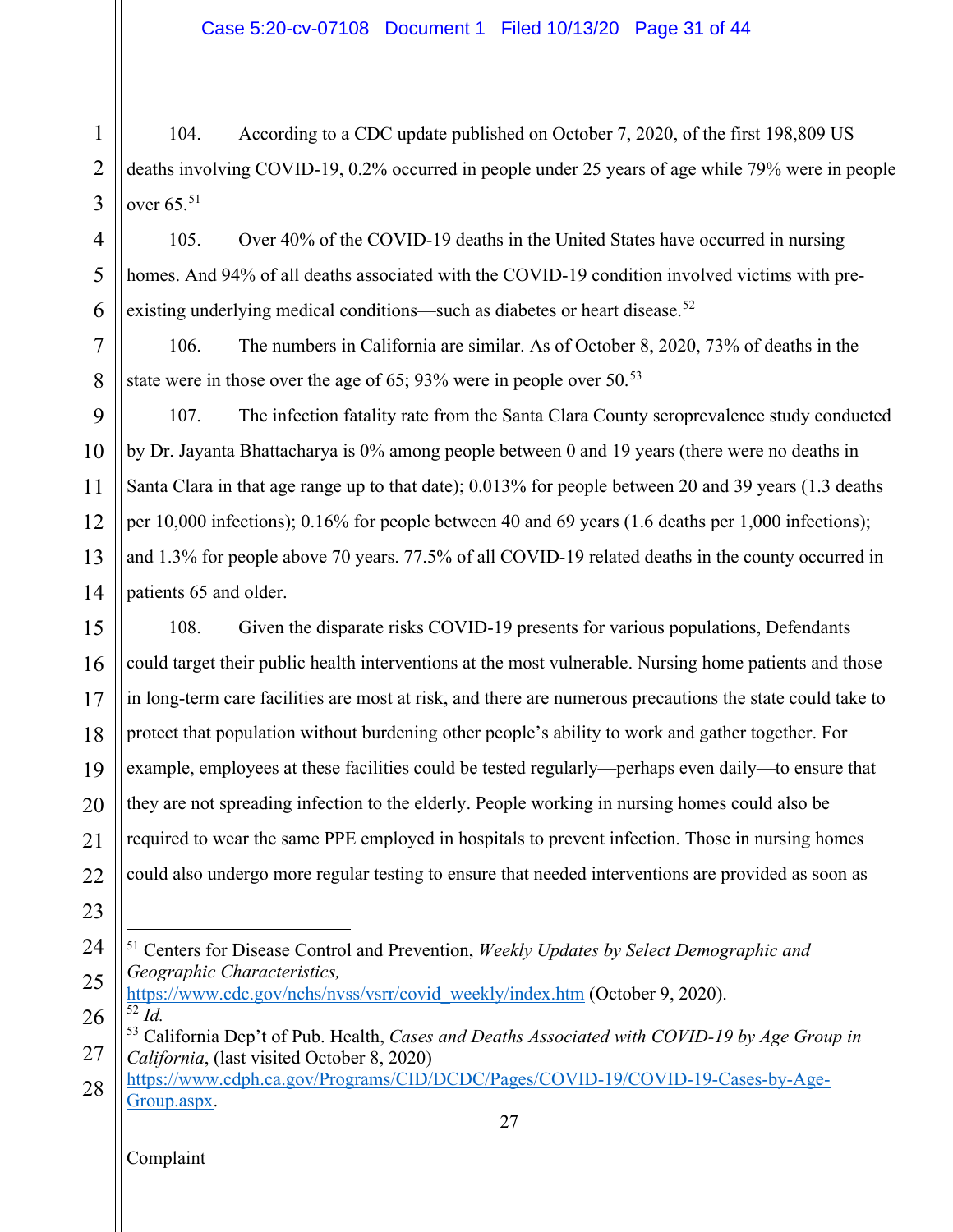1 2 3 4 5 6 7 possible and to quickly quarantine infected individuals in these settings. A recent article published in Politico highlighted the dramatic difference between the death rate in nursing homes operated by California's Veterans Affairs Department and other nursing homes.<sup>[54](#page-31-1)</sup> The article noted that "an average nursing home patient in California is 31 times more likely to die from the coronavirus than a resident of a CalVet home" because of the rigorous precautions taken by CalVet facilities.<sup>[55](#page-31-2)</sup> If every nursing home had implemented the same precautions, the total number of deaths in the state from COVID-19 would be a fraction of the current total.

8 9 10 11 12 13 14 109. In short, reducing the risk of infection and severe illness in nursing homes and longterm care facilities would dramatically reduce the mortality rates from COVID-19 without imposing onerous restrictions on the lives of younger, working-age people. Those under the age of 65 with comorbidities—the same population at a slightly heightened risk from influenza—could also be provided with special accommodations. Yet the state and county regulations infringing on Plaintiffs' constitutional rights treat all population groups equally and impose across-the-board restrictions on people of all ages.

# <span id="page-31-0"></span>15

16

## **B. The State's Reliance on the Single Metric of Positive Test Results is Unprecedented and Has No Scientific Basis**

<span id="page-31-2"></span><span id="page-31-1"></span>28 Complaint 17 18 19 20 21 22 23 24 25 26 27 28 110. When the Governor first declared a state of emergency, he argued that this drastic measure was necessary to protect the public health system from being overwhelmed.<sup>[56](#page-31-3)</sup> The declaration asserted that "if COVID-19 spreads in California at a rate comparable to the rate of spread in other countries, the number of persons requiring medical care may exceed locally available resources."<sup>[57](#page-31-4)</sup> <sup>54</sup> Maggie Severns, *Could massive numbers of nursing home deaths have been prevented?*, POLITICO, (August 10, 2020), [https://www.politico.com/news/2020/08/10/could-nursing-home-deaths-be](https://www.politico.com/news/2020/08/10/could-nursing-home-deaths-be-prevented-393131)[prevented-393131.](https://www.politico.com/news/2020/08/10/could-nursing-home-deaths-be-prevented-393131) 55 *Id.* <sup>56</sup> *See* Governor Gavin Newsom, *Proclamation of a State of Emergency* (March 4, 2020), [https://www.gov.ca.gov/wp-content/uploads/2020/03/3.4.20-Coronavirus-SOE-Proclamation.pdf;](https://www.gov.ca.gov/wp-content/uploads/2020/03/3.4.20-Coronavirus-SOE-Proclamation.pdf) Press Release, Office of Governor Gavin Newsom, *Governor Newsom Declares State of Emergency to Help State Prepare for Broader Spread of COVID-19* (March 4, 2020), [https://www.gov.ca.gov/2020/03/04/governor-newsom-declares-state-of-emergency-to-help-state](https://www.gov.ca.gov/2020/03/04/governor-newsom-declares-state-of-emergency-to-help-state-prepare-for-broader-spread-of-covid-19/)[prepare-for-broader-spread-of-covid-19/.](https://www.gov.ca.gov/2020/03/04/governor-newsom-declares-state-of-emergency-to-help-state-prepare-for-broader-spread-of-covid-19/) <sup>57</sup> Proclamation of State of Emergency, [https://www.gov.ca.gov/wp-content/uploads/2020/03/3.4.20-](https://www.gov.ca.gov/wp-content/uploads/2020/03/3.4.20-Coronavirus-SOE-Proclamation.pdf) [Coronavirus-SOE-Proclamation.pdf.](https://www.gov.ca.gov/wp-content/uploads/2020/03/3.4.20-Coronavirus-SOE-Proclamation.pdf)

<span id="page-31-4"></span><span id="page-31-3"></span>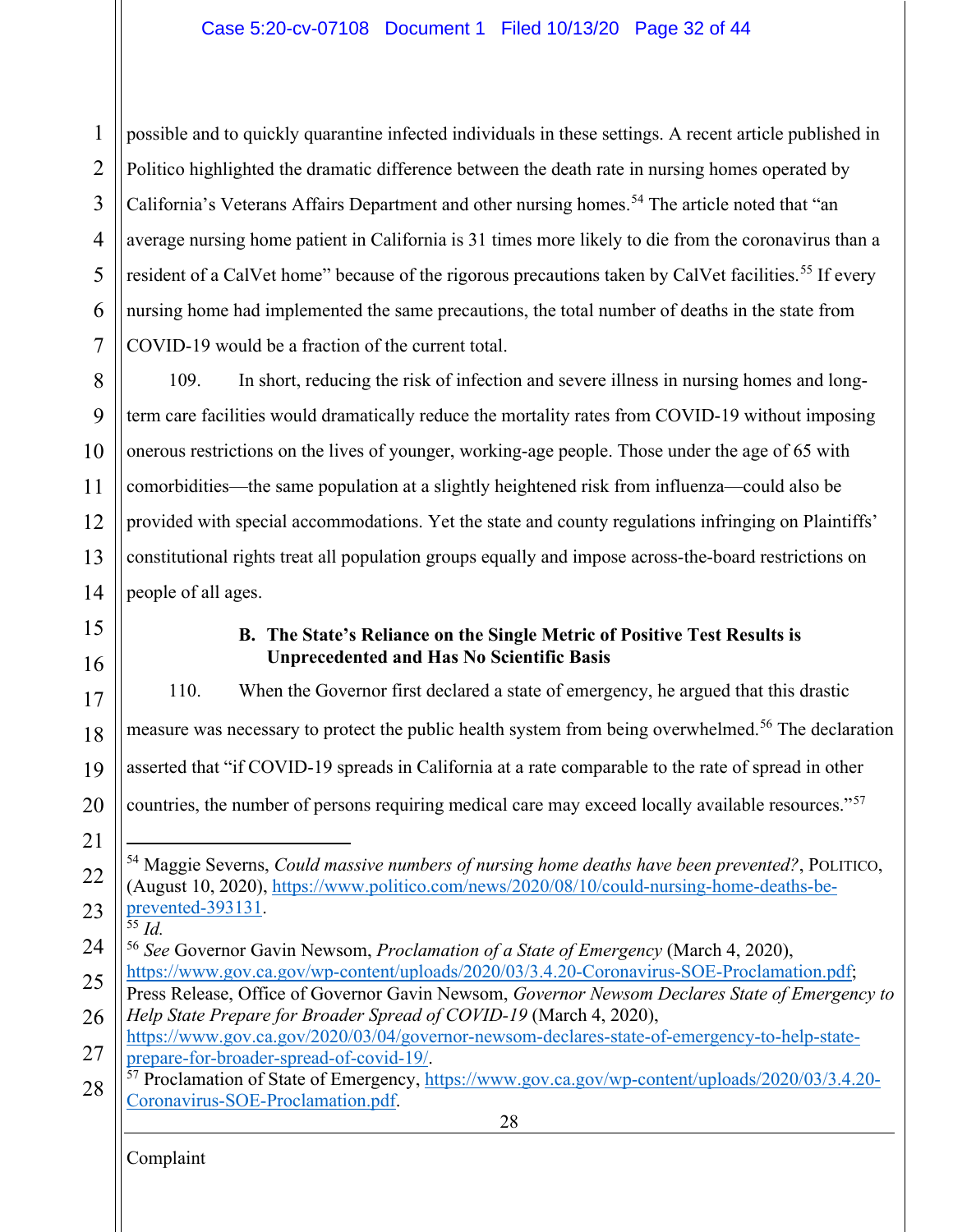The declaration further asserted that the "conditions caused by COVID-19 are likely to require the combined forced of a mutual aid region or regions to appropriately respond"—suggesting that county hospital systems could be overwhelmed with COVID-19 patients and thus require assistance from other counties.<sup>[58](#page-32-0)</sup> The Governor's early focus on burdens to the public health system was consistent with CDPH's longstanding use of the rates of hospitalizations and deaths to measure the severity of an epidemic. It was also consistent with the CDC's current practice and recent scholarship indicating that new hospital admissions for SARS-CoV-2 compatible disease syndromes are the most reliable and timely measures for pandemic surveillance.<sup>[59](#page-32-1)</sup>

10 11 12 13 14 15 16 17 111. As it turns out, the state's hospital system has never come close to being overwhelmed. Although many counties set up surge units to handle expected capacity, most of these units were never utilized and were quickly dismantled. Even at their July peak, hospitalizations resulting from COVID-19 did not exceed 10% of total capacity.<sup>[60](#page-32-2)</sup> And hospitalizations attributable to COVID-19 have plummeted by more than two-thirds from their mid-July highs, and are now at their lowest levels since early April.<sup>[61](#page-32-3)</sup> The number of patients in the ICU with COVID-19 has dropped to its lowest level since late March.<sup>[62](#page-32-4)</sup> There are now more than 2,900 ICU beds available across the state.<sup>[63](#page-32-5)</sup> Indeed, the state has never had fewer than 1,800 ICU beds available during the entirety of the pandemic.<sup>[64](#page-32-6)</sup> According to

19

18

1

2

3

4

5

6

7

8

9

<span id="page-32-1"></span><span id="page-32-0"></span><sup>20</sup> 21  $\frac{58}{59}$  *Id.* <sup>59</sup> Centers for Disease Control and Prevention, *COVID View: A weekly surveillance summary of U.S. COVID-19 activity*. Available at: [https://www.cdc.gov/coronavirus/2019-ncov/covid-](https://www.cdc.gov/coronavirus/2019-ncov/covid-data/covidview/index.html)

<sup>22</sup> [data/covidview/index.html;](https://www.cdc.gov/coronavirus/2019-ncov/covid-data/covidview/index.html) García-Basteiro AL, Chaccour C, Guinovart C, Llupià A, Brew J, Trilla A, Plasencia A, *Monitoring the COVID-19 epidemic in the context of widespread local transmission*,

<sup>23</sup> LANCET RESPIR MED, 2020 May;8(5):440-442.

<span id="page-32-2"></span><sup>24</sup> <sup>60</sup> COVID-19: Hospitals, California Department of Public Health [https://public.tableau.com/views/COVID-](https://public.tableau.com/views/COVID-19HospitalsDashboard/Hospitals?:embed=y&:showVizHome=no)

<sup>25</sup> [19HospitalsDashboard/Hospitals?:embed=y&:showVizHome=no.](https://public.tableau.com/views/COVID-19HospitalsDashboard/Hospitals?:embed=y&:showVizHome=no) 61 COVID-19: Hospitals, California Department of Public Health,

<span id="page-32-3"></span><sup>26</sup> [https://public.tableau.com/views/COVID-](https://public.tableau.com/views/COVID-19HospitalsDashboard/Hospitals?:embed=y&:showVizHome=no)

<sup>27</sup> [19HospitalsDashboard/Hospitals?:embed=y&:showVizHome=no.](https://public.tableau.com/views/COVID-19HospitalsDashboard/Hospitals?:embed=y&:showVizHome=no)

<span id="page-32-4"></span><sup>62</sup> *Id.*

<span id="page-32-6"></span><span id="page-32-5"></span><sup>28</sup> <sup>63</sup> *Id.* <sup>64</sup> *Id.*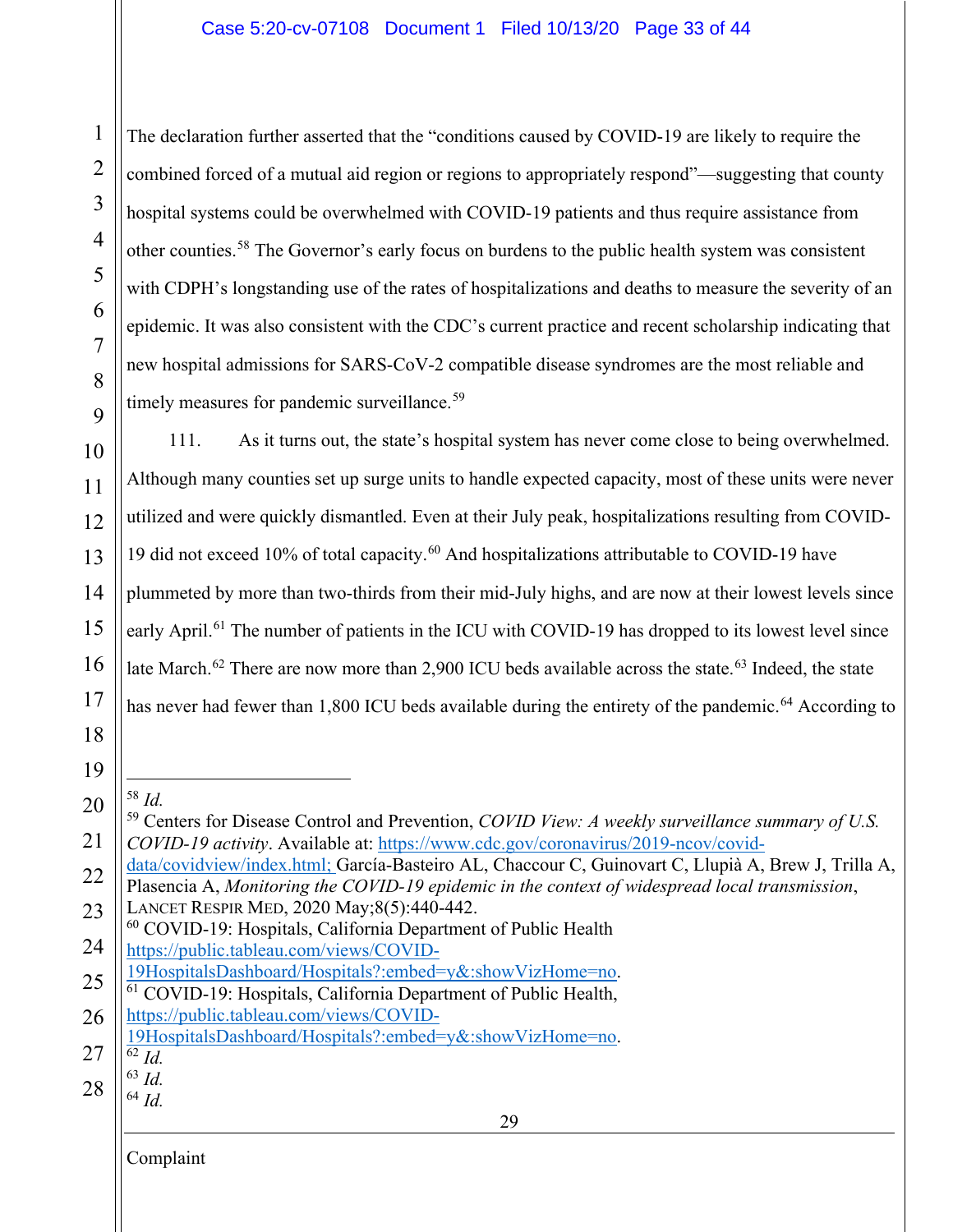the traditional measures used by the State, any public health emergency in California has long since abated.

112. The State's Blueprint ignores this data because it relies exclusively on case counts and positivity rates to determine the level of restrictions to be imposed on each county's residents and businesses. CDPH has not previously calculated the severity of influenza or other respiratory disease by focusing on positive test results. For example, in 2009, CDPH did not measure the severity of H1N1 using case rates.<sup>65</sup> The CDC also stopped collecting individual case counts and instead collected weekly state reports of hospitalizations and deaths.<sup>[66](#page-33-1)</sup> There is no rational scientific explanation as to why CDPH is now relying exclusively on case rates to measure the severity of the novel coronavirus.

113. New hospital admissions would be a much more reliable measure of harm, as it is directly correlated with pandemic infection rates and serious consequences of infection, and the state could easily use laboratory confirmed hospitalized cases as an alternative measure of public harm.

114. Defendants' narrow focus on case counts provides a grossly misleading picture of the state's public health situation. Over the course of the epidemic, laboratory positive case counts have not tracked well with severe disease and death. This is partly because case counts are largely dependent on supply and demand for testing, which has varied considerably over the course of the epidemic.

115. It is also partly because the PCR test, as it is currently used, can yield positive results even for individuals with trace amounts of the virus in their bodies who are neither symptomatic nor

<span id="page-33-1"></span><span id="page-33-0"></span>30 25 26 27 28 <sup>65</sup> California Department of Public Health, *Influenza Surveillance Program*, [https://www.cdph.ca.gov/Programs/CID/DCDC/Pages/Immunization/Flu-Reports.aspx.](https://www.cdph.ca.gov/Programs/CID/DCDC/Pages/Immunization/Flu-Reports.aspx) <sup>66</sup> Jhung MA, Swerdlow D, Olsen SJ, Jernigan D, Biggerstaff M, Kamimoto L, Kniss K, Reed C, Fry A, Brammer L, Gindler J, Gregg WJ, Bresee J, Finelli L, *Epidemiology of 2009 pandemic influenza A (H1N1) in the United States*, CLINICAL INFECTIOUS DISEASE 2011 Jan 1;52 Suppl 1:S13-26. <https://doi.org/10.1093/cid/ciq008> PMID: 21342884.

Complaint

1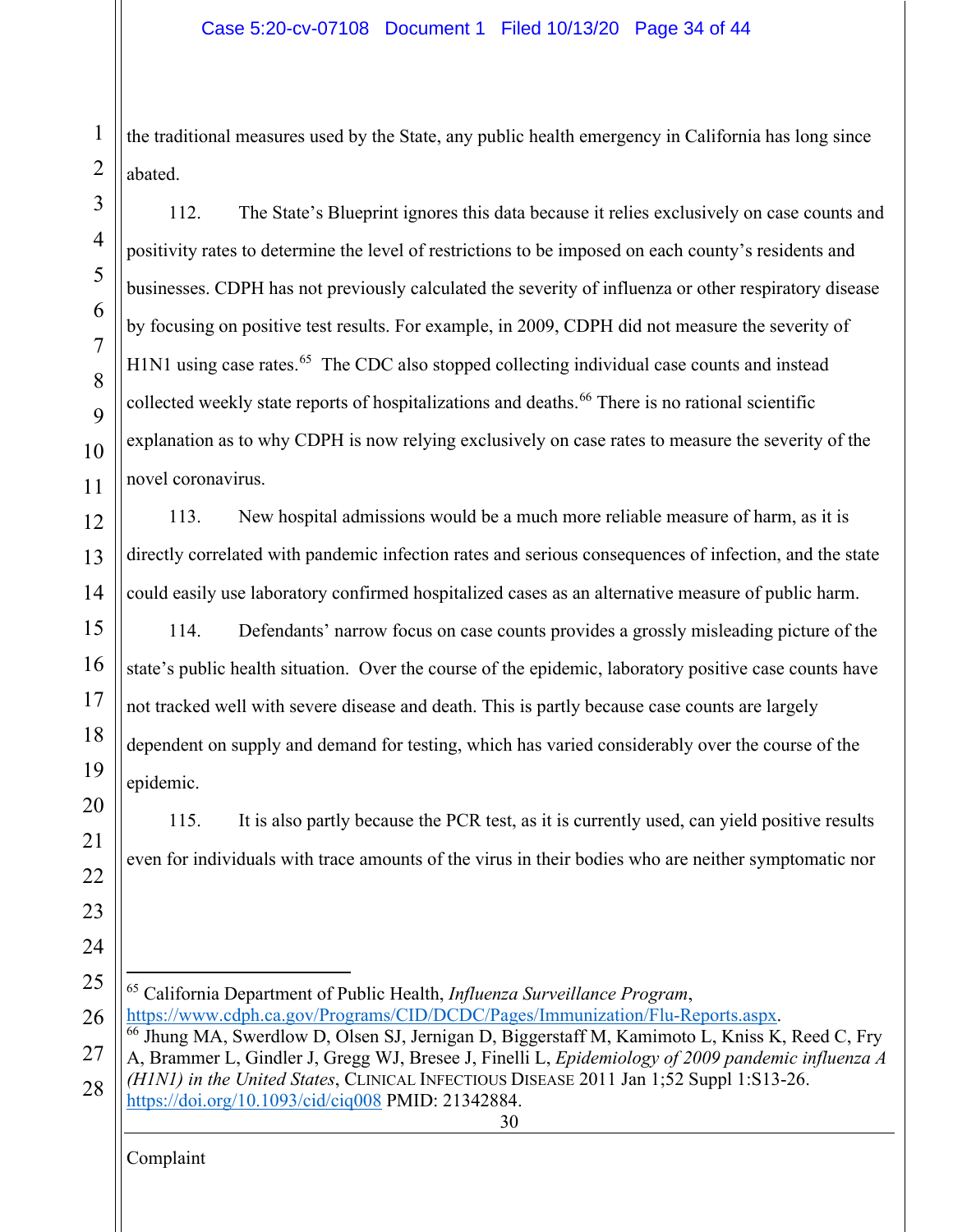1 2 3 4 5 6 7 8 infectious.<sup>[67](#page-34-0)</sup> Evidence shows that because of the way the PCR tests are evaluated, individuals can test "positive" up to 80 days following their initial infection, weeks after they have ceased to be infectious.[68](#page-34-1) One survey of PCR results concluded that up to 90 percent of positive SARS-CoV-2 PCR test results may be clinically insignificant or non-contagious.<sup>[69](#page-34-2)</sup> Even if the percentage is lower, Defendants are justifying their draconian Orders on the basis of positive test results from a large number of asymptomatic and non-infectious individuals that do not present *any* risk to the public healthcare system.

9 10 11 12 13 116. The use of cases also overstates the rate of community spread because California has not adopted random testing for SARS-CoV-2, but rather has focused on symptomatic and high-risk populations. This approach makes sense to the extent the State is attempting to locate infected individuals for treatment and/or quarantine. But it makes no sense to use those case counts as a reflection of the overall level of community spread within a county.

14 15 117. Additionally, individuals who have COVID-19 can be tested multiple times and counted as multiple "cases," further inflating the case count numbers.<sup>[70](#page-34-3)</sup>

118. The CDC test kits for SARS-CoV-2 have also been found to generate up to 30% false

17 positives.[71](#page-34-4) When the virus is prevalent in the population at low levels and testing is done in high

- <span id="page-34-0"></span>19 <sup>67</sup> *See* T. Jefferson, E.A. Spencer, J. Brassey, and C. Heneghan "Viral Cultures for COVID-19 Infectivity Assessment – A Systematic Review (Update 3)" medRxiv, August 2020,
- 20 <https://www.medrxiv.org/content/10.1101/2020.08.04.20167932v3.full.pdf> Accessed Sept. 30, 2020. <sup>68</sup> *Id.*
- <span id="page-34-2"></span><span id="page-34-1"></span>21 22 <sup>69</sup> Rachel Schraer, *Coronavirus: Tests 'could be picking up dead virus*', BBC News (Sept. 5, 2020), [https://www.bbc.com/news/health-54000629;](https://www.bbc.com/news/health-54000629) Just the News, *Report: Up to 90% of confirmed COVID-*

23 *19 cases might not be contagious* (Sept. 1, 2020), [https://justthenews.com/politics](https://justthenews.com/politics-policy/coronavirus/report-90-covid-19-cases-might-not-be-contagious)[policy/coronavirus/report-90-covid-19-cases-might-not-be-contagious.](https://justthenews.com/politics-policy/coronavirus/report-90-covid-19-cases-might-not-be-contagious)

- <span id="page-34-3"></span>24 <sup>70</sup> *See*, John Hopkins Coronavirus Resource Center, *Testing FAQ* <https://coronavirus.jhu.edu/testing/testing-faq/overview#why-are-thereinconsistencies->
- <span id="page-34-4"></span>25 26 [among-testing-data-for-covid-19.](https://coronavirus.jhu.edu/testing/testing-faq/overview#why-are-thereinconsistencies-) <sup>71</sup> Businesswire, *CDC Coronavirus Test Kits Generate 30% False Positive and 20% False Negative Results – Connecticut Pathologist's Newly Published Findings Confirm* (July 17, 2020)
- [https://www.businesswire.com/news/home/20200717005397/en/CDC-Coronavirus-Test-Kits-](https://www.businesswire.com/news/home/20200717005397/en/CDC-Coronavirus-Test-Kits-Generate-30-False)
- 27 28 [Generate-30-False;](https://www.businesswire.com/news/home/20200717005397/en/CDC-Coronavirus-Test-Kits-Generate-30-False) Prof. Carl Henegan, *How many Covid diagnoses are false positives?*, The Spectator (July 20, 2020) [https://www.spectator.co.uk/article/how-many-covid-diagnoses-are-false](https://www.spectator.co.uk/article/how-many-covid-diagnoses-are-false-positives-)
	- [positives-.](https://www.spectator.co.uk/article/how-many-covid-diagnoses-are-false-positives-)

31

Complaint

16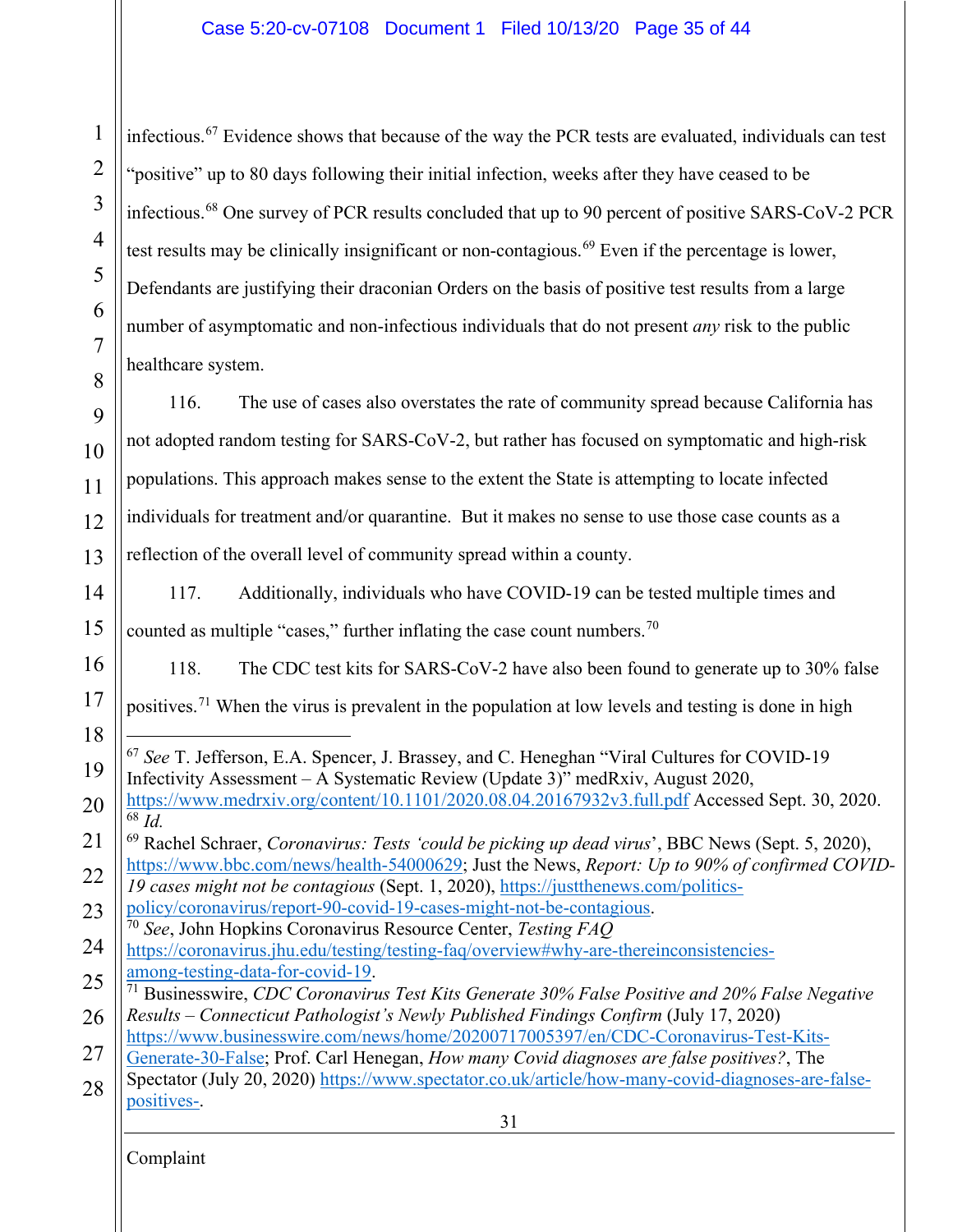### Case 5:20-cv-07108 Document 1 Filed 10/13/20 Page 36 of 44

numbers, even a small error rate creating false positives will dramatically inflate the number of positive tests, making positive test results an unreliable metric for determining public health strategy.<sup>[72](#page-35-3)</sup> Indeed, PCR tests have led to pseudo-epidemics in the past, with healthcare responses to perceived disease being driven almost entirely by false positives.<sup>[73](#page-35-4)</sup> This is why public health officials have historically used hospitalization and death rates to determine the presence and severity of epidemics.

119. Yet despite the fact that hospitals across the state were never close to being overwhelmed, and that total hospitalizations of COVID-19 patients have dropped by two-thirds since the July peaks, the majority of the state continues to be in the "purple" or "red" tier, and Defendants continue to impose onerous restrictions that infringe on Plaintiffs' constitutional rights.

<span id="page-35-0"></span>**C. The State's Restrictions on Various Activities Are Arbitrary and Irrational** 120. Neither the County nor the State has published credible scientific evidence to demonstrate that the specific restrictions adopted will result in either reductions in laboratory-positive counts or, more importantly, reductions in severe disease and death.

121. Neither the County nor the State has reported information collected in its contact tracing investigation that could shed light on the relative importance of settings of exposure and risk, which might support a nexus between specific restrictions on various activities and infection risk. The State and County have also failed to provide any valid way of measuring how their restrictions on California citizens are affecting the spread of the disease. In other words, both the County and State appear to be imposing restrictions based solely on intuition and guesswork.

# <span id="page-35-2"></span><span id="page-35-1"></span>**CLAIMS COUNT ONE: Violation of the First Amendment – Right to Free Speech and Assembly (42 U.S.C. § 1983)**

- 122. Plaintiffs hereby incorporate by reference all preceding paragraphs.
- 123. Under the First Amendment, Plaintiffs are guaranteed freedom of speech and freedom
- 

<span id="page-35-3"></span>27

Complaint

1

2

3

4

<sup>72</sup> Prof. Carl Henegan, *How many Covid diagnoses are false positives?*, The Spectator (July 20, 2020) [https://www.spectator.co.uk/article/how-many-covid-diagnoses-are-false-positives-.](https://www.spectator.co.uk/article/how-many-covid-diagnoses-are-false-positives-) 73Gina Kolata, *Faith in Quick Test Leads to Epidemic that Wasn't*, The New York Times (Jan. 22,

<span id="page-35-4"></span><sup>32</sup> 28 2007), [https://www.nytimes.com/2007/01/22/health/22whoop.html.](https://www.nytimes.com/2007/01/22/health/22whoop.html)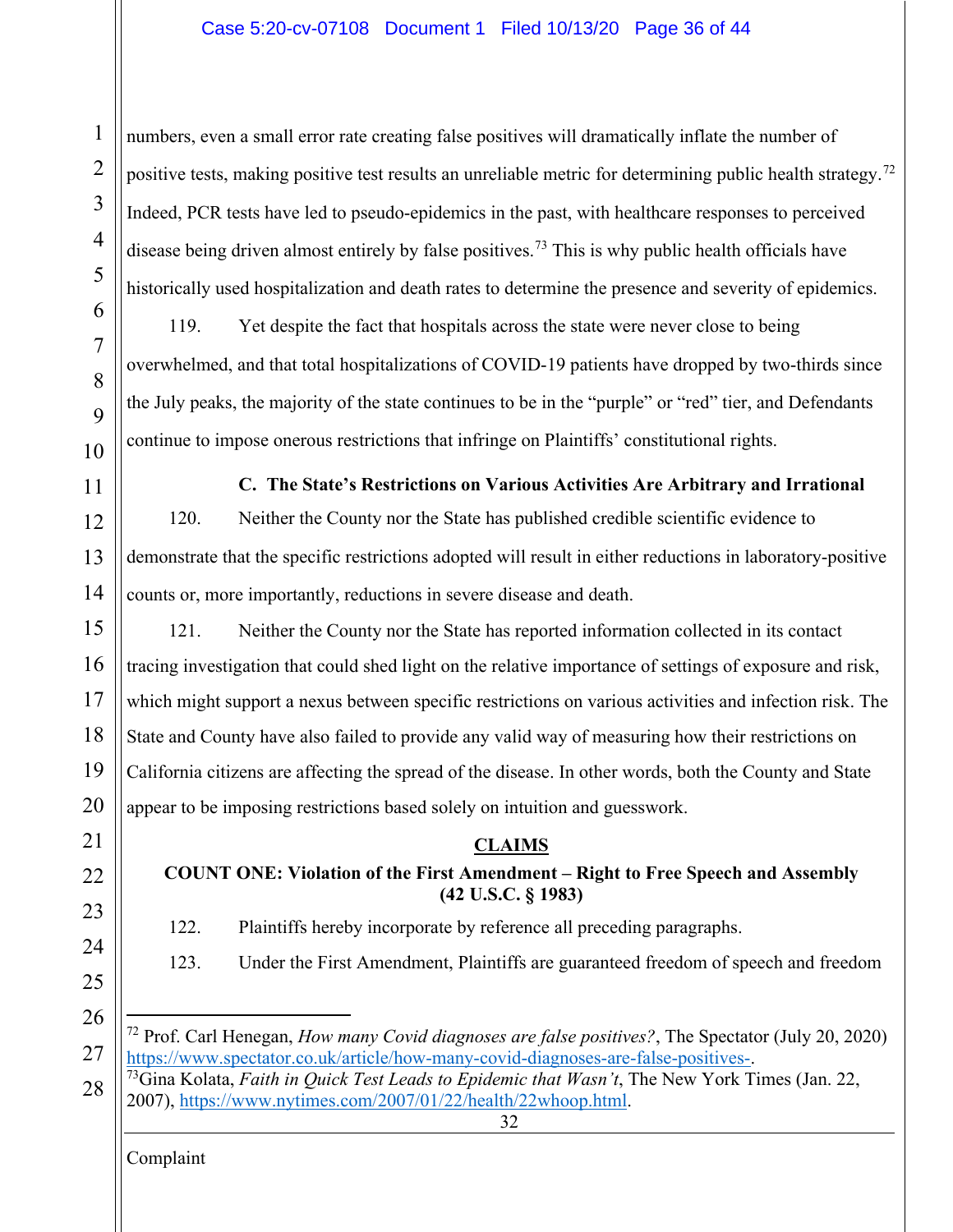1 2 3 4 5 6 of peaceable assembly. Political speech is at the core of the First Amendment. *See, e.g.*, *Citizens United v. FEC*, 558 U.S. 310, 339 (2010) ("The right of citizens to inquire, to hear, to speak, and to use information to reach consensus is a precondition to enlightened self-government and a necessary means to protect it."); *Eu v. San Francisco County Democratic Central Comm.*, 489 U.S. 214, 223 (1989) (The First Amendment "'has its fullest and most urgent application' to speech uttered during a campaign for political office.") (citation omitted).

7 8 9 10 11 124. Free Speech Plaintiffs seek to exercise their right to speech and assembly in the weeks leading up to and after the November election. However, the Orders burden Plaintiffs' First Amendment rights because they make it impossible for Plaintiffs to hold indoor or outdoor gatherings, including for the purpose of fundraising and campaigning, and simply for the purpose of discussing and debating important current events and government policies.

12 13 14 15 125. The Orders' burden on Tandon's First Amendment rights is particularly severe because he is running for elected office this November. And Plaintiffs Terry and Carolyn Gannon wish to share their beliefs and convictions with others, including through in-person discussions and debates about state and national policies.

16 17 18 19 20 21 126. There are no viable alternative avenues by which Free Speech Plaintiffs can exercise their First Amendment rights. Social media platforms are expensive, and they will ban Tandon's political advertisements right before the election. This means that he will have no mainstream way to connect to his voters. He cannot host a rally, attend a meet-the-candidate event, or advertise on Facebook. The Orders effectively silence him while the current officeholder can take advantage of free media coverage by virtue of his incumbency.

22 23 24 25 127. Moreover, these restrictions on speech are clearly content based. Whereas CDPH allows "protests" to take place outdoors, it does not allow other types of political gatherings. Because the Orders effect a complete ban on certain types of political activities, and are not content neutral, they are subject to strict, or at least intermediate, scrutiny.

26 27 28 128. Even assuming Defendants have a compelling interest in limiting the harms caused by COVID-19, the Orders are not narrowly tailored. Defendants could implement policies that target those most at risk instead of arbitrarily restricting Plaintiffs' freedoms. The state's one-size-fits-all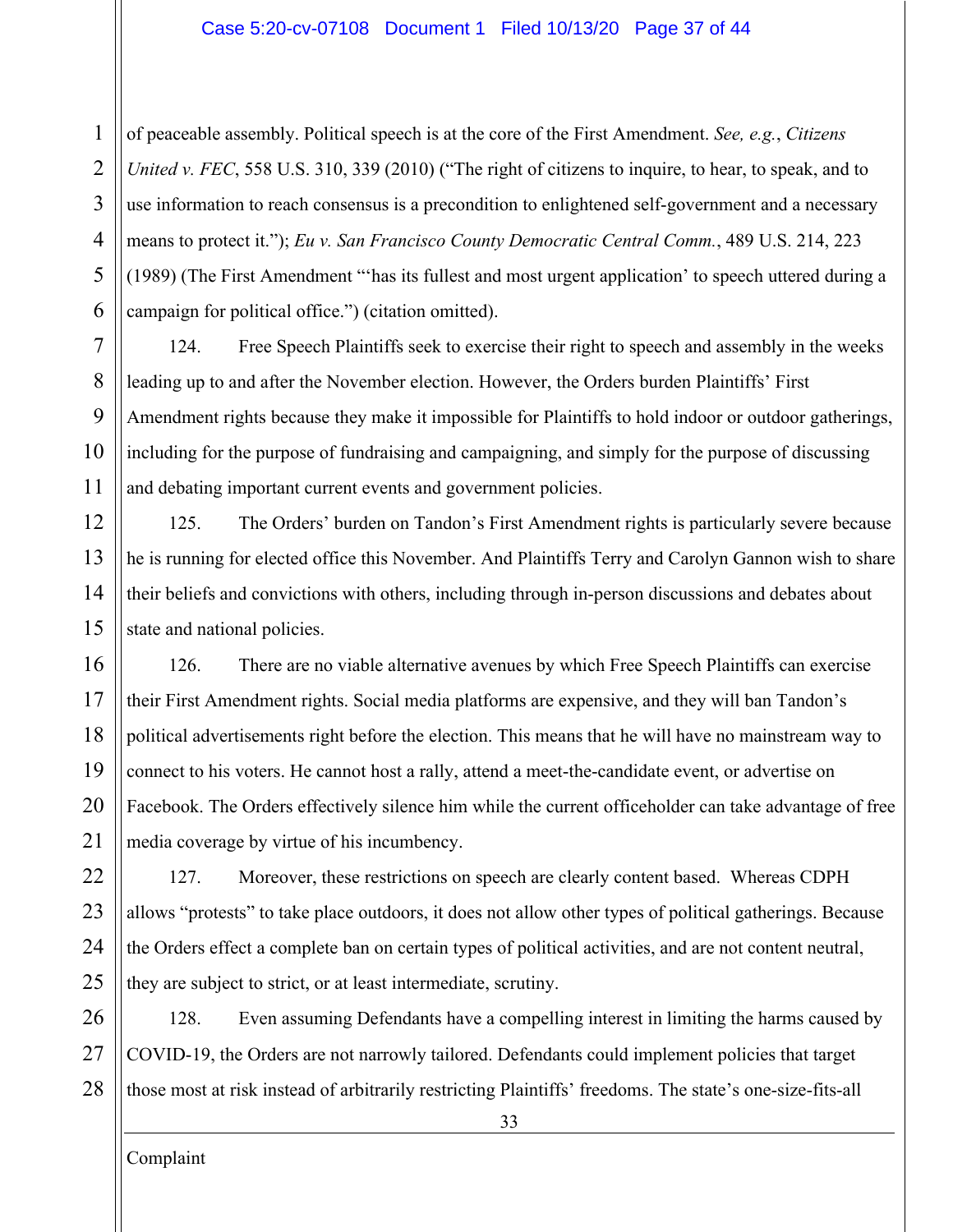#### Case 5:20-cv-07108 Document 1 Filed 10/13/20 Page 38 of 44

1 2 3 regulations are the opposite of a narrowly tailored approach. Moreover, there is no evidence that the risk of viral spread is substantial when persons are practicing social distancing and wearing face masks in a constantly sanitized environment. This is especially true of gatherings that take place outdoors.

4 5 6 129. Even if Defendants' Orders burdening the Free Speech Plaintiffs' rights were subject only to intermediate scrutiny they should be invalidated because Defendants' use of case counts and testing positivity to impose restrictions on Plaintiffs First Amendment rights is not a narrowly tailored response to the supposed public health emergency. Case counts generated by the PCR test have little relationship to any potential burden to the public health system situation in any given county, and Defendants' Orders *do not even consider* hospitalization or death rates—the traditional metrics used to evaluate the seriousness of an epidemic—in the Blueprint for reopening.

130. In sum, Defendants' Orders—including EO N-60-20, Blueprint, Stay Home Q&A, CDPH gatherings guidance, and Santa Clara Mandatory Directive for Gatherings—unconstitutionally burden Free Speech Plaintiffs' rights to the freedom of speech and peaceable assembly.

## <span id="page-37-0"></span>**COUNT TWO: Violation of the First Amendment – Right to Free Exercise and Assembly (42 U.S.C. § 1983)**

131. Plaintiffs hereby incorporate by reference all preceding paragraphs.

132. The Free Exercise Clause of the First Amendment protects the right to participate in religious activities, both formal worship services at Church and other less formal religious activities. In-person gatherings for the study of Biblical text and other books on Biblical topics, are central to the faith of Plaintiffs Wong and Busch.

133. Defendants' Orders prohibit Wong and Busch from hosting Bible studies indoors because their homes are not "places of worship." And although Santa Clara would allow these gatherings to take place outside, CDPH's guidance does not permit *any* outdoor gatherings that are not worship services, cultural ceremonies, or protests. Accordingly, Plaintiffs are unable to hold Bible studies in person.

134. The Orders are subject to strict scrutiny because in addition to burdening religious exercise, they infringe on other First Amendment Rights, including the right to speech and peaceable assembly. *See San Jose Christian Coll. v. City of Morgan Hill*, 360 F.3d 1024, 1031 (9th Cir. 2004)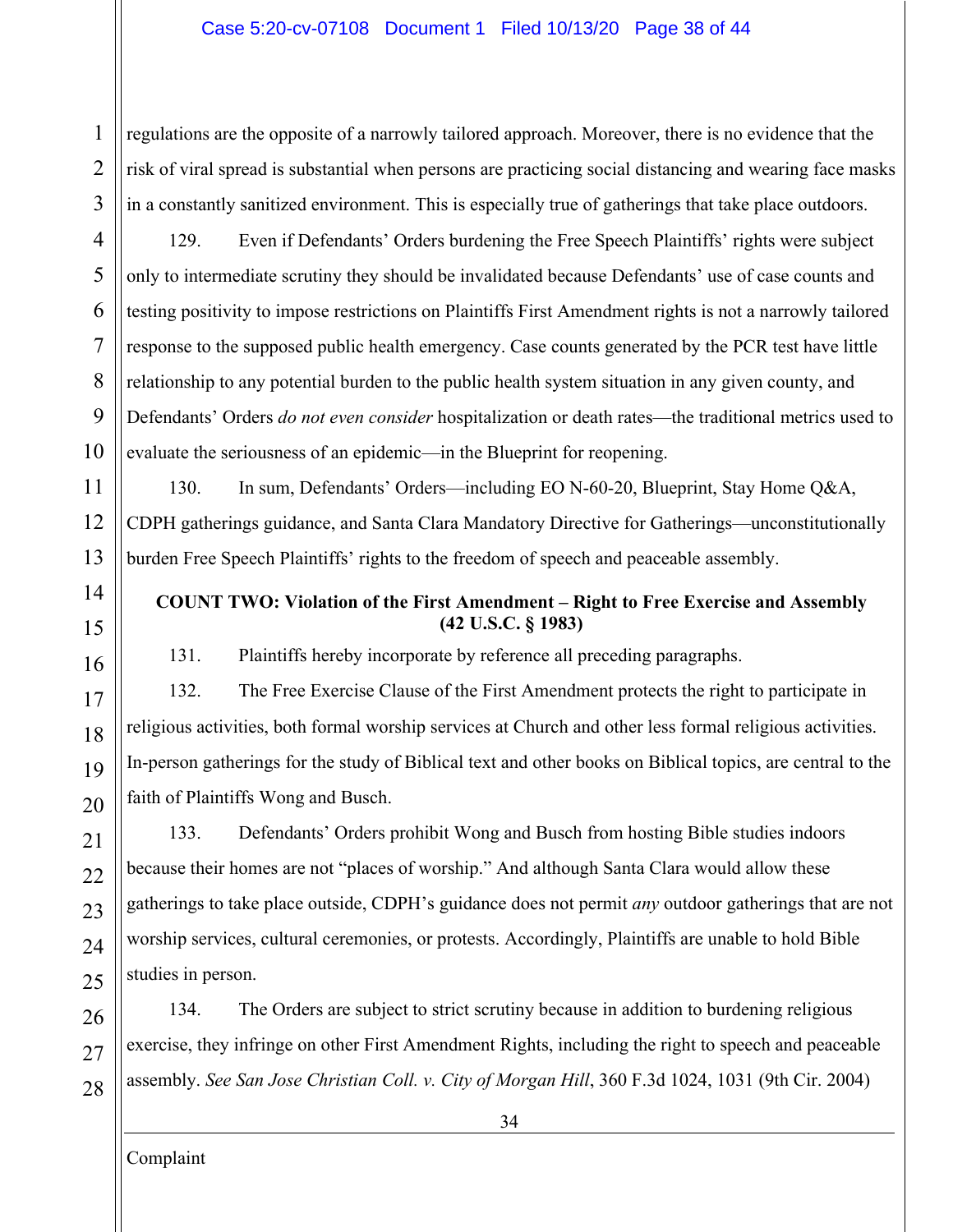#### Case 5:20-cv-07108 Document 1 Filed 10/13/20 Page 39 of 44

1 2 3 4 5 6 7 8 9 10 ("In such 'hybrid' cases, the law or action must survive strict scrutiny."). The Orders are also subject to strict scrutiny because they are neither neutral nor generally applicable, and they impose a contentbased restriction on religiously-motivated expressive speech. *Trinity Lutheran Church of Columbia, Inc. v. Comer*, 137 S. Ct. 2012, 2015 (2017) ("It has remained a fundamental principle of this Court's free exercise jurisprudence that laws imposing special disabilities on the basis of religious status trigger the strictest scrutiny." (internal quotation marks and ellipses omitted)); *Stormans, Inc. v. Wiesman*, 794 F.3d 1064, 1076 (9th Cir. 2015) ("For laws that are not neutral or not generally applicable, strict scrutiny applies."). The bans on gatherings do not apply to protests, and they allow religious activity at "places of worship." Yet the State and County purport to ban other types of religious expression—such as studying the Bible in a group—whether conducted indoors or outdoors.

11 12 13 14 15 16 135. Even assuming Defendants have a compelling interest in limiting the harms caused by COVID-19, the Orders are not narrowly tailored. Defendants could implement policies that target those most at risk instead of arbitrarily restricting the freedoms of younger, healthier people. The state's one-size-fits-all regulations are the opposite of a narrowly tailored approach. Moreover, there is no evidence that the risk of viral spread is substantial when persons are practicing social distancing outdoors and wearing face masks in a constantly sanitized environment.

17 18 19 20 21 22 136. Plaintiffs Wong and Busch can host gatherings safely, using the same mitigation techniques as other activities that are permitted indoors. Indeed, Defendants recognize that events can be held with proper social distancing, because they allow protests, cultural gatherings, and religious ceremonies, and do not prohibit people from congregating on public buses, at airports, and in stores and other similar venues. None of these permitted activities are less risky than small gatherings in the home

23 24 25 26 27 28 137. Even if Defendants' Orders were subject only to rational basis review they should be invalidated because Defendants' use of case counts and testing positivity to impose restrictions on Plaintiffs First Amendment rights is irrational. Case counts generated by the PCR test have little relationship to any potential burden to the public health system situation in any given county, and Defendants' Orders *do not even consider* hospitalization or death rates—the traditional metrics used to evaluate the seriousness of an epidemic—in the Blueprint for reopening.

35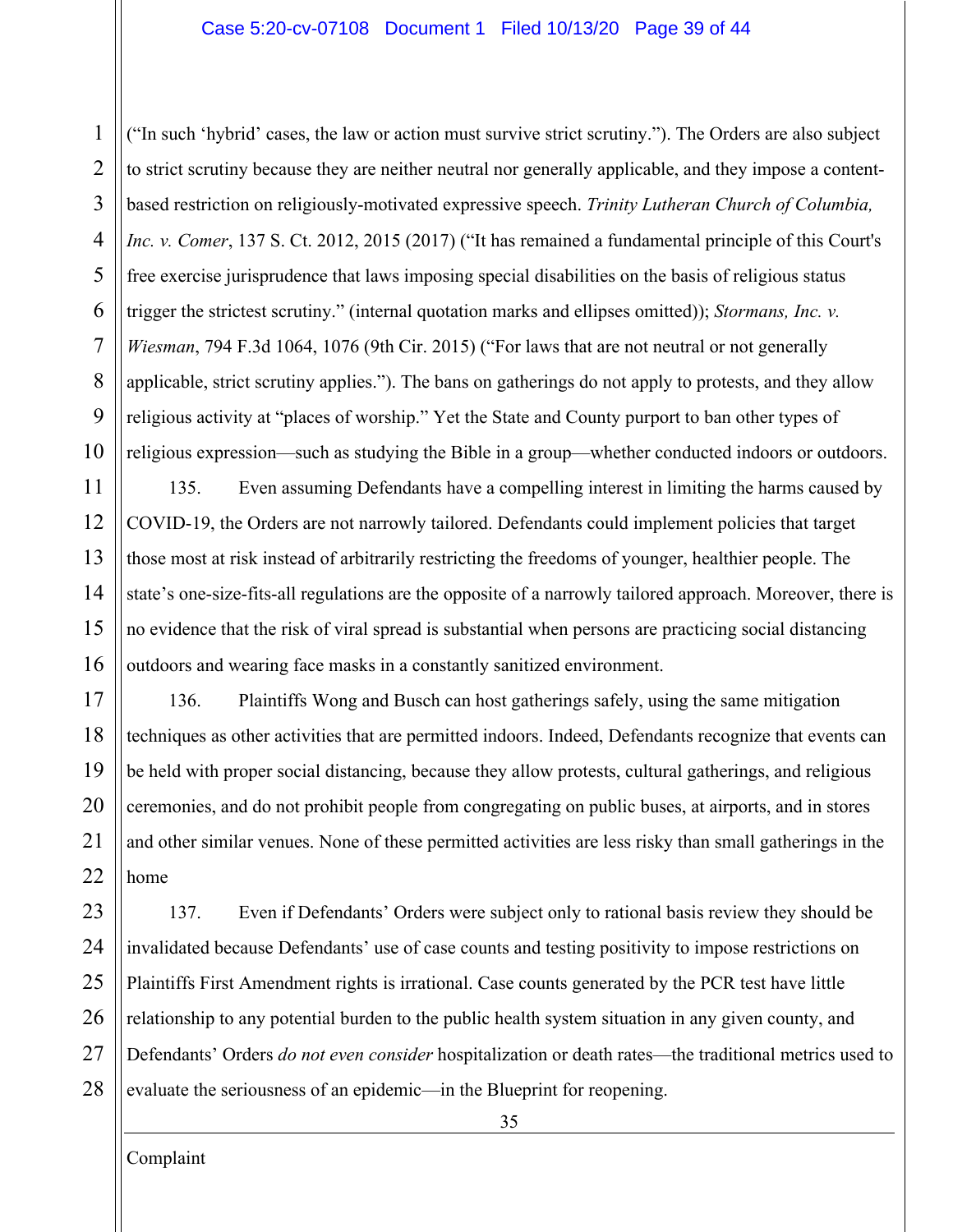138. In sum, Defendants' Orders—including EO N-60-20, Blueprint, Stay Home Q&A, CDPH gatherings guidance, Santa Clara Mandatory Directive for Gatherings, and the Religious Gatherings Guidance—unconstitutionally burden Plaintiffs Wong and Busch's right to the free exercise of their religion and the right to peaceably assemble.

# <span id="page-39-0"></span>**COUNT THREE: Violation of the Fourteenth Amendment –Substantive Due Process Right to Earn a Living (42 U.S.C. § 1983)**

139. Plaintiffs hereby incorporate by reference all preceding paragraphs.

140. The Due Process Clause of the Fourteenth Amendment includes a substantive component that bars arbitrary, wrongful, government action "regardless of the fairness of the procedures used to implement them." *Zinermon v. Burch*, 494 U.S. 113, 125 (1990).

141. The right of citizens to support themselves by engaging in a chosen occupation is deeply rooted in our nation's history and has long been recognized as a component of the liberties protected by the Fourteenth Amendment. *See, e.g.*, *Conn v. Gabbert*, 526 U.S. 286, 292 (1999) ("[T]he liberty component of the Fourteenth Amendment's Due Process Clause includes some generalized due process right to choose one's field of private employment …"); *Erotic Service Provider Legal Education and Research Project v. Gascon*, 880 F.3d 450, 459 (9th Cir. 2018) ("The fundamental right to make contracts is guaranteed by the Constitution, which forbids the government from arbitrarily depriving persons of liberty, including the liberty to earn a living and keep the fruits of one's labor.") (citing *Lowe v. S.E.C.*, 472 U.S. 181, 22 (1985)).

142. Defendants have deprived Plaintiff Mansour of her right to earn a living by arbitrarily forcing her to close her business.

143. Mansour is prepared to run her business in a safe and responsible manner that allows her to earn a living. Her skincare salon had measures in place even before the pandemic to prevent the spread of infection. And she has implemented safety protocols to mitigate the spread of COVID-19 while providing her services.

144. Mansour has been financially devastated by the Orders, and there is no telling how long they will remain in place.

145. There is no rational basis for Defendants' arbitrary deprivation of Mansour's liberty

Complaint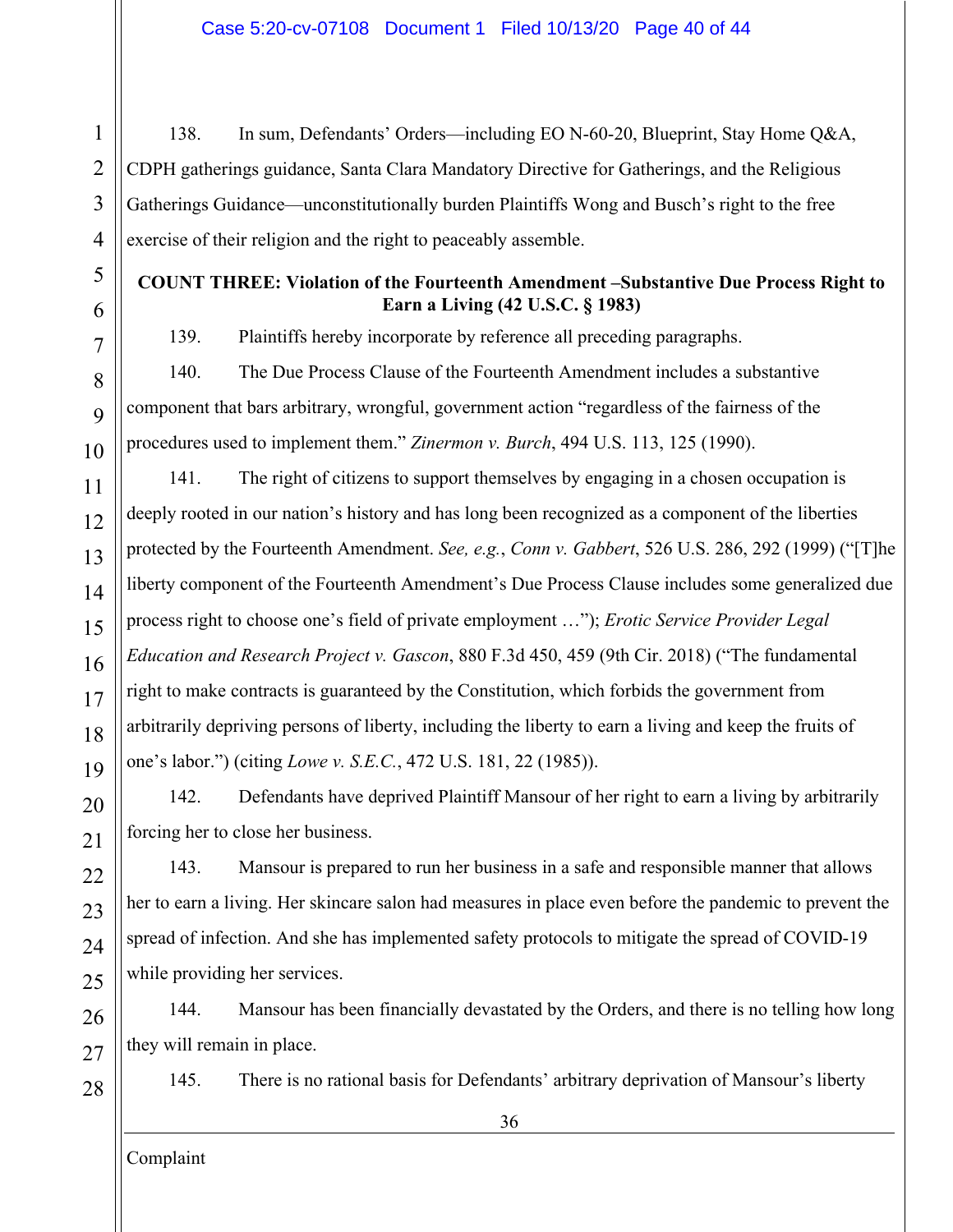2 3 4 5 6 7 based on factors unrelated to her capacity or fitness to operate her business safely. The restrictions imposed under the Blueprint are based on case counts and positivity rates, but case counts have never been used to craft public policy, and the results of the PCR test have little relationship to any potential burden to the public health system situation in any given county. Defendants' Orders do not even consider hospitalization or death rates—the traditional metrics used to evaluate the seriousness of an epidemic—in the Blueprint for reopening. Most importantly, none of these metrics evaluate Plaintiffs' ability to practice their professions safely.

146. In sum, Defendants' Orders—EO N-60-20, Blueprint, and Stay Home Q&A unconstitutionally and arbitrarily burden Plaintiff Mansour's right to earn a living.

<span id="page-40-0"></span>**COUNT FOUR: Violation of the Fourteenth Amendment – Equal Protection (42 U.S.C. § 1983)**

147. Plaintiffs hereby incorporate by reference all preceding paragraphs.

148. The equal protection doctrine prohibits "government classifications that affect some groups of citizens differently than others." *Engquist v. Or. Dep't of Agric.*, 553 U.S. 591, 601 (2008) (citations omitted). The touchstone of this analysis is whether a state creates disparity "between classes of individuals whose situations are arguably indistinguishable." *Ross v. Moffitt*, 471 U.S. 600, 609 (1974).

149. The Orders treat Plaintiffs Richards, Evarkiou, Mansour, Khanna, and Beaudet, and their businesses differently than other similarly situated individuals and businesses.

19 20 21 22 23 24 25 26 150. For example, Mansour has been forced to close her skincare salon while dermatologists' offices can perform the same or similar skin treatments. There is no significant difference between the facials Mansour offered at The Original Facial Bar and a facial provided by a dermatological staff member. The Original Facial Bar is just as capable of adhering to public health measures as a dermatologist's office. The Original Face Bar complied with hygiene and sanitation standards set by the state and county. Its staff was trained how to prevent infection and maintain a clinically clean space prior to the pandemic. Yet, The Original Face Bar has been closed while dermatologist's offices are allowed to remain open.

27 28 151. Similarly, while Defendants' Orders allow outdoor church services, protests, and cultural events, Kirigin Cellars is prohibited from holding an outdoor wedding reception or other

37

1

8

9

10

11

12

13

14

15

16

17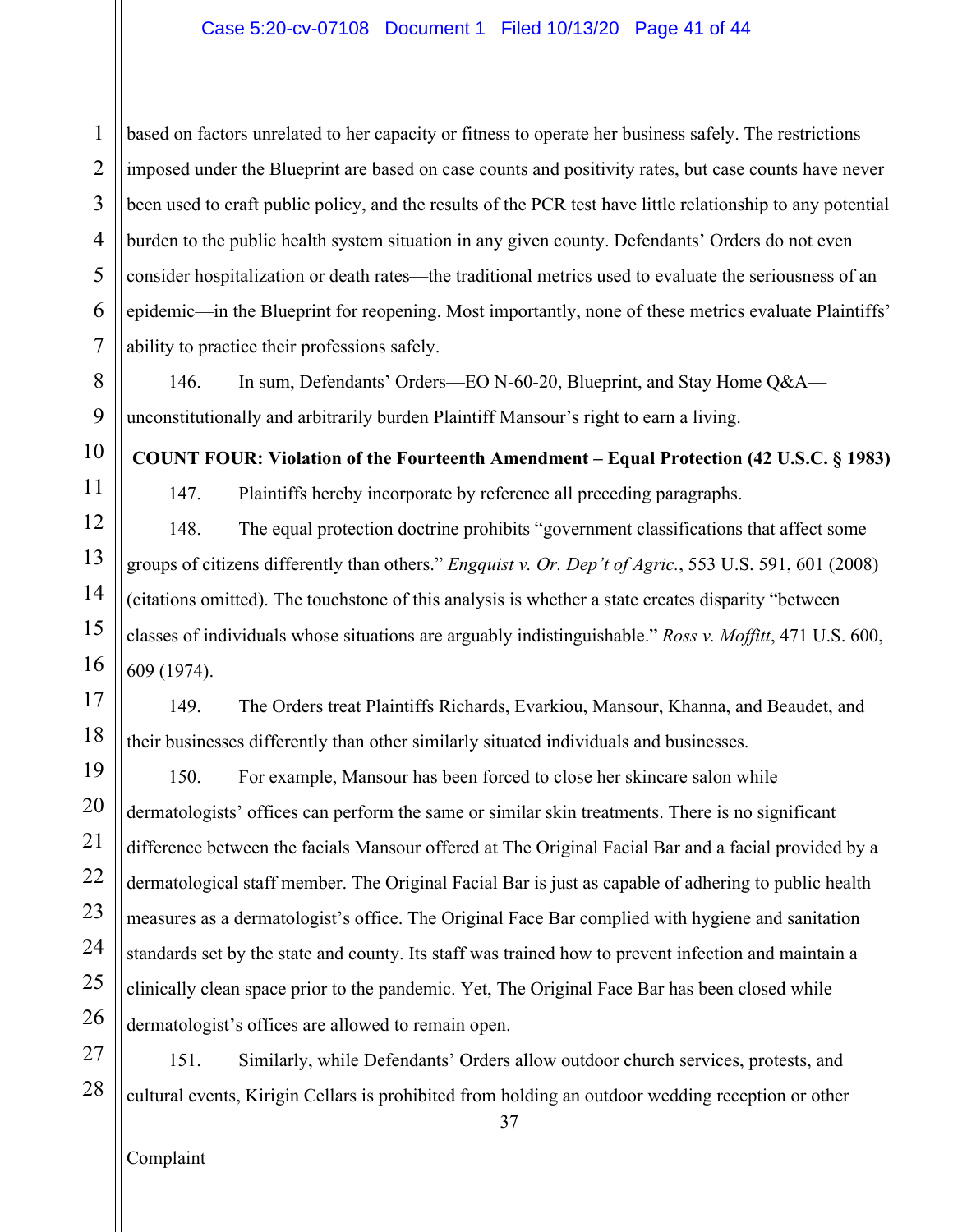gathering. There is no rational basis for this discriminatory treatment, especially since Kirigin Cellars has enough outdoor space to ensure that all guests comply with social distancing guidelines.

3

4

5

6

7

8

12

13

14

1

2

152. The Orders also discriminate against businesses based solely on which county they are in. Whereas businesses in Humboldt County can operate with few restrictions, businesses in Santa Clara County, which remains in the Red Tier, are subject to onerous regulations. There is no rational basis for this unequal treatment because the metrics Defendants are using to determine the tiers—case counts and positivity rates—do not accurately reflect the state of community spread or the signal anything meaningful about the risks to the public health system.

9 10 11 153. In sum, Defendants' Orders—including EO N-60-20, Blueprint, and Stay Home Q&A, and Santa Clara Mandatory Directive for Gatherings —irrationally and arbitrarily shutters Plaintiffs' businesses while simultaneously permitting similarly situated businesses to open.

# <span id="page-41-0"></span>**COUNT FIVE: Violation of the Fourteenth Amendment of the U.S. Constitution – Void for Vagueness (42 U.S.C. § 1983)**

154. Plaintiffs hereby incorporate by reference all preceding paragraphs.

15 16 17 155. The Due Process Clause of the Fourteenth Amendment to the United States Constitution provides that no State shall "deprive any person of life, liberty, or property, without due process of law." U.S. CONST. amend. XIV, § 1.

18 19 20 21 22 23 156. The Supreme Court has held that penal laws are unconstitutionally vague where they fail to define criminal conduct with sufficient precision that "ordinary people" can understand what conduct is prohibited, and where the statute encourages arbitrary and discriminatory enforcement. *Kolender v. Lawson*, 461 U.S. 352, 357–58 (1983). While the doctrine focuses both on actual notice and arbitrary enforcement, the more important aspect of vagueness doctrine is the "requirement that a [State] establish minimal guidelines to govern law enforcement." *Id*. at 358.

24 25 26 157. Additionally, "[w]hen speech is involved, rigorous adherence to those requirements is necessary to ensure that ambiguity does not chill protected speech." *F.C.C. v. Fox Television*, 567 U.S. 239, 253–54 (2012).

27

28

158. After declaring a state of emergency due to the COVID-19 pandemic, Governor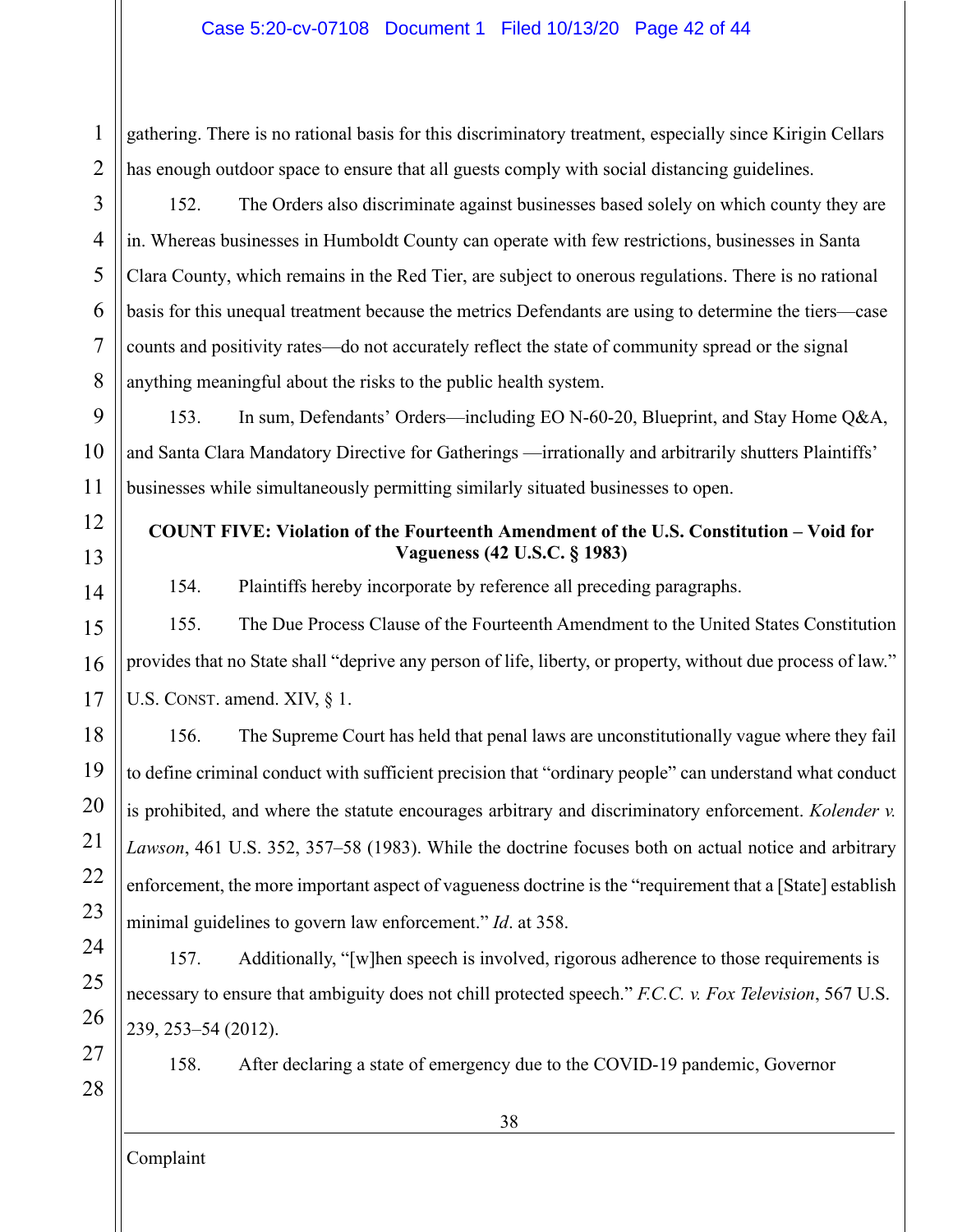#### Case 5:20-cv-07108 Document 1 Filed 10/13/20 Page 43 of 44

1 2 3 4 Newsom issued orders requiring the people of California to "heed the current State public health directives" which are available online. EO-N-33-20 at 1. All "orders and regulations" issued by the Governor during a state of emergency "shall have the force of law." Cal. Govt. § 8567. Violating any of Defendants' Orders is thus a criminal act. Cal. Govt. § 8665.

5 6 8 9 10 159. The State Public Health Officer and the California Department of Public Health have issued a tangle of confusing and opaque orders without guidance as to how those orders will be enforced. For example, it is unclear whether an outdoor Bible study is an allowable religious ceremony, or whether a political rally on behalf of a candidate counts as a protest. As a result of this confusion, Plaintiffs are unable to determine which types of gatherings are permitted under the Orders and which are prohibited.

11 12 13 160. The vagueness of these orders and lack of guidance from government agencies chills constitutionally protected speech and other expressive conduct because Plaintiffs fear prosecution authorized by Cal. Code. § 8665.

# <span id="page-42-0"></span>14 15

16

17

18

19

20

21

22

23

24

25

26

27

28

7

#### **PRAYER FOR RELIEF**

WHEREFORE, Plaintiffs respectfully request that this Court enter judgment against Defendants as follows:

- 1. An order and judgment declaring that the Orders and the associated guidance, facially and as applied to Plaintiffs, violate the Free Speech, Free Exercise, and Free Association Clauses of the First Amendment and the Equal Protection and Due Process Clauses of the Fourteenth Amendment to the U.S. Constitution.
- 2. An order temporarily, preliminarily, and permanently enjoining and prohibiting Defendants from enforcing the Orders or otherwise interfering with Plaintiffs' constitutional rights and federal guarantees;
- 3. An award of nominal damages against Santa Clara County for violation of Plaintiffs' constitutional rights;
- 4. For attorneys' fees and costs;
- 5. Such other and further relief as the Court deems appropriate and just.